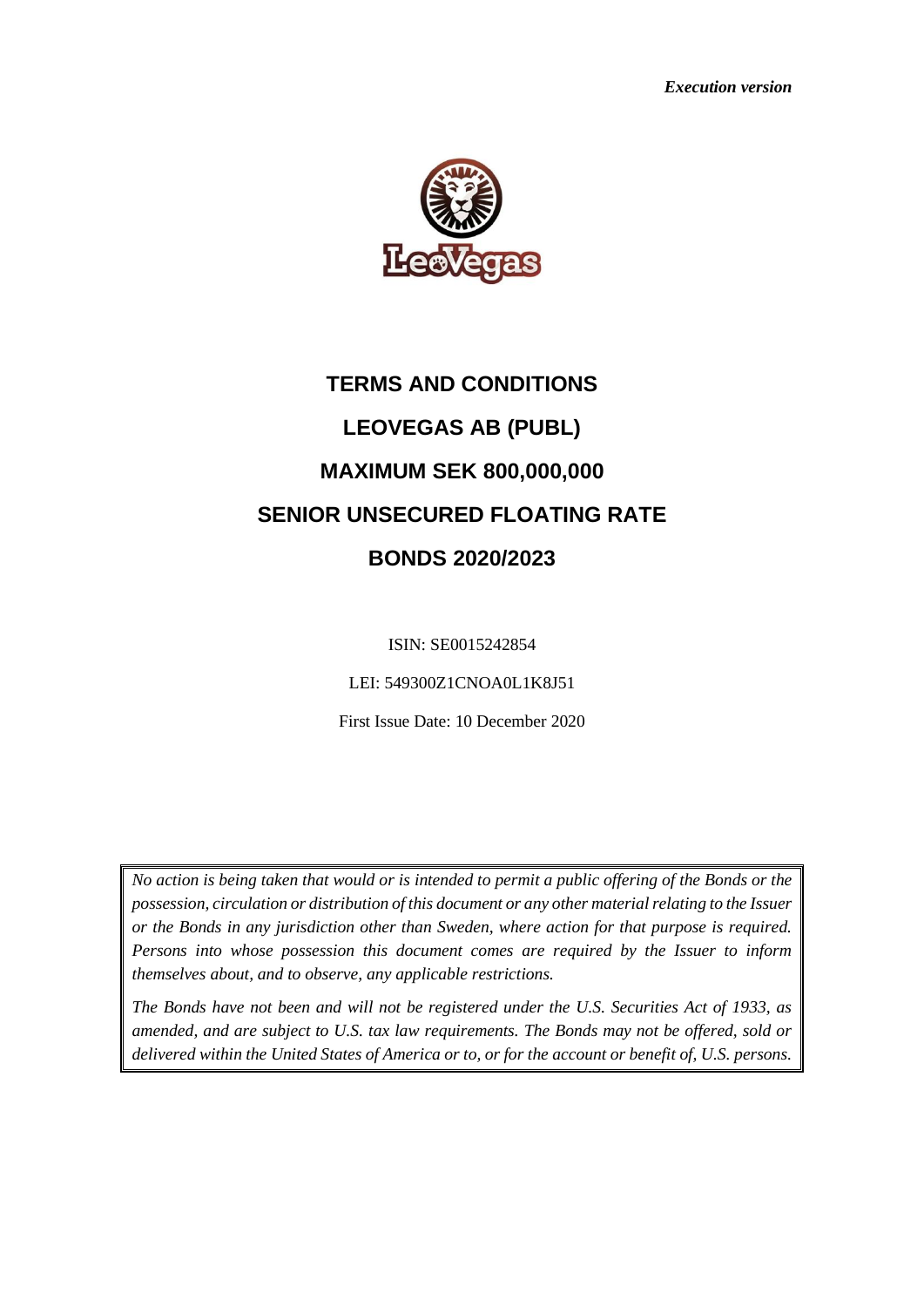## **PRIVACY NOTICE**

The Issuer and the Agent may collect and process personal data relating to the Bondholders, the Bondholders' representatives or agents, and other persons nominated to act on behalf of the Bondholders pursuant to the Finance Documents (name, contact details and, when relevant, holding of Bonds). The personal data relating to the Bondholders is primarily collected from the registry kept by the CSD. The personal data relating to other persons is primarily collected directly from such persons.

The personal data collected will be processed by the Issuer and the Agent for the following purposes:

- <span id="page-1-0"></span>(a) to exercise their respective rights and fulfil their respective obligations under the Finance Documents;
- (b) to manage the administration of the Bond and payments under the Bond;
- <span id="page-1-1"></span>(c) to enable the Bondholders' to exercise their rights under the Finance Documents; and
- <span id="page-1-2"></span>(d) to comply with their obligations under applicable laws and regulations.

The processing of personal data by the Issuer and the Agent in relation to items [\(a\)](#page-1-0) to [\(c\)](#page-1-1) is based on their legitimate interest to exercise their respective rights and to fulfil their respective obligations under the Finance Documents. In relation to item [\(d\),](#page-1-2) the processing is based on the fact that such processing is necessary for compliance with a legal obligation incumbent on the Issuer or Agent. Unless otherwise required or permitted by law, the personal data collected will not be kept longer than necessary given the purpose of the processing.

Personal data collected may be shared with third parties, such as the CSD, when necessary to fulfil the purpose for which such data is processed.

Subject to any legal preconditions, the applicability of which have to be assessed in each individual case, data subjects have the rights as follows. Data subjects have right to get access to their personal data and may request the same in writing at the address of the Issuer and the Agent, respectively. In addition, data subjects have the right to (i) request that personal data is rectified or erased, (ii) object to specific processing, (iii) request that the processing be restricted and (iv) receive personal data provided by themselves in machine-readable format. Data subjects are also entitled to lodge complaints with the relevant supervisory authority if dissatisfied with the processing carried out.

The Issuer's and the Agent's addresses, and the contact details for their respective Data Protection Officers (if applicable), are found on their websites www.leovegas.com and [www.intertrustgroup.com.](about:blank)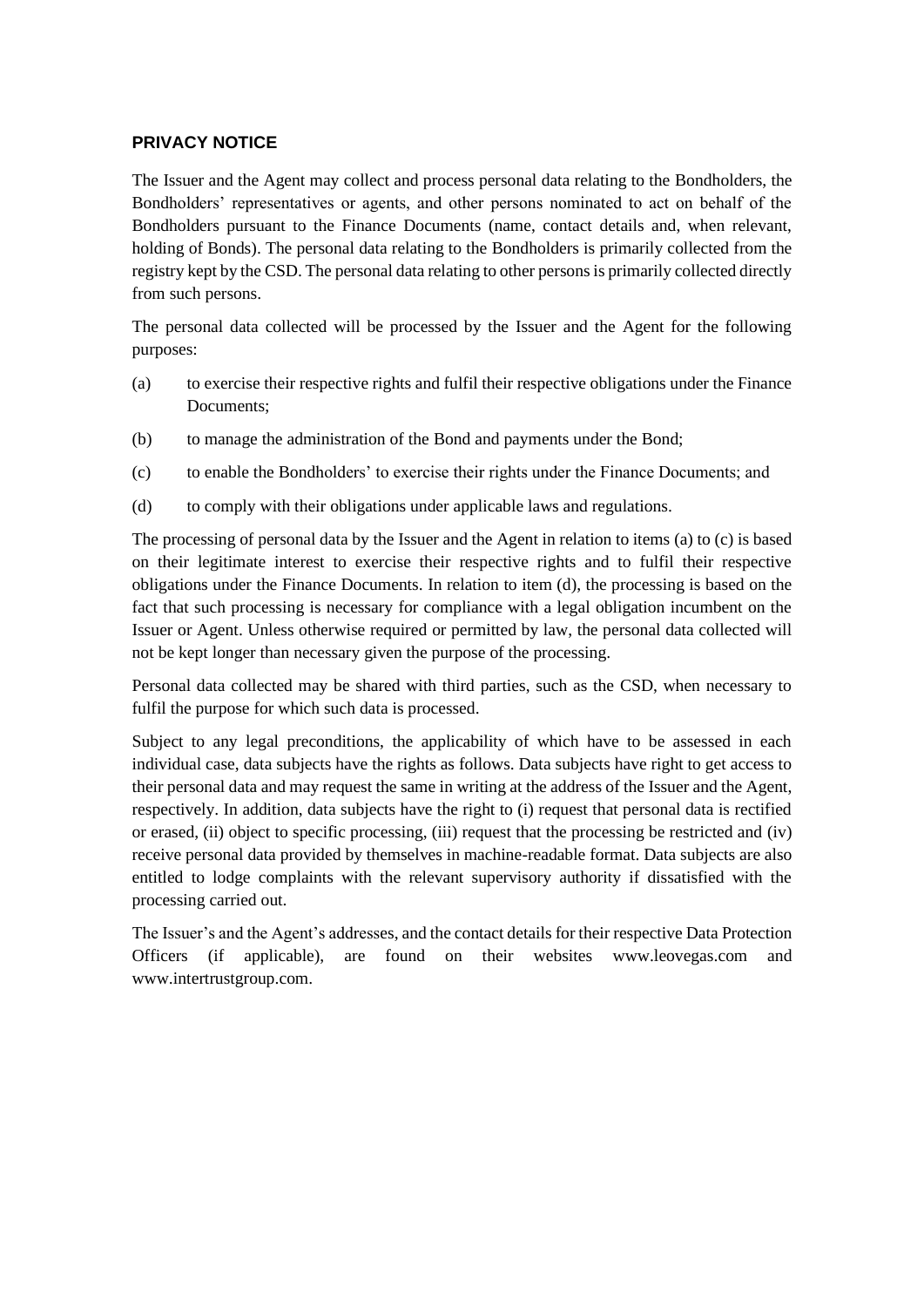## **TABLE OF CONTENTS**

| 1.  |  |
|-----|--|
| 2.  |  |
| 3.  |  |
| 4.  |  |
| 5.  |  |
| 6.  |  |
| 7.  |  |
| 8.  |  |
| 9.  |  |
| 10. |  |
| 11. |  |
| 12. |  |
| 13. |  |
| 14. |  |
| 15. |  |
| 16. |  |
| 17. |  |
| 18. |  |
| 19. |  |
| 20. |  |
| 21. |  |
| 22. |  |
| 23. |  |
| 24. |  |
| 25. |  |
| 26. |  |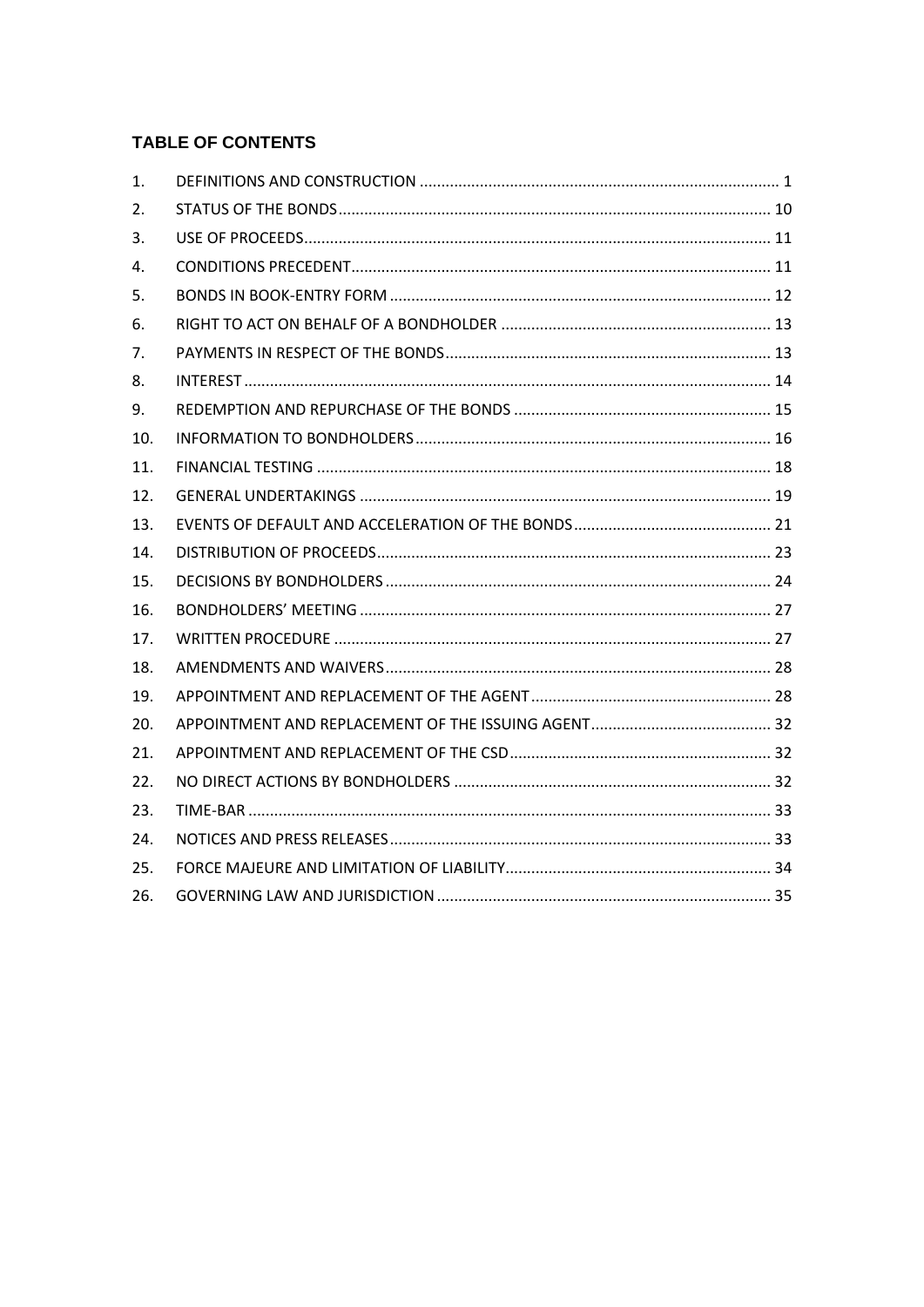#### <span id="page-3-0"></span>**1. DEFINITIONS AND CONSTRUCTION**

#### <span id="page-3-1"></span>**1.1 Definitions**

In these terms and conditions (the "**Terms and Conditions**"):

"**Account Operator**" means a bank or other party duly authorised to operate as an account operator pursuant to the Central Securities Depositories and Financial Instruments Accounts Act and through which a Bondholder has opened a Securities Account in respect of its Bonds.

"**Accounting Principles**" means the international financial reporting standards (IFRS) within the meaning of Regulation 1606/2002/EC (or as otherwise adopted or amended from time to time).

"**Adjusted Nominal Amount**" means the Total Nominal Amount less the Nominal Amount of all Bonds owned by a Group Company or an Affiliate of the Issuer, irrespective of whether such person is directly registered as owner of such Bonds.

"**Advance Purchase Agreement**" means (a) an advance or deferred purchase agreement if the agreement is in respect of the supply of assets or services and payment in the normal course of business with credit periods which are normal for the relevant type of project contracts (however, not exceeding 90 days), or (b) any other trade credit incurred in the ordinary course of business. For the avoidance of doubt, an Earn-Out Agreement shall not constitute an Advance Purchase Agreement.

"**Affiliate**" means any other Person, directly or indirectly, controlling or controlled by or under direct or indirect common control with such specified Person. For the purpose of this definition, "control" when used with respect to any Person means the power to direct the management and policies of such Person, directly or indirectly, whether through the ownership of voting securities, by contract or otherwise; and the terms "controlling" and "controlled" have meanings correlative to the foregoing.

"**Agency Agreement**" means the agency agreement entered into on or before the First Issue Date, between the Issuer and the Agent, regarding, *inter alia*, the remuneration payable to the Agent, or any replacement agency agreement entered into after the First Issue Date between the Issuer and the Agent.

"**Agent**" means the Bondholders' agent under these Terms and Conditions from time to time, initially Intertrust (Sweden) AB, reg. no. 556625-5476, P.O. Box 16285, SE-103 25 Stockholm, Sweden.

"**Approved Share Repurchase**" means any repurchase of the Issuer's own shares carried out under a share repurchase programme in accordance with an authorisation granted by the shareholders at an annual general meeting of the Issuer.

"**Bond**" means a debt instrument (Sw. *skuldförbindelse*) for the Nominal Amount and of the type set forth in Chapter 1 Section 3 of the Central Securities Depositories and Financial Instruments Accounts Act and which are governed by and issued under these Terms and Conditions, including the Initial Bonds and any Subsequent Bonds.

"**Bondholder**" means the person who is registered on a Securities Account as direct registered owner (Sw. *ägare*) or nominee (Sw. *förvaltare*) with respect to a Bond.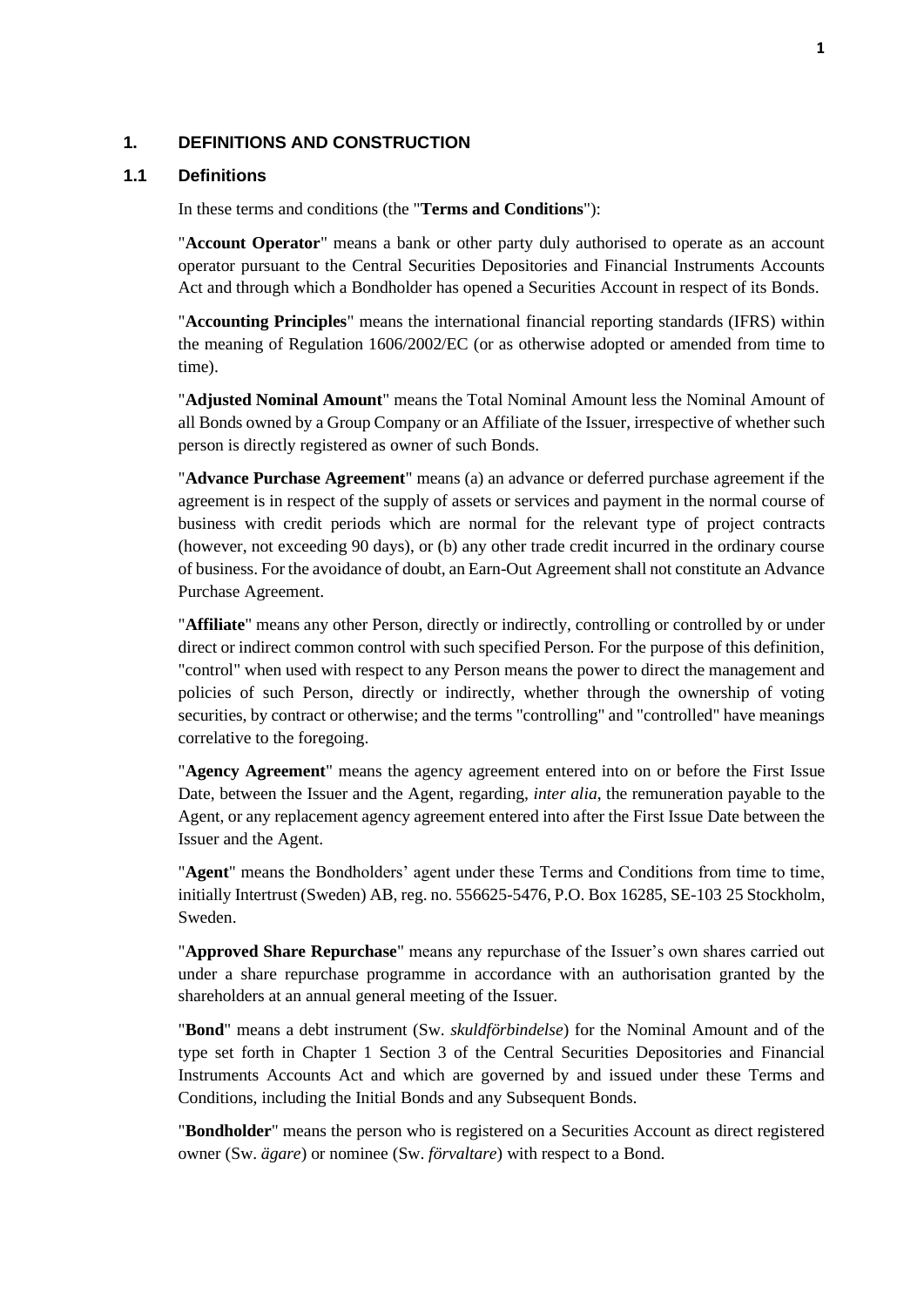"**Bondholders' Meeting**" means a meeting among the Bondholders held in accordance with Clause [16](#page-29-0) (*[Bondholders' Meeting](#page-29-0)*).

"**Business Day**" means a day in Sweden other than a Sunday or other public holiday. Saturdays, Midsummer Eve (Sw. *midsommarafton*), Christmas Eve (Sw. *julafton*) and New Year's Eve (Sw. *nyårsafton*) shall for the purpose of this definition be deemed to be public holidays.

"**Business Day Convention**" means the first following day that is a Business Day unless that day falls in the next calendar month, in which case that date will be the first preceding day that is a Business Day.

"**Central Securities Depositories and Financial Instruments Accounts Act**" means the Swedish Central Securities Depositories and Financial Instruments Accounts Act (Sw. *lag (1998:1479) om värdepapperscentraler och kontoföring av finansiella instrument*).

"**Change of Control Event**" means the occurrence of an event or series of events whereby (a) the shares of the Issuer cease to be listed on Nasdaq Stockholm or any Regulated Market replacing Nasdaq Stockholm, or (b) any person or group of persons acting together gains control over the Issuer and where "control" means (i) controlling, directly or indirectly, more than fifty (50.00) per cent. of the voting shares of the Issuer, or (ii) the right to, directly or indirectly, appoint or remove the whole or a majority of the directors of the board of directors of the Issuer.

"**Compliance Certificate**" means a certificate, in form and substance satisfactory to the Agent, signed by authorised signatories of the Issuer certifying (a) that so far as it is aware no Event of Default is continuing or, if it is aware that such event is continuing, specifying the event and steps, if any, being taken to remedy it, (b) if provided in connection with an interim Financial Report being made available, that the Maintenance Test is met and including calculations and figures in respect of Leverage, and (c) if provided in connection with an application of the Incurrence Test, that the Incurrence Test is met and including calculations and figures in respect of Leverage.

"**CSD**" means the Issuer's central securities depository and registrar in respect of the Bonds, from time to time, initially Euroclear Sweden AB, reg. no. 556112-8074, P.O. Box 191, SE-101 23 Stockholm, Sweden.

"**CSD Regulations**" means the CSD's rules and regulations applicable to the Issuer, the Agent and the Bonds from time to time.

"**Earn-Out Agreement**" means any earn-out agreement or similar arrangement entered into by a Group Company in relation to an acquisition made by the Group.

"**EBITDA**" means, in respect of the Relevant Period, the consolidated profit of the Group from ordinary activities according to the latest Financial Report(s):

- (a) before deducting any amount of tax on profits, gains or income paid or payable by any member of the Group;
- (b) before deducting any Net Finance Charges;
- (c) before taking into account any exceptional, one off, non-recurring or extraordinary items, provided that such do not in aggregate exceed five (5.00) per cent. of EBITDA during the applicable Relevant Period;
- (d) before taking into account any Transaction Costs;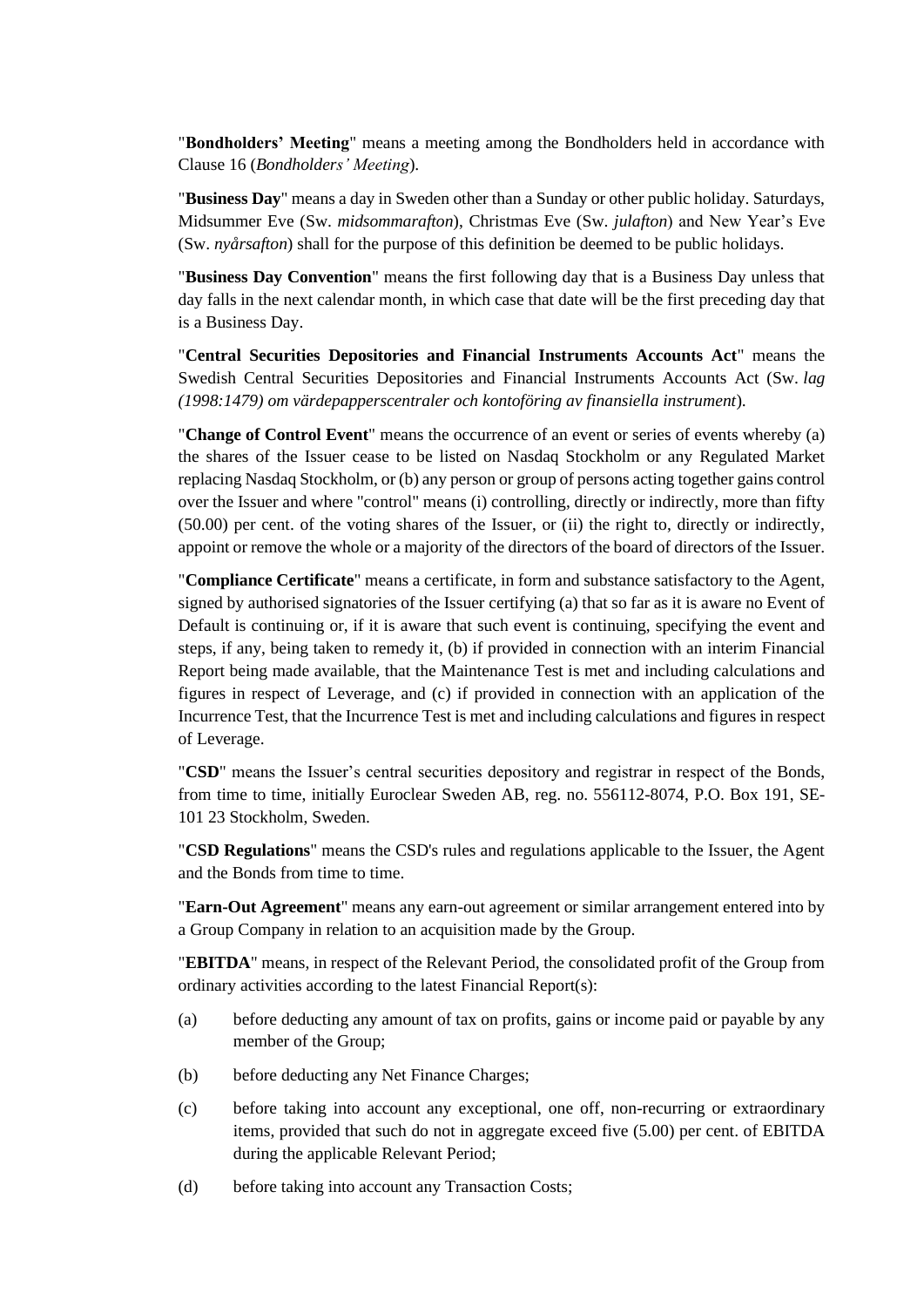- (e) not including any accrued interest owing to any member of the Group;
- (f) before taking into account any unrealised gains or losses on any derivative instrument (other than any derivative instruments which is accounted for on a hedge account basis);
- (g) after adding back or deducting, as the case may be, the amount of any loss or gain against book value arising on a disposal of any asset (other than in the ordinary course of trading) and any loss or gain arising from an upward or downward revaluation of any asset;
- (h) after deducting the amount of any profit (or adding back the amount of any loss) of any member of the Group which is attributable to minority interests;
- (i) plus or minus the Group's share of the profits or losses of entities which are not part of the Group;
- (j) after adding back any amount attributable to the amortisation, depreciation or depletion of assets of members of the Group; and
- (k) not including and revaluation of amounts payable under any Earn-Out Agreement.

"**Euro**" and "**EUR**" means the single currency of the participating member states in accordance with the legislation of the European Community relating to Economic and Monetary Union.

"**Event of Default**" means an event or circumstance specified in any of the Clauses [13.1](#page-23-1) (*[Non](#page-23-1)[payment](#page-23-1)*) to and including Clause [13.10](#page-24-0) (*[Continuation of business](#page-24-0)*).

"**Existing Debt Facility**" means the revolving credit facility in an amount of EUR 80,000,000 entered into between the Issuer and certain Group Companies as borrowers and Skandinaviska Enksilda Banken AB (publ) as lender.

"**Final Maturity Date**" means 10 December 2023.

"**Finance Charges**" means, for the Relevant Period, the aggregate amount of the accrued interest, commission, fees, discounts, payment fees, premiums or charges and other finance payments in respect of Financial Indebtedness whether paid, payable or capitalised by any member of the Group according to the latest Financial Report(s) (calculated on a consolidated basis without double counting) other than Transaction Costs and capitalised interest in respect of any loan owing to any member of the Group, and taking no account of any unrealised gains or losses on any derivative instruments other than any derivative instrument which are accounted for on a hedge accounting basis.

"**Finance Documents**" means these Terms and Conditions, the Agency Agreement and any other document designated by the Issuer and the Agent as a Finance Document.

"**Finance Lease**" means a lease which in accordance with the Accounting Principles is treated as an asset and a corresponding liability.

"**Financial Indebtedness**" means any financial indebtedness in respect of:

- <span id="page-5-0"></span>(a) monies borrowed or raised, including Market Loans;
- (b) the amount of any liability in respect of any Finance Lease;
- (c) receivables sold or discounted (other than any receivables to the extent they are sold on a non-recourse basis);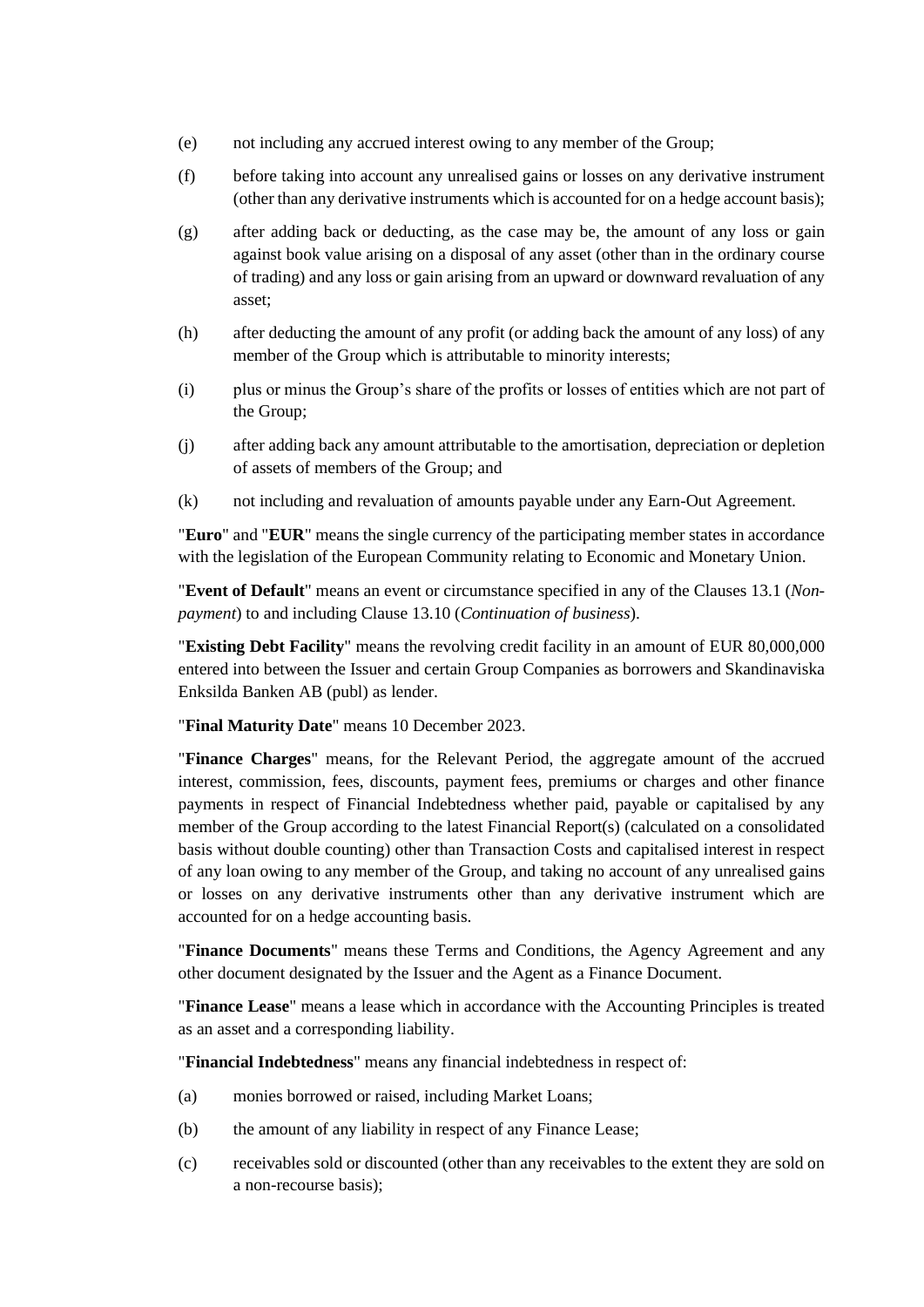- (d) any amount raised under any other transaction (including any forward sale or purchase agreement) having the commercial effect of a borrowing or otherwise being classified as borrowings under the Accounting Principles;
- (e) any derivative transaction entered into in connection with protection against or benefit from fluctuation in any rate or price (and, when calculating the value of any derivative transaction, only the mark to market value shall be taken into account, provided that if any actual amount is due as a result of a termination or a close-out, such amount shall be used instead);
- (f) any counter indemnity obligation in respect of a guarantee, indemnity, bond, standby or documentary letter of credit or any other instrument issued by a bank or financial institution;
- <span id="page-6-0"></span>(g) any amount finally determined but unpaid under any Earn-Out Agreement; and
- (h) (without double counting) any guarantee or other assurance against financial loss in respect of a type referred to in the above items  $(a)$ – $(g)$ .

"**Financial Report**" means the Group's annual audited financial statements or quarterly interim unaudited reports, which shall be prepared and made available in accordance with Clause [10.1](#page-18-1) (*[Information from the Issuer](#page-18-1)*) (including when necessary, financial statements published before the First Issue Date).

"**First Issue Date**" means 10 December 2020.

"**Force Majeure Event**" has the meaning set forth in Clause [25\(a\).](#page-36-1)

"**Group**" means the Issuer and its Subsidiaries from time to time (each a "**Group Company**").

"**Incurrence Test**" has the meaning set forth in Clause [11.2](#page-20-1) (*Incurrence Test*).

"**Initial Bonds**" means the Bonds issued on the First Issue Date.

"**Insolvent**" means, in respect of a relevant person, that it is deemed to be insolvent, or admits inability to pay its debts as they fall due, in each case within the meaning of Chapter 2, Sections 7–9 of the Swedish Bankruptcy Act (Sw. *konkurslagen (1987:672)*) (or its equivalent in any other jurisdiction), suspends making payments on any of its debts or by reason of actual financial difficulties commences negotiations with all or substantially all of its creditors (other than the Bondholders and creditors of secured debt) with a view to rescheduling any of its indebtedness (including company reorganisation under the Swedish Company Reorganisation Act (Sw. *lag (1996:764) om företagsrekonstruktion*) (or its equivalent in any other jurisdiction)) or is subject to involuntary winding-up, dissolution or liquidation.

"**Interest**" means the interest on the Bonds calculated in accordance with Clauses [8\(a\)](#page-16-1) to [8\(c\).](#page-16-2)

"**Interest Payment Date**" means 10 March, 10 June, 10 September, and 10 December each year or, to the extent such day is not a Business Day, the Business Day following from an application of the Business Day Convention. The first Interest Payment Date for the Bonds shall be 10 March 2021 and the last Interest Payment Date shall be the relevant Redemption Date.

"**Interest Period**" means (a) in respect of the first Interest Period, the period from (but excluding) the First Issue Date to (and including) the first Interest Payment Date, and (b) in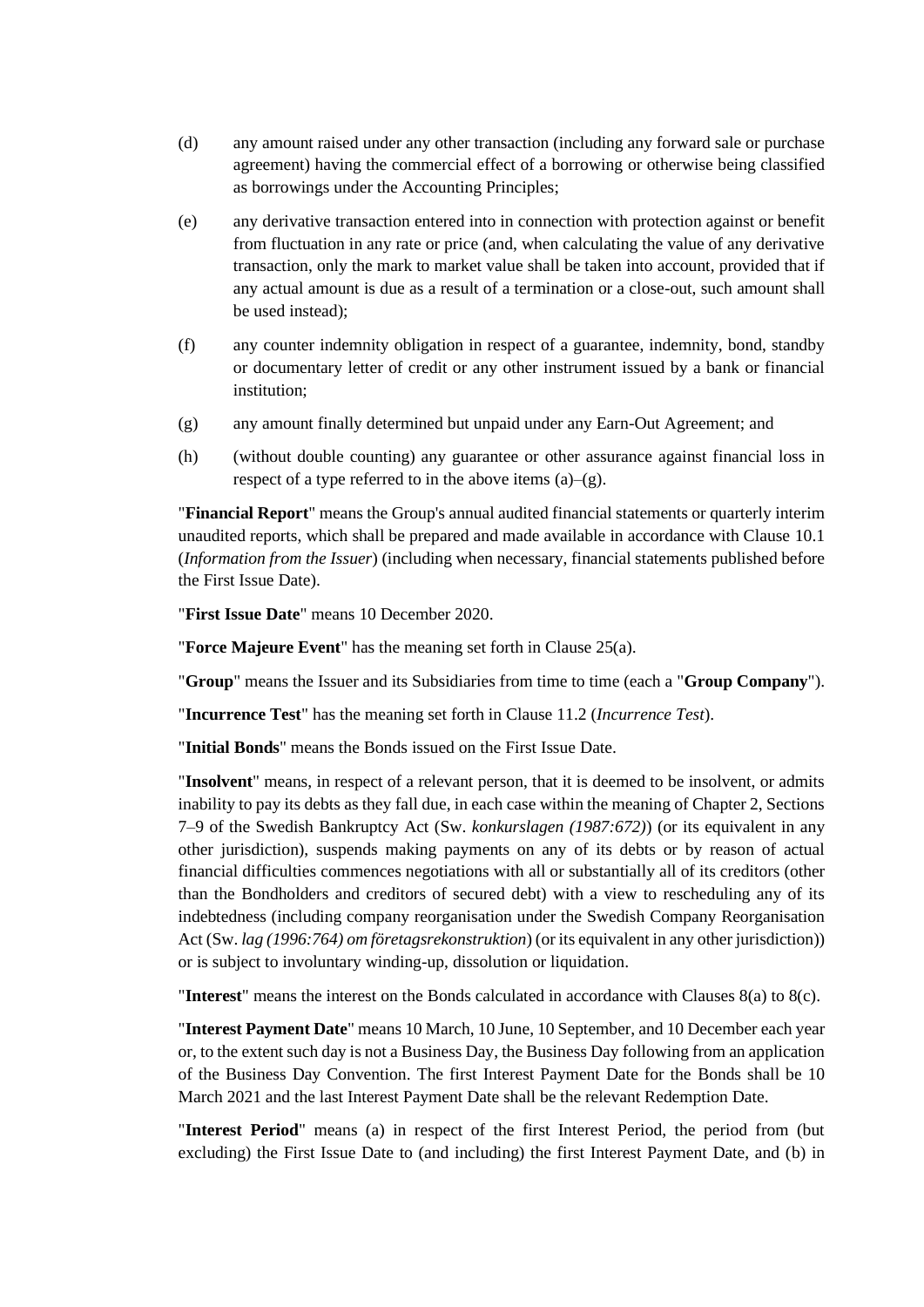respect of subsequent Interest Periods, the period from (but excluding) an Interest Payment Date to (and including) the next succeeding Interest Payment Date (or a shorter period if relevant).

"**Interest Rate**" means STIBOR (3 months) plus the Margin *per annum* (provided that if STIBOR (3 months) plus the Margin is below zero, the Interest Rate shall be deemed to be zero).

"**Issue Date**" means the First Issue Date and each other date on which Bonds are to be issued pursuant to these Terms and Conditions.

"**Issuer**" means LeoVegas AB (publ), a public limited liability company incorporated under the laws of Sweden, reg. no. 556830-4033, Luntmakargatan 18, SE-111-37 Stockholm, Sweden.

"**Issuing Agent**" means Swedbank AB (publ), reg. no. 502017-7753, SE-105 34 Stockholm, Sweden, or another party replacing it, as Issuing Agent, in accordance with these Terms and Conditions.

"**Leverage**" means the ratio of Net Interest Bearing Debt to EBITDA.

"**Listing Failure Event**" means, (a) that the Initial Bonds are not admitted to trading on the corporate bond list on Nasdaq Stockholm or, if such admission to trading is not possible to obtain or maintain, admitted to trading on another Regulated Market within sixty (60) calendar days from the First Issue Date or (b) that any Subsequent Bonds are not admitted to trading on the corporate bond list on Nasdaq Stockholm or, if such admission to trading is not possible to obtain or maintain, admitted to trading on another Regulated Market within sixty (60) calendar days from the relevant Issue Date (although the intention is to have the Initial Bonds and any Subsequent Bonds admitted to trading within thirty (30) calendar days from the relevant Issue Date).

"**Maintenance Test**" has the meaning set forth in Clause [11.1](#page-20-2) (*Maintenance Test*).

"**Margin**" means five hundred and fifty (550) basis points *per annum*.

"**Market Loan**" means any loan or other indebtedness where an entity issues commercial paper, certificates, subordinated debentures, bonds or any other debt securities (including, for the avoidance of doubt, securities issued under medium term note programmes and other market funding programmes), provided in each case that such instruments and securities are or can be subject to trade on Nasdaq Stockholm or any other regulated or unregulated recognised market place.

"**Material Adverse Effect**" means a material adverse effect on (a) the business, financial condition or operations of the Group taken as a whole, (b) the Group's ability to perform and comply with the Finance Documents, or (c) the validity or enforceability of the Finance Documents.

"**Nasdaq Stockholm**" means the Regulated Market of Nasdaq Stockholm AB, reg. no. 556420- 8394, SE-105 78 Stockholm, Sweden.

"**Net Finance Charges**" means, for the Relevant Period, the Finance Charges according to the latest Financial Report(s), after deducting any interest payable for that Relevant Period to any member of the Group and any interest income of the Group relating to cash or cash equivalent investment.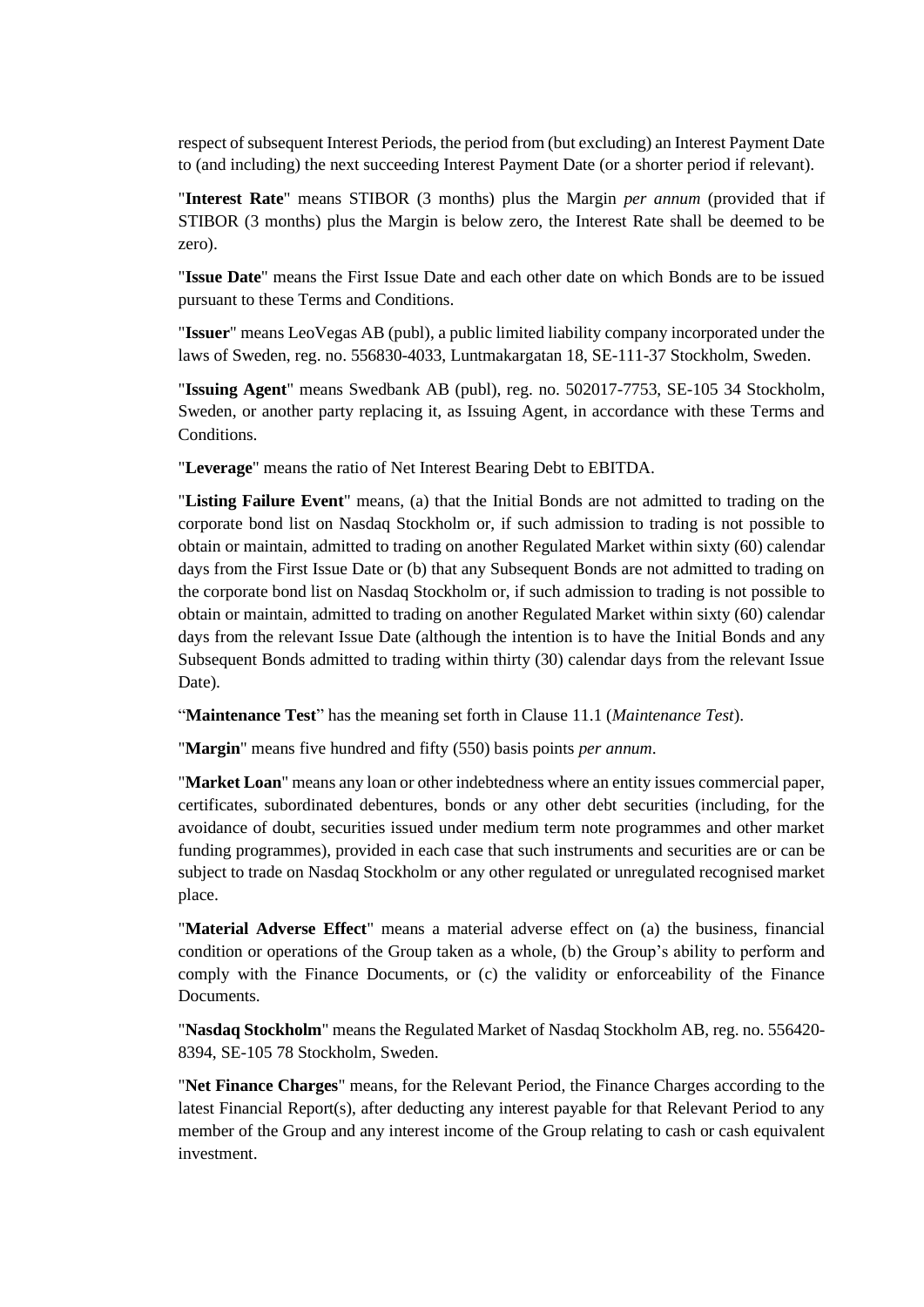"**Net Interest Bearing Debt**" means the consolidated interest bearing Financial Indebtedness (including debt instruments with payment in kind interest, but for the avoidance of doubt excluding any interest bearing Financial Indebtedness borrowed from any Group Company) less (a) cash and cash equivalent investments (such cash equivalent investments to be calculated in accordance with the applicable Accounting Principles of the Group from time to time, but for the avoidance of doubt excluding any customer deposits) of the Group and (b) Payment Provider Balances.

"**Net Proceeds**" means the proceeds from the issuance of the Initial Bonds or any Subsequent Bonds after deduction has been made for transaction costs payable by the Issuer to the Issuing Agent and/or the Joint Bookrunners in connection with issuance of the Bonds.

"**Payment Provider Balances**" means eighty (80.00) per cent. of the current receivables with payment providers regarding unsettled client payments.

"**Permitted Credit Facility**" means one or more credit facilities (to be applied for the general corporate, working capital, capital expenditure and acquisition purposes of the Group, and including but not limited to any overdraft facilities and/or ancillary facilities) in an aggregate outstanding amount not at any time exceeding the higher of (a) EUR 40,000,000 (or its equivalent in other currencies) and (ii) eighty (80.00) per cent. of EBITDA, where EBITDA shall be adjusted as set out in Clause [11.2](#page-20-1)[\(c\).](#page-21-1)

"**Permitted Debt**" means any Financial Indebtedness:

- <span id="page-8-0"></span>(a) incurred under the Bonds (other than Subsequent Bonds);
- (b) incurred under the Existing Debt Facility up until the date falling thirty (30) calendar days after the First Issue Date;
- (c) incurred under any Permitted Credit Facility;
- <span id="page-8-1"></span>(d) of the Group incurred pursuant to any Finance Leases entered into in the ordinary course of the Group's business;
- (e) between Group Companies;
- (f) of the Group under any guarantee issued by a Group Company in the ordinary course of business;
- <span id="page-8-2"></span>(g) arising under a foreign exchange transaction or commodity derivatives for spot or forward delivery entered into in connection with protection against fluctuation in currency rates or prices where the exposure arises in the ordinary course of business or in respect of payments to be made under these Terms and Conditions or any Permitted Credit Facility, but not any transaction for investment or speculative purposes;
- <span id="page-8-3"></span>(h) arising under any interest rate hedging transactions, but not any transaction for investment or speculative purposes;
- (i) arising under any Earn-Out Agreement;
- (j) incurred under Advance Purchase Agreements;
- (k) pension liabilities of the Group arising in the ordinary course of the Group's business;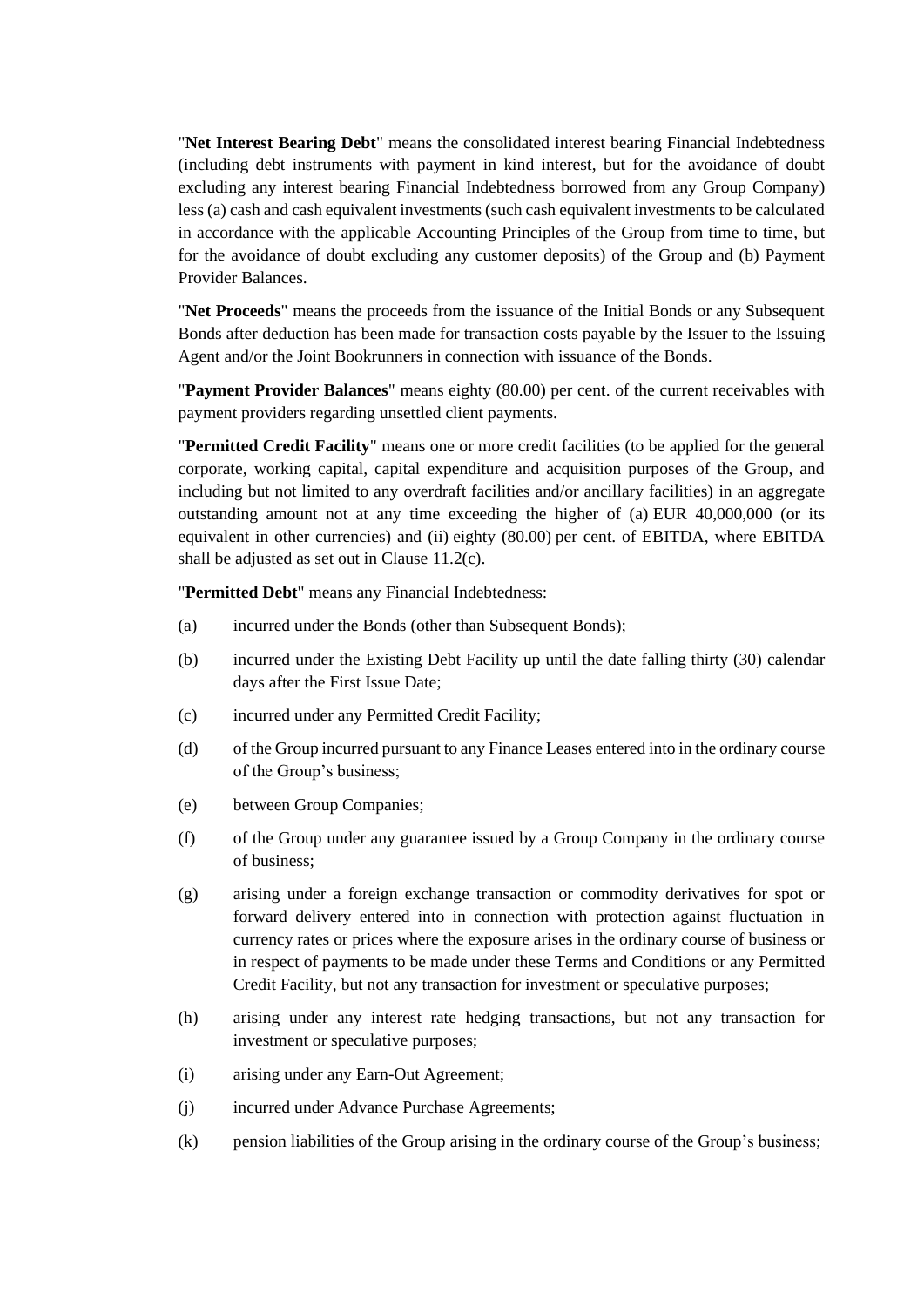- (l) of any Person acquired by a member of the Group after the First Issue Date which has been incurred under arrangements in existence at the date of acquisition, but not incurred, increased or having its maturity date extended in contemplation of, or since, that acquisition, and outstanding only for a period of six (6) months following the date of acquisition, provided that the Incurrence Test is met (calculated on a *pro forma* basis including the Financial Indebtedness) at the date of completion of the relevant acquisition;
- (m) incurred by the Issuer if such Financial Indebtedness meets the Incurrence Test tested *pro forma* including such incurrence, and (i) is incurred as a result of an issuance of Subsequent Bonds by the Issuer under these Terms and Conditions, or (ii) is unsecured and ranks *pari passu* or is subordinated to the obligations of the Issuer under the Finance Documents;
- <span id="page-9-0"></span>(n) incurred for the purpose of refinancing the Bonds in full; and
- (o) any other Financial Indebtedness not covered under items [\(a\)](#page-8-0) to [\(n\)](#page-9-0) above in an aggregate maximum amount of EUR 2,500,000 (or its equivalent in other currencies).

"**Permitted Security**" means any security:

- <span id="page-9-1"></span>(a) arising by operation of law or in the ordinary course of business (including collateral or retention of title arrangements in connection with Advance Purchase Agreements but, for the avoidance of doubt, not including guarantees or security in respect of any monies borrowed or raised);
- (b) provided in respect of any Permitted Credit Facility;
- (c) provided in relation to any Finance Lease set out in item [\(d\)](#page-8-1) of the definition of Permitted Debt;
- (d) arising under any netting or set off arrangements under financial derivatives transactions or bank account arrangements, including group cash pool arrangements and security under a credit support arrangement in relation to a transaction out in item [\(g\)](#page-8-2) or [\(h\)](#page-8-3) of the definition of Permitted Debt;
- (e) provided for any guarantees issued by a Group Company in the ordinary course of business;
- (f) any security over or affecting either any asset acquired by a member of the Group after the First Issue Date or any asset of any company which becomes a member of the Group after the First Issue Date if (i) the security was not created in contemplation of the acquisition of that asset by a member of the Group, (ii) the principal amount secured has not been increased in contemplation of or since the acquisition of that asset by a member of the Group and (iii) the security is removed or discharged within six (6) months of the date of acquisition of such asset;
- <span id="page-9-2"></span>(g) agreed to be provided for the benefit of the financing provider(s) in relation to a refinancing of the Bonds in full; and
- (h) any other security not covered under items [\(a\)](#page-9-1) to [\(g\)](#page-9-2) above securing an aggregate maximum amount of EUR 2,500,000 (or its equivalent in other currencies).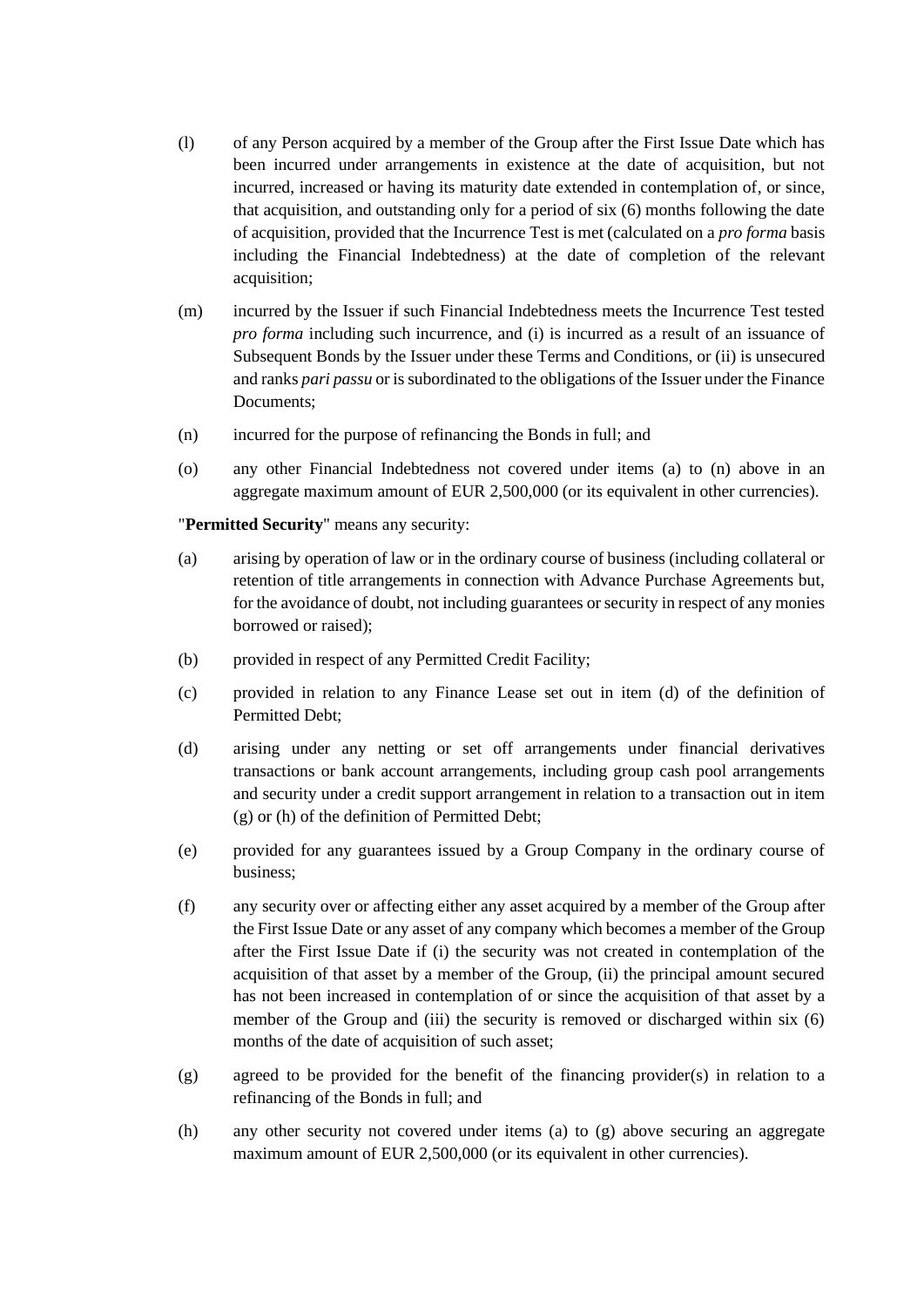"**Person**" means any individual, corporation, partnership, limited liability company, joint venture, association, joint-stock company, trust, unincorporated organisation, government, or any agency or political subdivision thereof or any other entity, whether or not having a separate legal personality.

**"Quotation Day**" means, in relation to any period for which an interest rate is to be determined, two (2) Business Days before the first day of that period.

"**Record Date**" means the fifth (5) Business Day prior to (a) an Interest Payment Date, (b) a Redemption Date, (c) a date on which a payment to the Bondholders is to be made under Clause [14](#page-25-0) (*[Distribution of Proceeds](#page-25-0)*) or (d) another relevant date, or in each case such other Business Day falling prior to a relevant date if generally applicable on the Swedish bond market.

"**Redemption Date**" means the date on which the relevant Bonds are to be redeemed or repurchased in accordance with Clause [9](#page-17-0) (*Redemption [and Repurchase of the Bonds](#page-17-0)*).

"**Reference Date**" means 31 March, 30 June, 30 September and 31 December each year.

"**Regulated Market**" means any regulated market as defined in the Markets in Financial Instruments Directive 2014/65/EU (MiFID II), as amended.

**"Relevant Period"** means each period of twelve (12) consecutive calendar months ending on a Reference Date.

"**Restricted Payment**" has the meaning given to that term in Clause [12.3\(a\).](#page-21-2)

"**Securities Account**" means the account for dematerialised securities maintained by the CSD pursuant to the Central Securities Depositories and Financial Instruments Accounts Act in which (a) an owner of such security is directly registered or (b) an owner's holding of securities is registered in the name of a nominee.

"**Security**" means a mortgage, charge, pledge, lien, security assignment or other security interest securing any obligation of any person, or any other agreement or arrangement having a similar effect.

<span id="page-10-0"></span>"**STIBOR**" means:

- the Stockholm interbank offered rate for STIBOR fixing administered and calculated  $(a)$ by Swedish Financial Benchmark Facility (or any other person which takes over the administration of that rate) for the offering of deposits in Swedish Kronor and for a period equal to the relevant Interest Period (before any correction, recalculation or republication by the administrator) as of or around 11.00 a.m. on the Quotation Day on page STIBOR= of the Thomson Reuters screen (or any replacement Thomson Reuters page which displays that rate) or on the appropriate page of such other information service which publishes that rate from time to time in place of Thomson Reuters;
- <span id="page-10-1"></span> $(b)$ if no rate as described in paragraph [\(a\)](#page-10-0) above is available for the relevant Interest Period, the rate determined by the Issuing Agent by interpolation between the two closest rates displayed on Thomson Reuters screen (or any replacement Thomson Reuters page which displays that rate) for STIBOR fixing (or on the appropriate page of such other information service which publishes that rate from time to time in place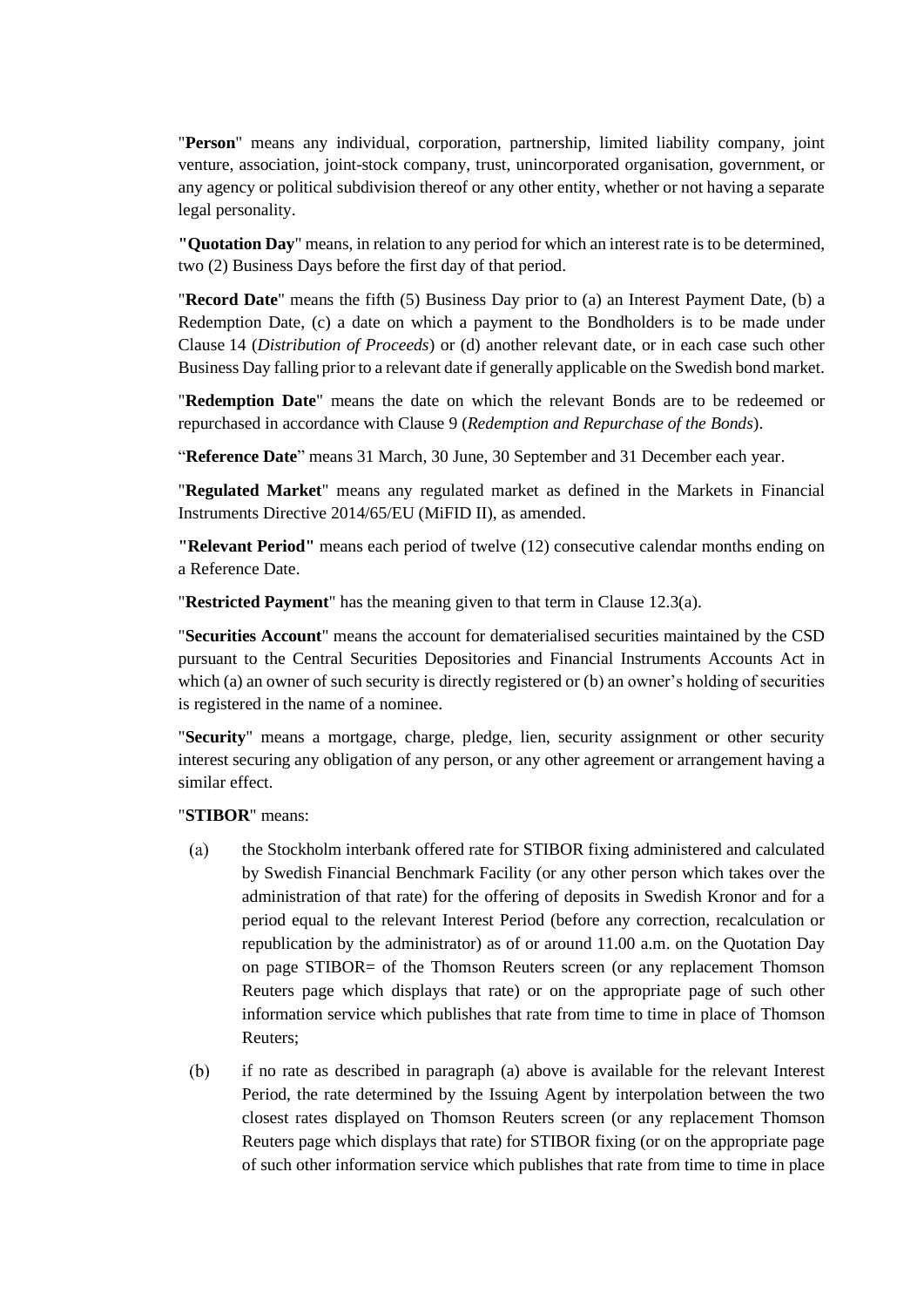of Thomson Reuters) as of or around 11.00 a.m. on the Quotation Day for the offering of deposits in Swedish Kronor;

- <span id="page-11-0"></span> $(c)$ if no rate as described in paragraph [\(b\)](#page-10-1) above is available for the relevant Interest Period, the arithmetic mean of the rates (rounded upwards to four decimal places) as supplied to the Issuing Agent at its request quoted by leading banks in the Stockholm interbank market reasonably selected by the Issuing Agent for deposits of SEK 100,000,000 for the relevant period; or
- $(d)$ if no quotation is available pursuant to paragraph [\(c\)](#page-11-0) above, the interest rate which according to the reasonable assessment of the Issuing Agent best reflects the interest rate for deposits in Swedish Kronor offered in the Stockholm interbank market for the relevant period.

"**Subsequent Bonds**" means any Bonds issued after the First Issue Date on one or more occasions.

"**Subsidiary**" means, in relation to any person, any Swedish or foreign legal entity (whether incorporated or not), which at the time is a subsidiary (Sw. *dotterföretag*) to such person, directly or indirectly, as defined in the Swedish Companies Act (Sw. *aktiebolagslagen (2005:551)*)**.**

"**Swedish Kronor**" and "**SEK**" means the lawful currency of Sweden.

"**Total Nominal Amount**" means the total aggregate Nominal Amount of the Bonds outstanding at the relevant time.

"**Transaction Costs**" means all fees, costs and expenses, stamp, registration and other taxes incurred by the Issuer or any other Group Company directly or indirectly in connection with (a) the issuance of the Initial Bonds and any Subsequent Bonds, (b) the admission to trading of the Initial Bonds and any Subsequent Bonds, (c) the establishment of any Permitted Debt or (d) any acquisition or disposal permitted under the Terms and Conditions (for the avoidance of doubt, excluding payments of purchase price, earn-out payments and other similar payments).

"**Written Procedure**" means the written or electronic procedure for decision making among the Bondholders in accordance with Clause [17](#page-29-1) (*[Written Procedure](#page-29-1)*).

## **1.2 Construction**

- (a) Unless a contrary indication appears, any reference in these Terms and Conditions to:
	- (i) "assets" includes present and future properties, revenues and rights of every description;
	- (ii) any agreement or instrument is a reference to that agreement or instrument as supplemented, amended, novated, extended, restated or replaced from time to time;
	- (iii) a "regulation" includes any regulation, rule or official directive, request or guideline (whether or not having the force of law, but if not having the force of law with which it is market practice to comply with) of any governmental, intergovernmental or supranational body, agency, department or regulatory, self-regulatory or other authority or organisation;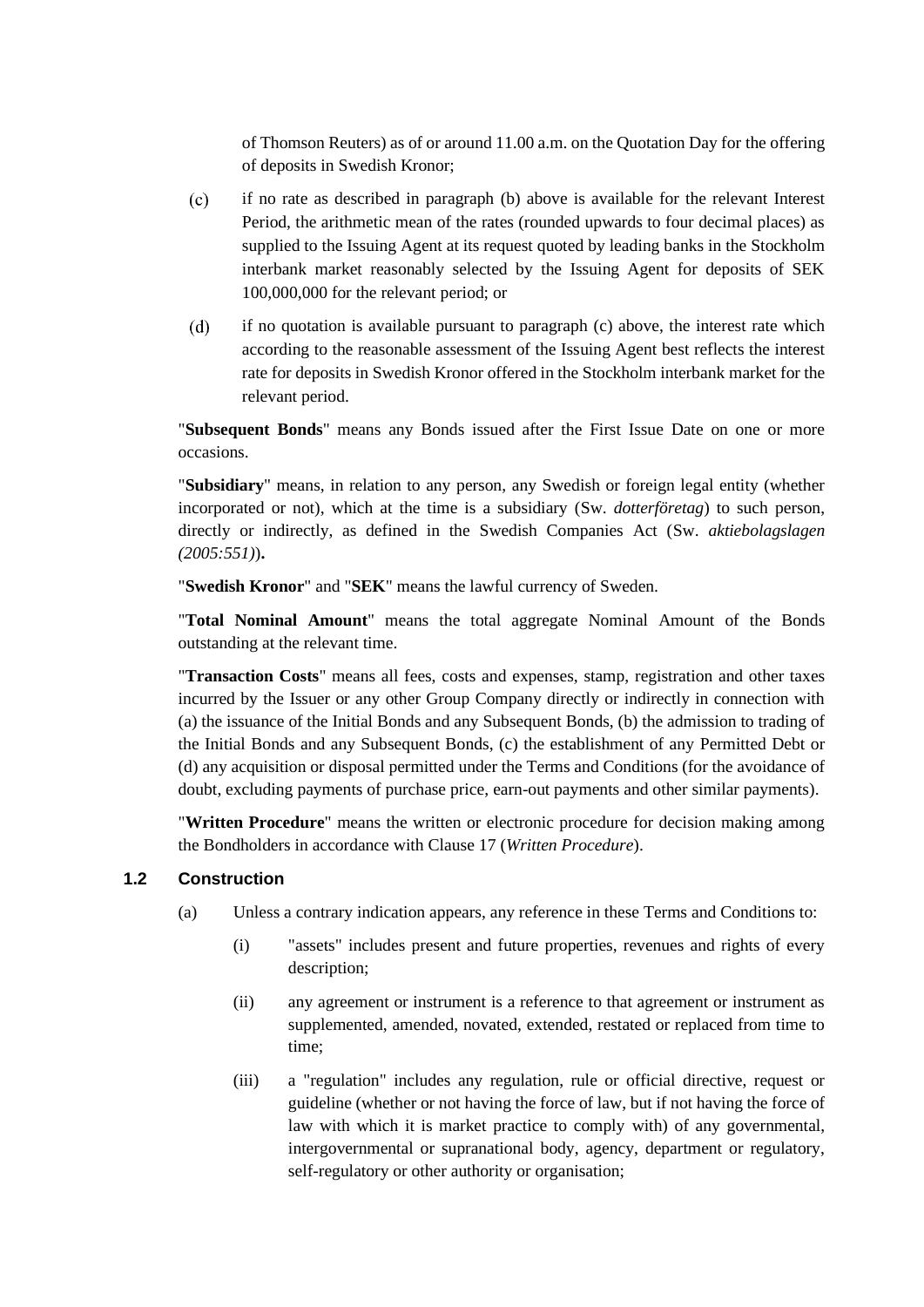- (iv) a provision of law is a reference to that provision as amended or re-enacted; and
- (v) a time of day is a reference to Stockholm time.
- (b) an Event of Default is continuing if it has not been remedied or waived;
- (c) When ascertaining whether a limit or threshold specified in Swedish Kronor has been attained or broken, an amount in another currency shall be counted on the basis of the rate of exchange for such currency against Swedish Kronor for the previous Business Day, as published by the Swedish Central Bank (Sw. *Riksbanken*) on its website (www.riksbank.se). If no such rate is available, the most recently published rate shall be used instead.
- (d) When ascertaining whether a limit or threshold specified in Euro has been attained or broken, an amount in another currency shall be counted on the basis of the rate of exchange for such currency against EUR for the previous Business Day, as published by the European Central Bank on its website (www.ecb.europa.eu). If no such rate is available, the most recently published rate shall be used instead.
- (e) A notice shall be deemed to be sent by way of press release if it is made available to the public within Sweden promptly and in a non-discriminatory manner.
- (f) No delay or omission of the Agent or of any Bondholder to exercise any right or remedy under the Finance Documents shall impair or operate as a waiver of any such right or remedy.

## <span id="page-12-1"></span><span id="page-12-0"></span>**2. STATUS OF THE BONDS**

- (a) The Bonds are denominated in Swedish Kronor and each Bond is constituted by these Terms and Conditions. The Issuer undertakes to make payments in relation to the Bonds and to comply with these Terms and Conditions.
- (b) By subscribing for Bonds, each initial Bondholder agrees that the Bonds shall benefit from and be subject to the Finance Documents and by acquiring Bonds, each subsequent Bondholder confirms such agreement.
- (c) The nominal amount of each Bond is SEK 1,250,000 (the "**Nominal Amount**"). The Total Nominal Amount of the Initial Bonds is SEK 500,000,000. All Initial Bonds are issued on a fully paid basis at an issue price of one hundred (100.00) per cent. of the Nominal Amount.
- (d) Provided that (i) no Event of Default is continuing or would result from such issue and (ii) the Incurrence Test is met (tested *pro forma* including such Financial Indebtedness), the Issuer may, on one or more occasions, issue Subsequent Bonds. Subsequent Bonds shall benefit from and be subject to the Finance Documents and, for the avoidance of doubt, the ISIN (to the extent a temporary ISIN is not required prior to listing thereof), the Interest Rate, the currency, the Nominal Amount and the Final Maturity Date applicable to the Initial Bonds shall apply to Subsequent Bonds. The issue price of the Subsequent Bonds may be set at a discount or at a premium compared to the Nominal Amount. The maximum Total Nominal Amount of the Bonds (the Initial Bonds and all Subsequent Bonds) may not exceed SEK 800,000,000.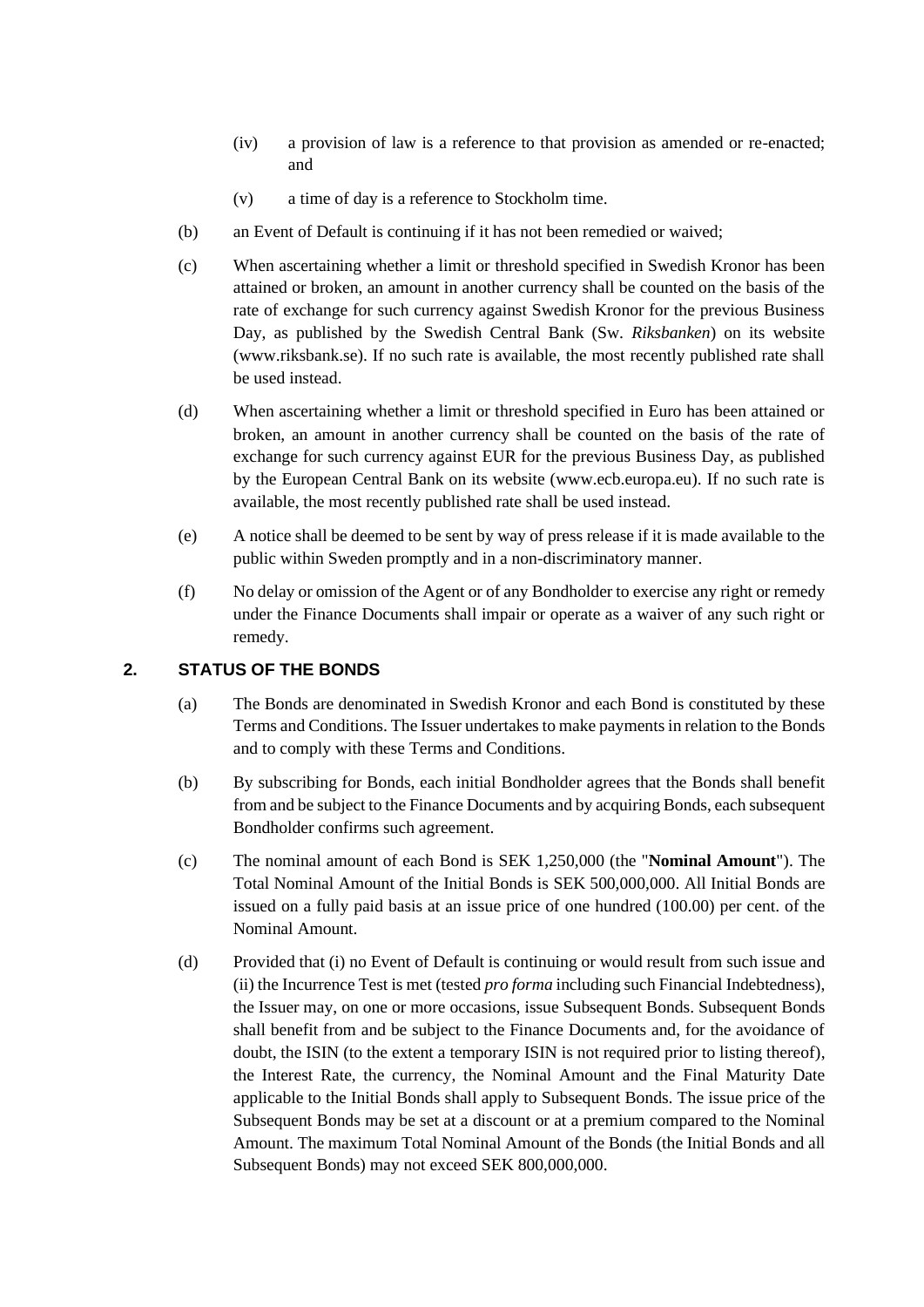- <span id="page-13-3"></span>(e) The Bonds constitute direct, general, unconditional, unsubordinated and unsecured obligations of the Issuer and shall at all times rank *pari passu* and without any preference among them and at least *pari passu* with all direct, unconditional, unsubordinated and unsecured obligations of the Issuer, except obligations which are preferred by mandatory regulation.
- (f) Subject to any restrictions to which a Bondholder may be subject due to local law or otherwise, the Bonds are freely transferable. Each Bondholder must ensure compliance with local laws and regulations applicable at their own cost and expense.
- <span id="page-13-4"></span>(g) No action is being taken in any jurisdiction that would or is intended to permit a public offering of the Bonds or the possession, circulation or distribution of any document or other material relating to the Issuer or the Bonds in any jurisdiction other than Sweden, where action for that purpose is required. Each Bondholder must inform itself about, and observe, any applicable restrictions to the transfer of material relating to the Issuer or the Bonds.

## <span id="page-13-0"></span>**3. USE OF PROCEEDS**

- (a) In order of priority, the Net Proceeds of the issuance of the Initial Bonds shall be used to (i) refinance the Existing Debt Facility in full, and (ii) finance general corporate purposes of the Group, including acquisitions and transaction costs.
- (b) The Net Proceeds from the issuance of any Subsequent Bonds shall be used to finance general corporate purposes of the Group, including acquisitions and transaction costs.

## <span id="page-13-2"></span><span id="page-13-1"></span>**4. CONDITIONS PRECEDENT**

- (a) The Issuer shall provide to the Agent, no later than 9.00 a.m. three (3) Business Days prior to the First Issue Date (or such later time as agreed by the Agent), the following:
	- (i) copy of a corporate resolution of the board of directors of the Issuer:
		- A. approving the issuance of the Initial Bonds, the terms of the Finance Documents and resolving to enter into such documents and any other documents necessary in connection therewith;
		- B. authorising a specified person or persons to execute the Finance Documents on its behalf; and
		- C. authorising a specified person or persons, on its behalf, to sign and/or despatch all documents and notices to be signed and/or despatched by it under or in connection with the Finance Documents to which it is a party.
	- (ii) these Terms and Conditions and the Agency Agreement duly executed by the Issuer;
	- (iii) copies of the constitutional documents of the Issuer; and
	- (iv) a form of Compliance Certificate, agreed between the Issuer and the Agent.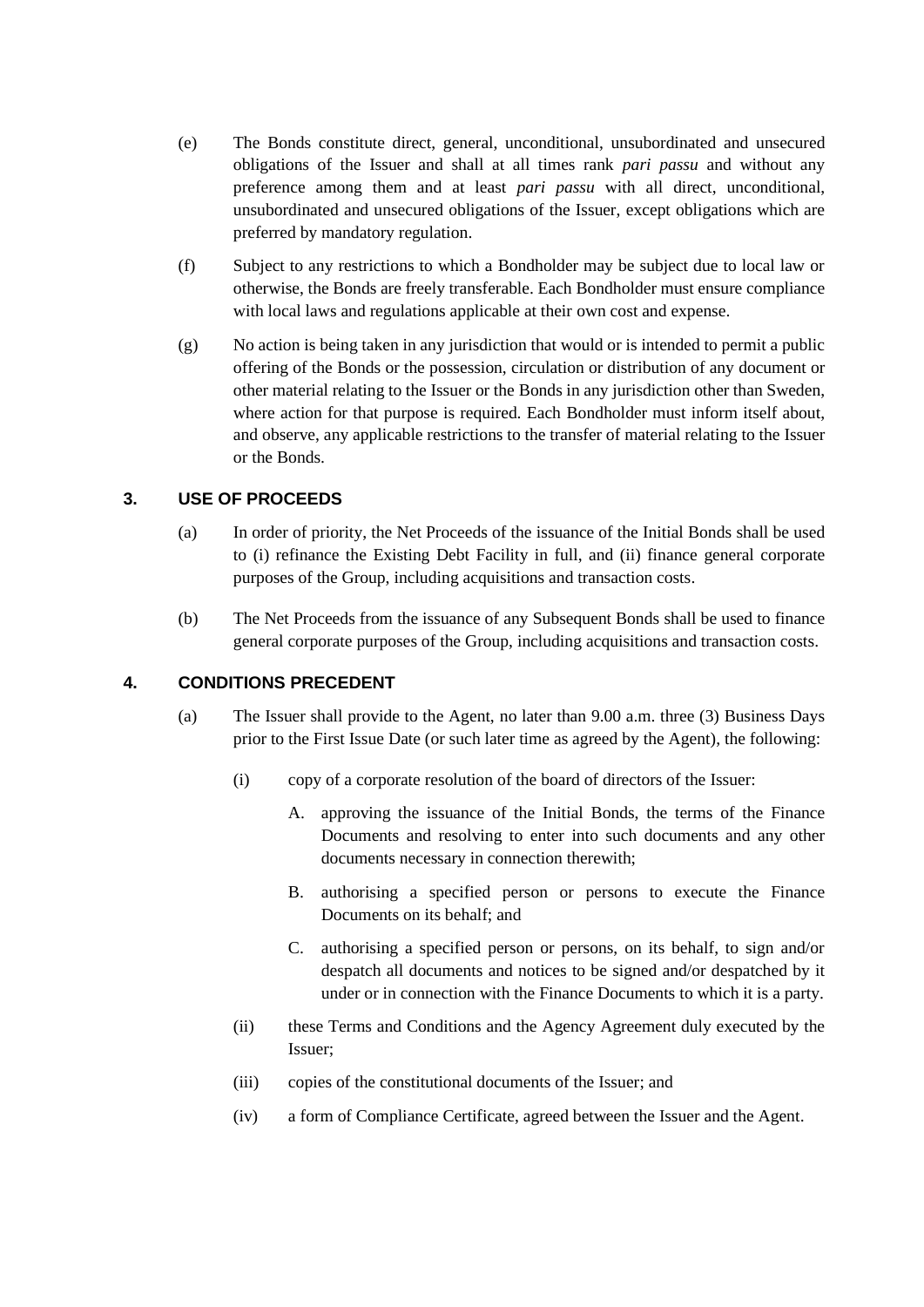- <span id="page-14-1"></span>(b) The Issuer shall provide to the Agent, no later than 9.00 a.m. three (3) Business Days prior to the relevant Issue Date (or such later time as agreed by the Agent) in respect of Subsequent Bonds, the following.
	- (i) copy of a corporate resolution of the board of directors of the Issuer:
		- A. approving the issuance of Subsequent Bonds and resolving to enter into such documents and any other documents necessary in connection therewith;
		- B. authorising a specified person or persons to execute the documents necessary in connection with the issuance of the Subsequent Bonds; and
		- C. authorising a specified person or persons, on its behalf, to sign and/or despatch all documents and notices to be signed and/or despatched by it in connection with the issuance of the Subsequent Bonds.
	- (ii) copies of the constitutional documents of the Issuer; and
	- (iii) a Compliance Certificate in respect of the issuance of Subsequent Bonds.
- <span id="page-14-2"></span>(c) The Agent shall promptly confirm to the Issuing Agent when it is satisfied that the conditions precedent in Clause  $4(a)$  $4(a)$  or [\(b\),](#page-14-1) as the case may be, have been fulfilled (or amended or waived in accordance with Clause [18](#page-30-0) (*Amendments and waivers*). The relevant Issue Date shall not occur (i) unless the Agent makes such confirmation to the Issuing Agent prior to the relevant Issue Date, or (ii) if the Issuing Agent and the Issuer agree to postpone the relevant Issue Date.
- (d) Following receipt by the Issuing Agent of the confirmation in accordance with Clause [4](#page-13-1)[\(c\),](#page-14-2) the Issuing Agent shall settle the issuance of the Initial Bonds and pay the Net Proceeds to the Issuer on the First Issue Date. Following receipt by the Issuing Agent of the confirmation in accordance with Clause 4(c), the Issuing Agent shall settle the issuance of any Subsequent Bonds and pay the Net Proceeds to the Issuer on the relevant Issue Date.
- (e) The Agent may assume that the documentation and evidence delivered to it pursuant to Clause [4](#page-13-1)[\(a\)](#page-13-2) o[r \(b\),](#page-14-1) as the case may, is accurate, legally valid, enforceable, correct, true and complete unless it has actual knowledge to the contrary and the Agent does not have to verify or assess the contents of any such documentation or evidence. The Agent does not have any obligation to review the documentation and evidence set out in this Clause [4](#page-13-1) from a legal or commercial perspective of the Bondholders.

## <span id="page-14-0"></span>**5. BONDS IN BOOK-ENTRY FORM**

(a) The Bonds will be registered for the Bondholders on their respective Securities Accounts and no physical bonds will be issued. Accordingly, the Bonds will be registered in accordance with the Central Securities Depositories and Financial Instruments Accounts Act. Registration requests relating to the Bonds shall be directed to an Account Operator.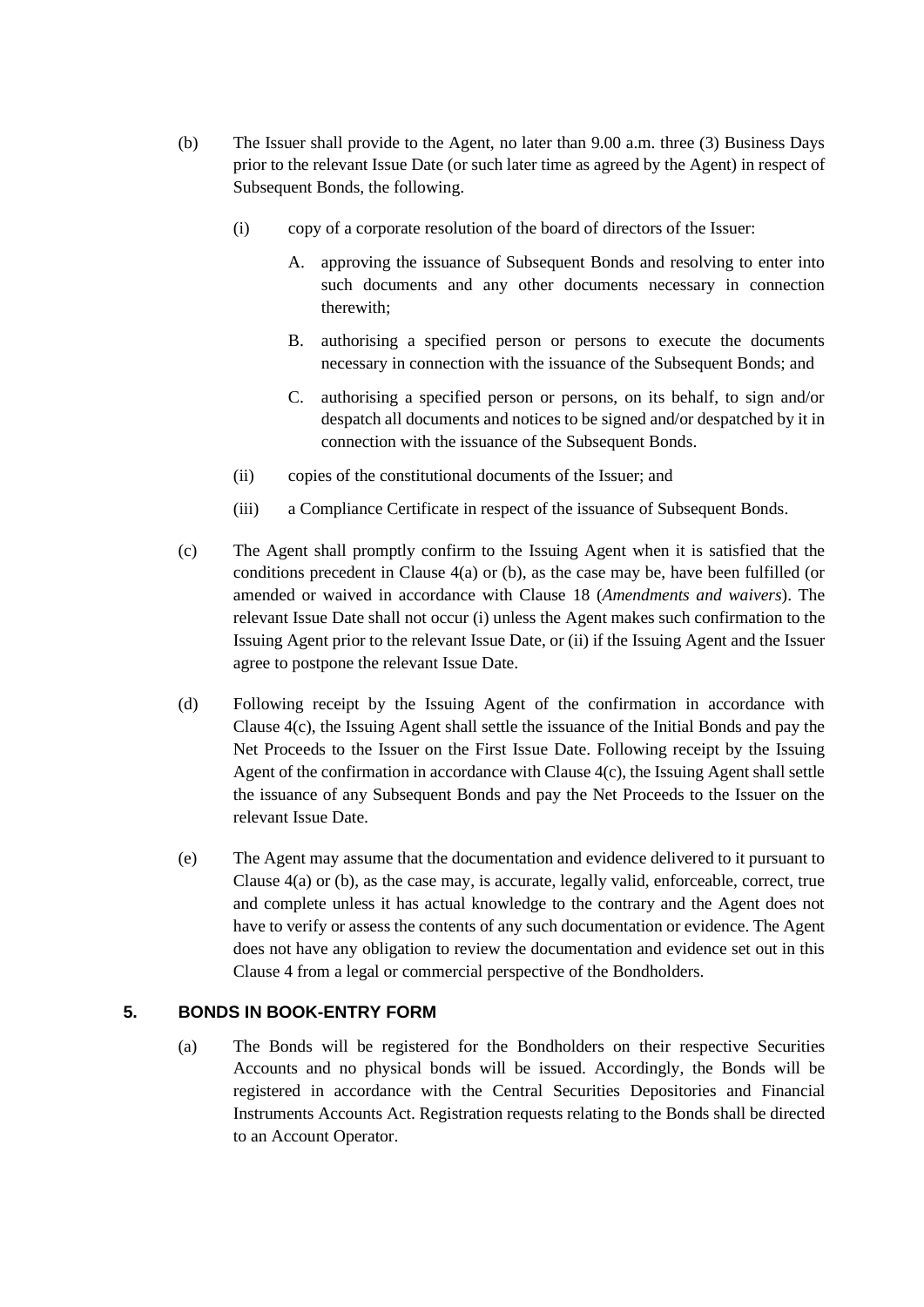- (b) Those who according to assignment, Security, the provisions of the Swedish Children and Parents Code (Sw. *föräldrabalken (1949:381)*), conditions of will or deed of gift or otherwise have acquired a right to receive payments in respect of a Bond shall register their entitlements to receive payment in accordance with the Central Securities Depositories and Financial Instruments Accounts Act.
- <span id="page-15-2"></span>(c) The Issuer and the Agent shall at all times be entitled to obtain information from the debt register (Sw. *skuldbok*) kept by the CSD in respect of the Bonds. At the request of the Agent, the Issuer shall promptly obtain such information and provide it to the Agent.
- (d) For the purpose of or in connection with any Bondholders' Meeting under Clause [16](#page-29-0) (*[Bondholders' Meeting](#page-29-0)*) or any direct communication to the Bondholders under Clause [17](#page-29-1) (*Written* [Procedure\)](#page-29-1), the Issuing Agent shall be entitled to obtain information from the debt register kept by the CSD in respect of the Bonds.
- <span id="page-15-3"></span>(e) The Issuer shall issue any necessary power of attorney to such persons employed by the Agent, as notified by the Agent, in order for such individuals to independently obtain information directly from the debt register kept by the CSD in respect of the Bonds. The Issuer may not revoke any such power of attorney unless directed by the Agent or unless consent thereto is given by the Bondholders.
- (f) The Issuer and the Agent may use the information referred to in Clauses [5](#page-14-0)[\(c\)](#page-15-2) through [5](#page-14-0)[\(e\)](#page-15-3) only for the purposes of carrying out their duties and exercising their rights in accordance with the Finance Documents and shall not disclose such information to any Bondholder or third party unless necessary for such purposes.

## <span id="page-15-4"></span><span id="page-15-0"></span>**6. RIGHT TO ACT ON BEHALF OF A BONDHOLDER**

- (a) If any person other than a Bondholder wishes to exercise any rights under the Finance Documents, it must obtain a power of attorney or other proof of authorisation from the Bondholder or a successive, coherent chain of powers of attorney or proofs of authorisation starting with the Bondholder and authorising such person.
- <span id="page-15-5"></span>(b) A Bondholder may issue one or several powers of attorney to third parties to represent it in relation to some or all of the Bonds held by it. Any such representative may act independently under the Finance Documents in relation to the Bonds for which such representative is entitled to represent the Bondholder and may further delegate its right to represent the Bondholder by way of a further power of attorney, so long as the original power of attorney does not state otherwise.
- (c) The Agent shall only have to examine the face of a power of attorney or other proof of authorisation that has been provided to it pursuant to Clauses [6](#page-15-0)[\(a\)](#page-15-4) and [\(b\)](#page-15-5) and may assume that it has been duly authorised, is valid, has not been revoked or superseded and that it is in full force and effect, unless otherwise is apparent from its face.

## <span id="page-15-1"></span>**7. PAYMENTS IN RESPECT OF THE BONDS**

(a) Any payment or repayment under the Finance Documents, or any amount due in respect of a repurchase of any Bonds, requested by the Bondholders pursuant to these Terms and Conditions, shall be made to such person who is registered as a Bondholder on a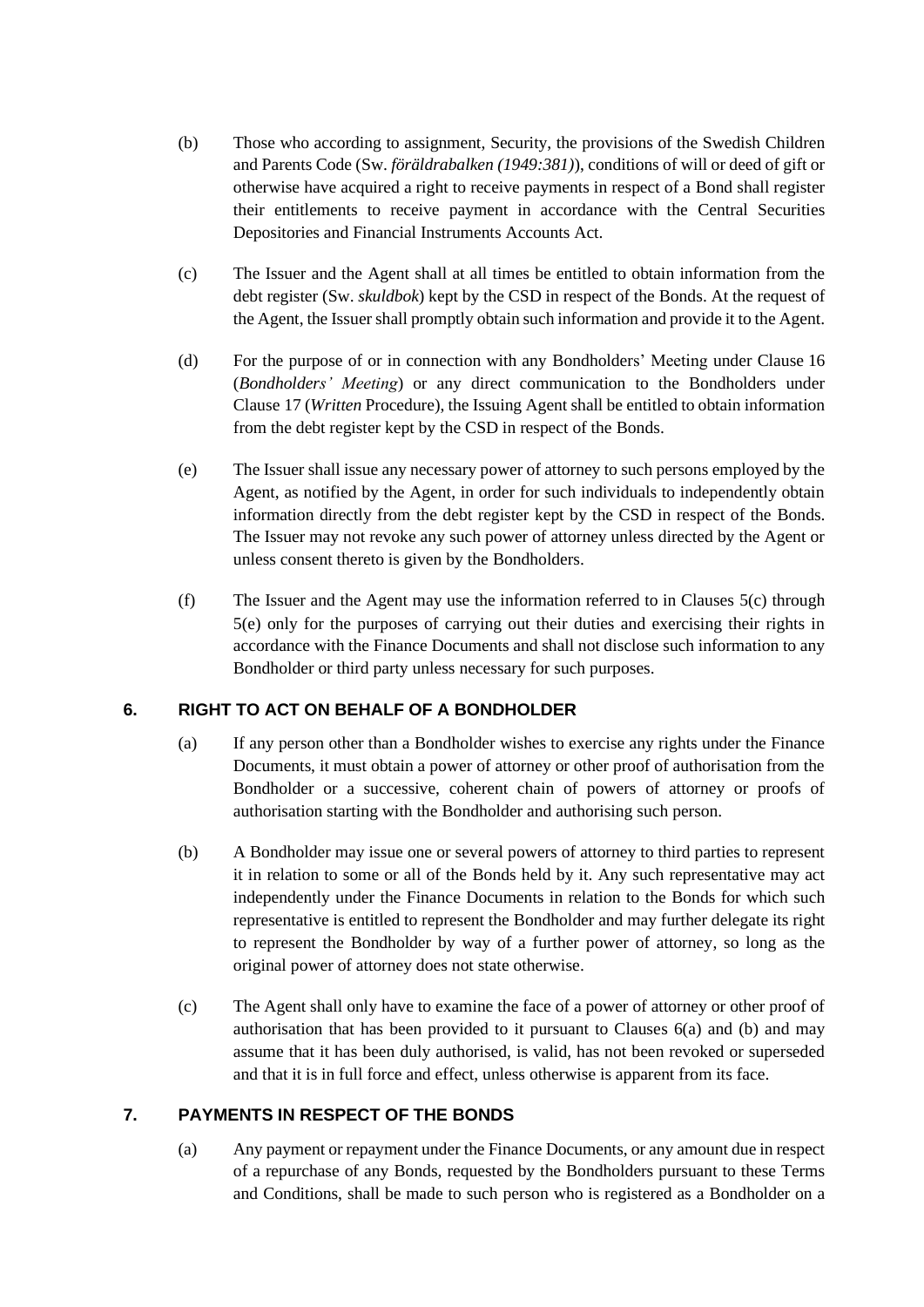Securities Account on the Record Date immediately preceding the relevant payment date.

- (b) If a Bondholder has registered, through an Account Operator, that principal, interest or any other payment shall be deposited in a certain bank account, such deposits will be effected by the CSD on the relevant payment date. Should the CSD, due to a delay on behalf of the Issuer or some other obstacle, not be able to effect the payment of amounts according to the aforesaid, the CSD will pay such amount to the relevant Bondholder being registered as such on the Record Date as soon as possible after such obstacle has been removed.
- (c) If, due to any obstacle for the CSD, the Issuer cannot make a payment or repayment, such payment or repayment may be postponed until the obstacle has been removed. Interest shall accrue in accordance with Clause [8\(d\)](#page-16-3) during such postponement.
- (d) If payment or repayment is made in accordance with this Clause [7,](#page-15-1) the Issuer and the CSD shall be deemed to have fulfilled their obligation to pay, irrespective of whether such payment was made to a person not entitled to receive such amount, unless the Issuer or the CSD (as applicable) was aware of that the payment was being made to a person not entitled to receive such amount.

## <span id="page-16-1"></span><span id="page-16-0"></span>**8. INTEREST**

- (a) Each Initial Bond carries Interest at the Interest Rate applied to the Nominal Amount from (but excluding) the First Issue Date up to (and including) the relevant Redemption Date. Any Subsequent Bond will carry Interest at the Interest Rate applied to the Nominal Amount from (but excluding) the Interest Payment Date falling immediately prior to its issuance (or the First Issue Date if there is no such Interest Payment Date) up to (and including) the relevant Redemption Date.
- (b) Interest accrues during an Interest Period. Payment of Interest in respect of the Bonds shall be made to the Bondholders on each Interest Payment Date for the preceding Interest Period.
- <span id="page-16-2"></span>(c) Interest shall be calculated on the basis of the actual number of days in the Interest Period in respect of which payment is being made divided by 360 (actual/360-days basis).
- <span id="page-16-3"></span>(d) If the Issuer fails to pay any amount payable by it under these Terms and Conditions on its due date, default interest shall accrue on the overdue amount from (but excluding) the due date up to (and including) the date of actual payment at a rate which is two hundred (200) basis points higher than the Interest Rate. Accrued default interest shall not be capitalised. No default interest shall accrue where the failure to pay was solely attributable to the Agent or the CSD, in which case the Interest Rate shall apply instead.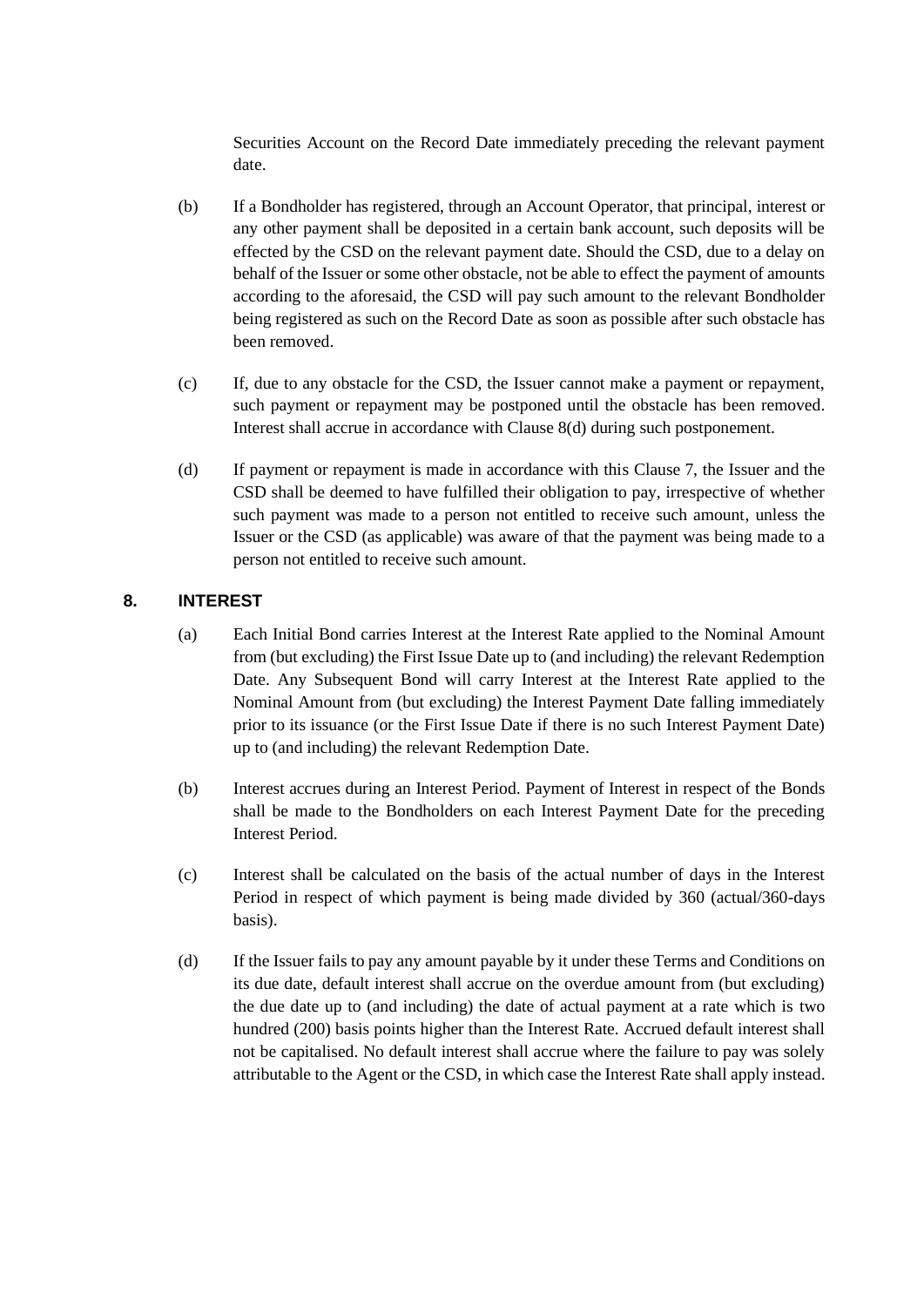## <span id="page-17-0"></span>**9. REDEMPTION AND REPURCHASE OF THE BONDS**

## **9.1 Redemption at maturity**

The Issuer shall redeem all, but not some only, of the outstanding Bonds in full on the Final Maturity Date with an amount per Bond equal to the Nominal Amount together with accrued but unpaid Interest. If the Final Maturity Date is not a Business Day, then the redemption shall occur on the first following Business Day.

## <span id="page-17-5"></span><span id="page-17-1"></span>**9.2 Issuer's purchase of Bonds**

- (a) The Issuer may, subject to applicable laws and regulations, at any time and at any price purchase Bonds on the market or in any other way. The Bonds held by the Issuer may at the Issuer's discretion be retained or sold by the Issuer, however, provided that no Bonds may be cancelled by the Issuer, except in connection with a full redemption of the Bonds.
- (b) Notwithstanding Clause [9.2\(a\)](#page-17-1) above, Bonds held by the Issuer may be cancelled (i) in connection with a full redemption of the Bonds in order to cater for such full redemption of the Bonds, and (ii) if the Issuer has purchased all Bonds and the Issuer cancels all, but not some only, of the Bonds.

## <span id="page-17-2"></span>**9.3 Voluntary total redemption**

- (a) The Issuer may redeem all, but not some only, of the outstanding Bonds in full on any Business Day falling on or after the date falling three (3) months prior to the Final Maturity Date, provided that such redemption is financed in full or in part by way of the Issuer issuing Market Loan(s), at an amount per Bond equal to one hundred (100.00) per cent. of the Nominal Amount, together with accrued but unpaid Interest.
- (b) Redemption in accordance with Clause [9.3\(a\)](#page-17-2) shall be made by the Issuer giving not less than fifteen (15) Business Days' notice prior to the relevant Redemption Date to the Bondholders and the Agent in accordance with the instructions of Issuer or the Issuing Agent, as applicable, in each case calculated from the effective date of the notice. The notice from the Issuer shall specify the Redemption Date and also the Record Date on which a person shall be registered as a Bondholder to receive the amounts due on such Redemption Date. Any such notice is irrevocable but may, at the Issuer's discretion, contain one or more conditions precedent. Upon fulfillment of the conditions precedent (if any), the Issuer is bound to redeem the Bonds in full at the applicable amount on the specified Redemption Date.

## <span id="page-17-4"></span><span id="page-17-3"></span>**9.4 Mandatory repurchase due to a Change of Control Event or Listing Failure Event (put option)**

(a) Upon a Change of Control Event or a Listing Failure Event occurring, each Bondholder shall have the right to request that all, or some only, of its Bonds be repurchased at a price per Bond equal to one hundred and one (101.00) per cent. of the Nominal Amount together with accrued but unpaid Interest, during a period of sixty (60) days following a notice from the Issuer of the relevant event pursuant to Clause [10.1\(b\)](#page-19-0) (after which time period such right shall lapse). However, such period may not start earlier than upon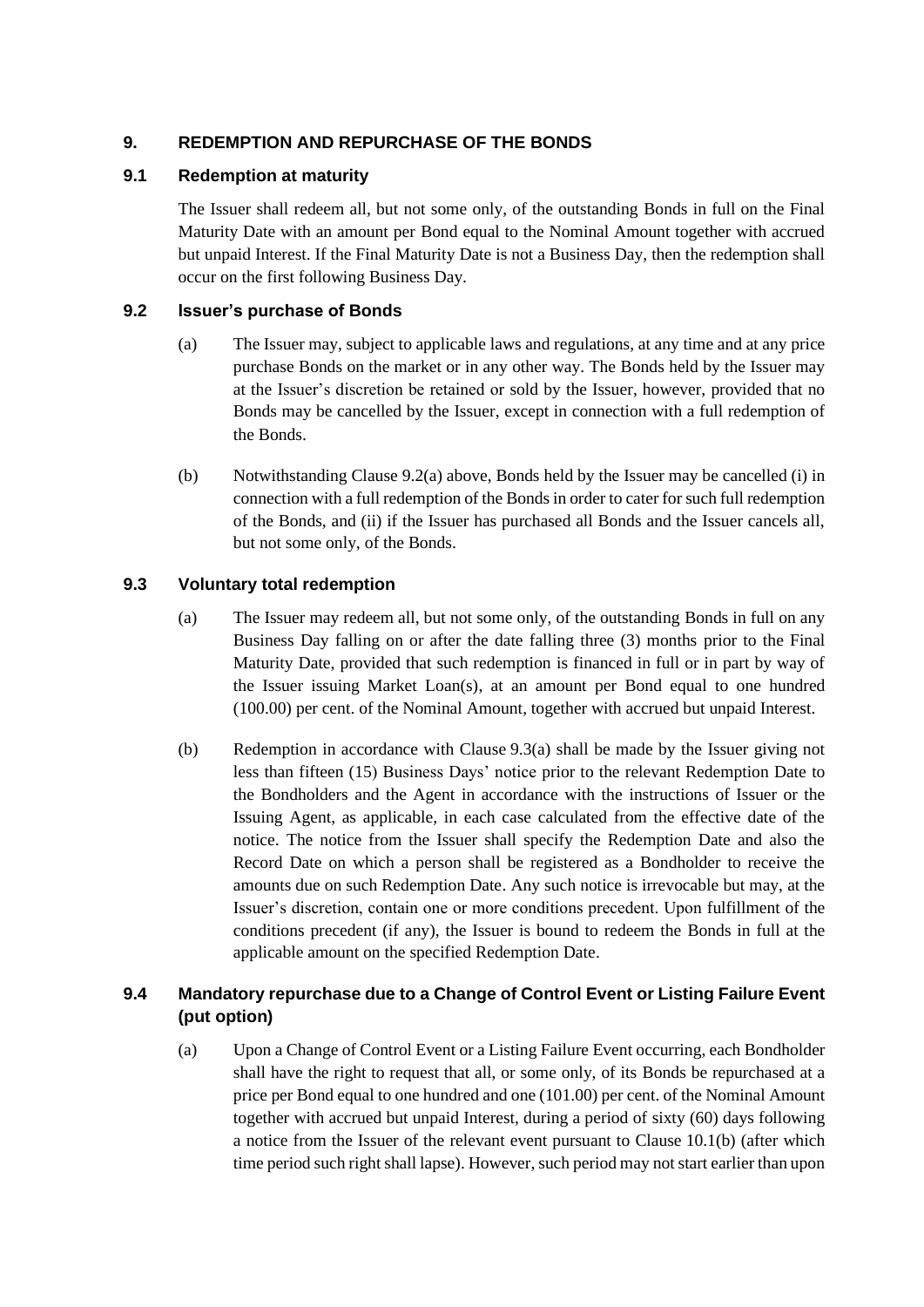the occurrence of the Change of Control Event or the Listing Failure Event (as applicable).

- (b) The notice from the Issuer pursuant to Clause [10.1\(b\)](#page-19-0) shall specify the repurchase date and include instructions about the actions that a Bondholder needs to take if it wants Bonds held by it to be repurchased. If a Bondholder has so requested, and acted in accordance with the instructions in the notice from the Issuer, the Issuer, or a person designated by the Issuer, shall repurchase the relevant Bonds and the repurchase amount shall fall due on the repurchase date specified in the notice given by the Issuer pursuant to Clause [10.1\(b\).](#page-19-0) The repurchase date must fall no later than twenty (20) Business Days after the end of the period referred to in Clause [9.4\(a\).](#page-17-3)
- (c) The Issuer shall comply with the requirements of any applicable securities laws or regulations in connection with the repurchase of Bonds. To the extent that the provisions of such laws and regulations conflict with the provisions in this Clause [9.4,](#page-17-4) the Issuer shall comply with the applicable securities laws and regulations and will not be deemed to have breached its obligations under this Clause [9.4](#page-17-4) by virtue of the conflict.
- (d) Any Bonds repurchased by the Issuer pursuant to this Clause [9.4](#page-17-4) may be retained, sold or cancelled in accordance with Clause [9.2](#page-17-5) (*[Issuer's purchase of Bonds](#page-17-5)*) above.

## <span id="page-18-0"></span>**10. INFORMATION TO BONDHOLDERS**

#### <span id="page-18-2"></span><span id="page-18-1"></span>**10.1 Information from the Issuer**

- (a) The Issuer shall make the following information available in the English language to the Bondholders by publication on the website of the Issuer:
	- (i) as soon as the same become available, but in any event within four (4) months after the end of each financial year, the annual audited consolidated financial statements of the Group and the annual audited unconsolidated financial statements of the Issuer, including a profit and loss account, a balance sheet, a cash flow statement and management commentary or report from the Issuer's board of directors;
	- (ii) as soon as the same become available, but in any event within two (2) months after the end of each quarter of its financial year, the quarterly interim unaudited consolidated reports of the Group and the quarterly interim unaudited unconsolidated reports of the Issuer, including a profit and loss account, a balance sheet, a cash flow statement and management commentary or report from the Issuer's board of directors;
	- (iii) as soon as the same become available, but in any event within two (2) months after the end of each financial year, the year-end report (Sw. *bokslutskommuniké*); and
	- (iv) any other information required by the Swedish Securities Markets Act (Sw. *lag (2007:528) om värdepappersmarknaden*) and the rules and regulations of the Regulated Market on which the Bonds are listed (each as amended from time to time).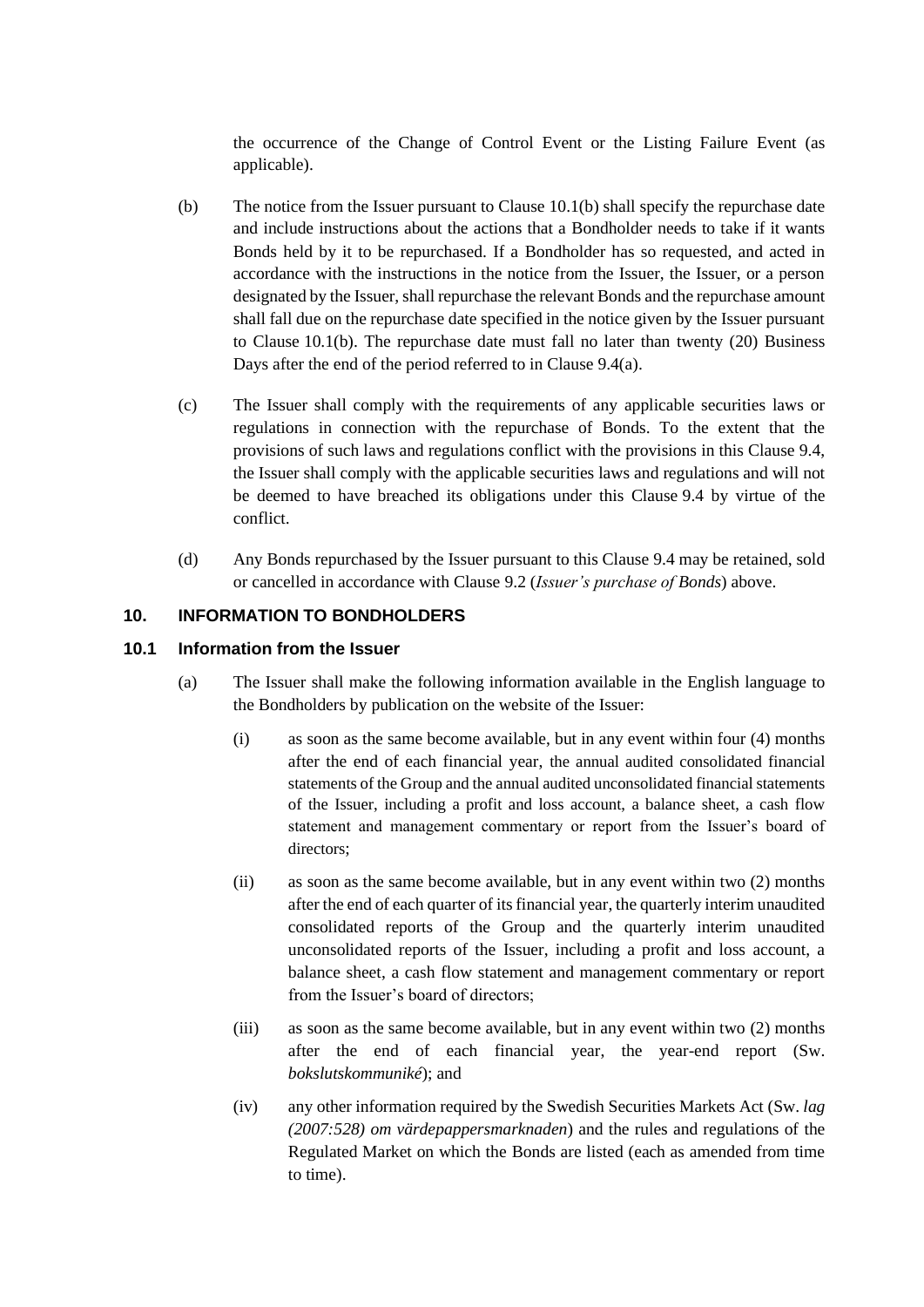- <span id="page-19-0"></span>(b) The Issuer shall immediately notify the Bondholders and the Agent upon becoming aware of the occurrence of a Change of Control Event or a Listing Failure Event.
- (c) The Issuer shall supply a Compliance Certificate to the Agent:
	- (i) in connection with an interim Financial Report being made available;
	- (ii) in connection with the incurrence of Financial Indebtedness or the making of a Restricted Payment, which requires that Incurrence Test is met, provided that the Issuer shall only be required to supply a Compliance Certificate to the Agent in connection with the making of a Restricted Payment that constitutes an Approved Share Purchase if Leverage (calculated on a *pro forma* basis including the relevant Restricted Payment) to be reported in such Compliance Certificate would exceed 2.00:1; and
	- (iii) within twenty (20) Business Days from the Agent's request.
- (d) The Issuer shall immediately notify the Agent (with full particulars) when the Issuer has purchased any of its Bonds in accordance with Clause [9.2](#page-17-5)[\(a\)](#page-17-1) (*Issuer's purchase of Bonds*).
- (e) The Issuer shall immediately notify the Agent (with full particulars) when the Issuer is or becomes aware of the occurrence of any event or circumstance which constitutes an Event of Default, or any event or circumstance which would (with the expiry of a grace period, the giving of notice, the making of any determination or any combination of any of the foregoing) constitute an Event of Default, and shall provide the Agent with such further information as it may reasonably request in writing following receipt of such notice. Should the Agent not receive such information, the Agent is entitled to assume that no such event or circumstance exists or can be expected to occur, provided that the Agent does not have actual knowledge of such event or circumstance.
- (f) The Issuer is only obliged to inform the Agent according to this Claus[e 10.1](#page-18-1) if informing the Agent would not conflict with any applicable laws or, when the Bonds are listed, the Issuer's registration contract with the Regulated Market. If such a conflict would exist pursuant to the listing contract with the Regulated Market or otherwise, the Issuer shall however be obliged to either seek approval from the Regulated Market or undertake other reasonable measures, including entering into a non-disclosure agreement with the Agent, in order to be able to timely inform the Agent according to this Clause [10.1.](#page-18-1)
- (g) When and for as long as the Bonds are listed, the Issuer shall also make the information set out in Clause [10.1\(a\)](#page-18-2) above public by way of press release.

## **10.2 Information from the Agent**

The Agent is entitled to disclose to the Bondholders any event or circumstance directly or indirectly relating to the Issuer or the Bonds. Notwithstanding the foregoing, the Agent may if it considers it to be beneficial to the interests of the Bondholders delay disclosure or refrain from disclosing certain information other than in respect of an Event of Default that has occurred and is continuing.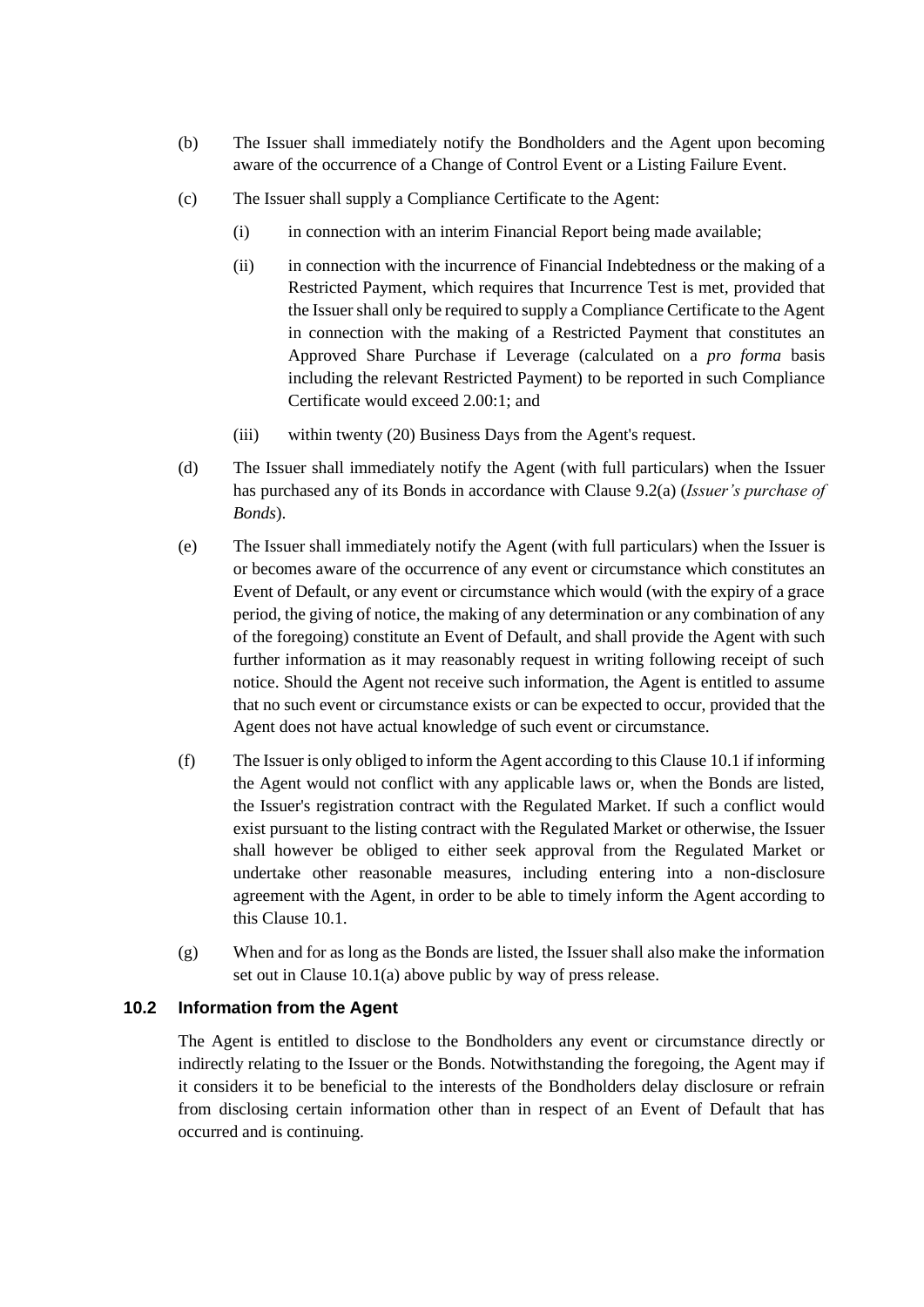## **10.3 Information among the Bondholders**

Upon request by a Bondholder, the Agent shall promptly distribute to the Bondholders any information from such Bondholder which relates to the Bonds. The Agent may require that the requesting Bondholder reimburses any costs or expenses incurred, or to be incurred, by the Agent in doing so (including a reasonable fee for the work of the Agent) before any such information is distributed.

## <span id="page-20-3"></span>**10.4 Publication of Finance Documents**

- (a) The latest version of these Terms and Conditions (including any document amending these Terms and Conditions) shall be available on the websites of the Issuer and the Agent.
- (b) The latest versions of the other Finance Documents shall be available to the Bondholders at the office of the Agent during normal business hours.

## <span id="page-20-0"></span>**11. FINANCIAL TESTING**

## <span id="page-20-2"></span>**11.1 Maintenance Test**

- (a) The Maintenance Test shall be tested quarterly on each Reference Date from and including 31 December 2020, for as long as any Bond is outstanding, and be calculated in accordance with the applicable Accounting Principles on the basis of the consolidated interim Financial Report for the period ending on the relevant Reference Date, with respect to the Reference Period ending on such Reference Date, and shall be reported in the Compliance Certificate delivered in connection with such Financial Report.
- (b) The Maintenance Test is met if Leverage does not exceed 5.00:1.

## <span id="page-20-1"></span>**11.2 Incurrence Test**

- (a) The Incurrence Test is met if:
	- (i) if tested in connection with the making of a Restricted Payment, Leverage does not exceed 2.00:1;
	- (ii) if tested in connection with the incurrence of Financial Indebtedness, Leverage does not exceed 3.00:1; and
	- (iii) no Event of Default is continuing or would occur upon the incurrence of Financial Indebtedness or making of a Restricted Payment.
- (b) The calculation of Leverage for the Incurrence Test shall be made as per a testing date determined by the Issuer falling no more than one (1) month prior to the incurrence of the new Financial Indebtedness or the making of the Restricted Payment. The Net Interest Bearing Debt shall be measured on the relevant testing date so determined, but include the new Financial Indebtedness provided it is an interest bearing obligation (however, any cash balance resulting from the incurrence of the new Financial Indebtedness shall not reduce the Net Interest Bearing Debt). EBITDA shall be adjusted as set out in Clause [11.2](#page-20-1)[\(c\).](#page-21-1) The calculation of Leverage for the Incurrence Test shall be made in accordance with the Accounting Principles, unless otherwise stated in these Terms and Conditions.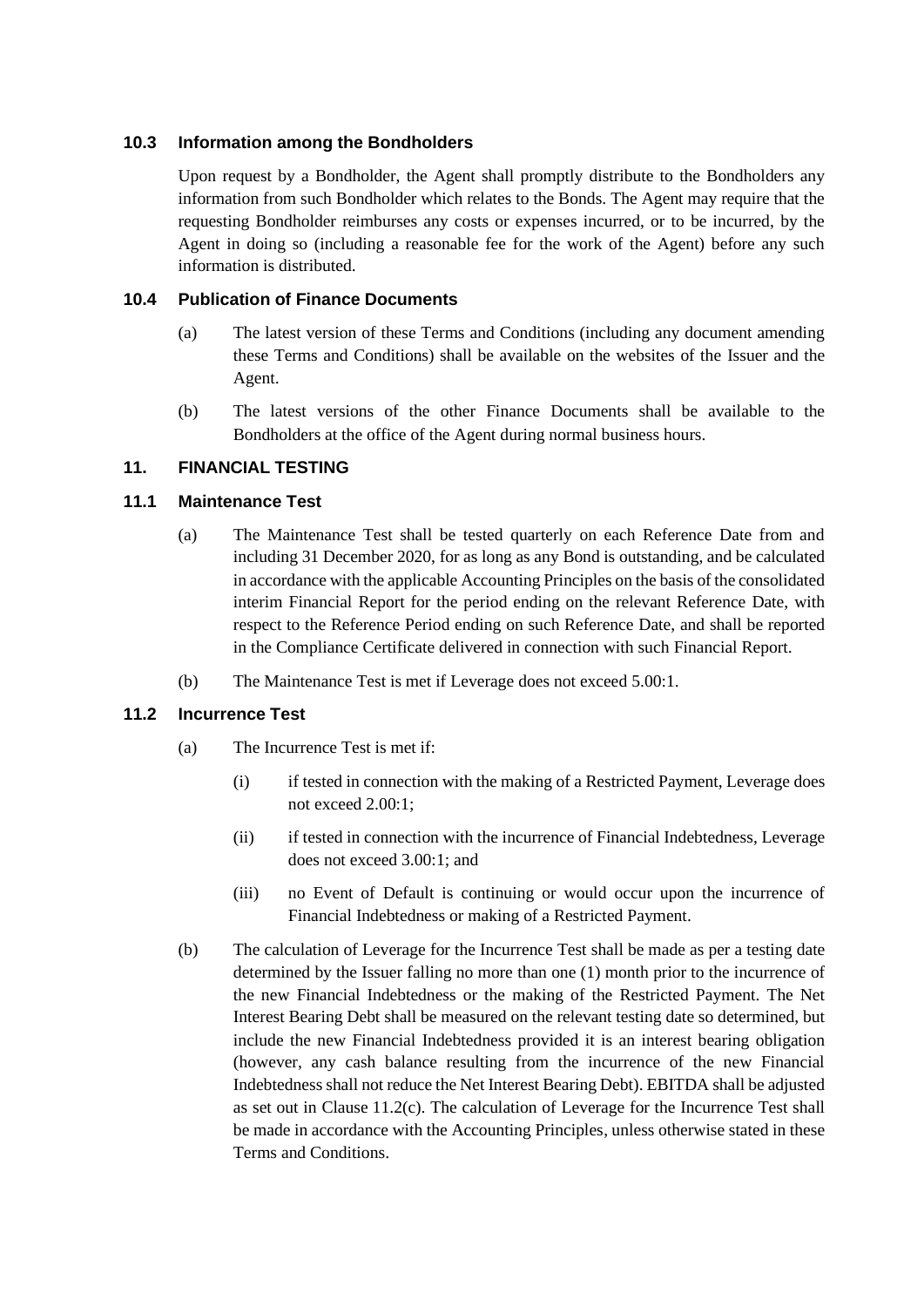- <span id="page-21-1"></span>(c) The figures for EBITDA, Finance Charges and Net Finance Charges, shall be used for the Incurrence Test, but adjusted so that:
	- (i) entities acquired or disposed of by the Group during the Relevant Period shall be included or excluded (as applicable), *pro forma*, for the entire Relevant Period; and
	- (ii) any entity to be acquired with the proceeds from new Financial Indebtedness shall be included, *pro forma*, for the entire Relevant Period.

## <span id="page-21-0"></span>**12. GENERAL UNDERTAKINGS**

## **12.1 General**

The Issuer undertakes to (and shall, where applicable, procure that each other Group Company will) comply with the undertakings set out in this Clause [12](#page-21-0) for as long as any Bonds remain outstanding.

## **12.2 Admission to trading**

- (a) The Issuer has the intention and shall use its best effort to ensure that the Initial Bonds are admitted to trading on a Regulated Market within thirty (30) calendar days after the First Issue Date. The Issuer shall in any event ensure that the Initial Bonds are admitted to trading on a Regulated Market within one hundred and twenty (120) calendar days after the First Issue Date.
- (b) The Issuer has the intention and shall use its best effort to ensure that any Subsequent Bonds are admitted to trading on a Regulated Market within thirty (30) calendar days after the relevant Issue Date. The Issuer shall in any event ensure that any Subsequent Bonds are admitted to trading on a Regulated Market within sixty (60) calendar days after the relevant Issue Date unless the Subsequent Bonds are issued prior to the admission to trading of the Initial Bonds in case such Subsequent Bonds shall be admitted to trading on a Regulated Market within one hundred and twenty (120) calendar days after the First Issue Date.
- (c) Following an admission to trading of the Bonds, the Issuer shall use its best efforts to maintain such admission to trading for as long as any Bonds are outstanding, or if such admission to trading is not possible to obtain or maintain, admitted to trading on another Regulated Market. The Bonds are however not required to be admitted to trading on a Regulated Market from and including the last day on which the admission reasonably can, pursuant to the then applicable regulations of the Regulated Market and the CSD, subsist.

## <span id="page-21-3"></span><span id="page-21-2"></span>**12.3 Distributions**

- (a) The Issuer shall not, and shall procure that none of its Subsidiaries:
	- (i) declare, make or pay any dividend, charge, fee or other distribution in respect of its shares;
	- (ii) repurchase or redeem any of its own shares;
	- (iii) redeem or reduce its share capital or other restricted or unrestricted equity with repayment to shareholders;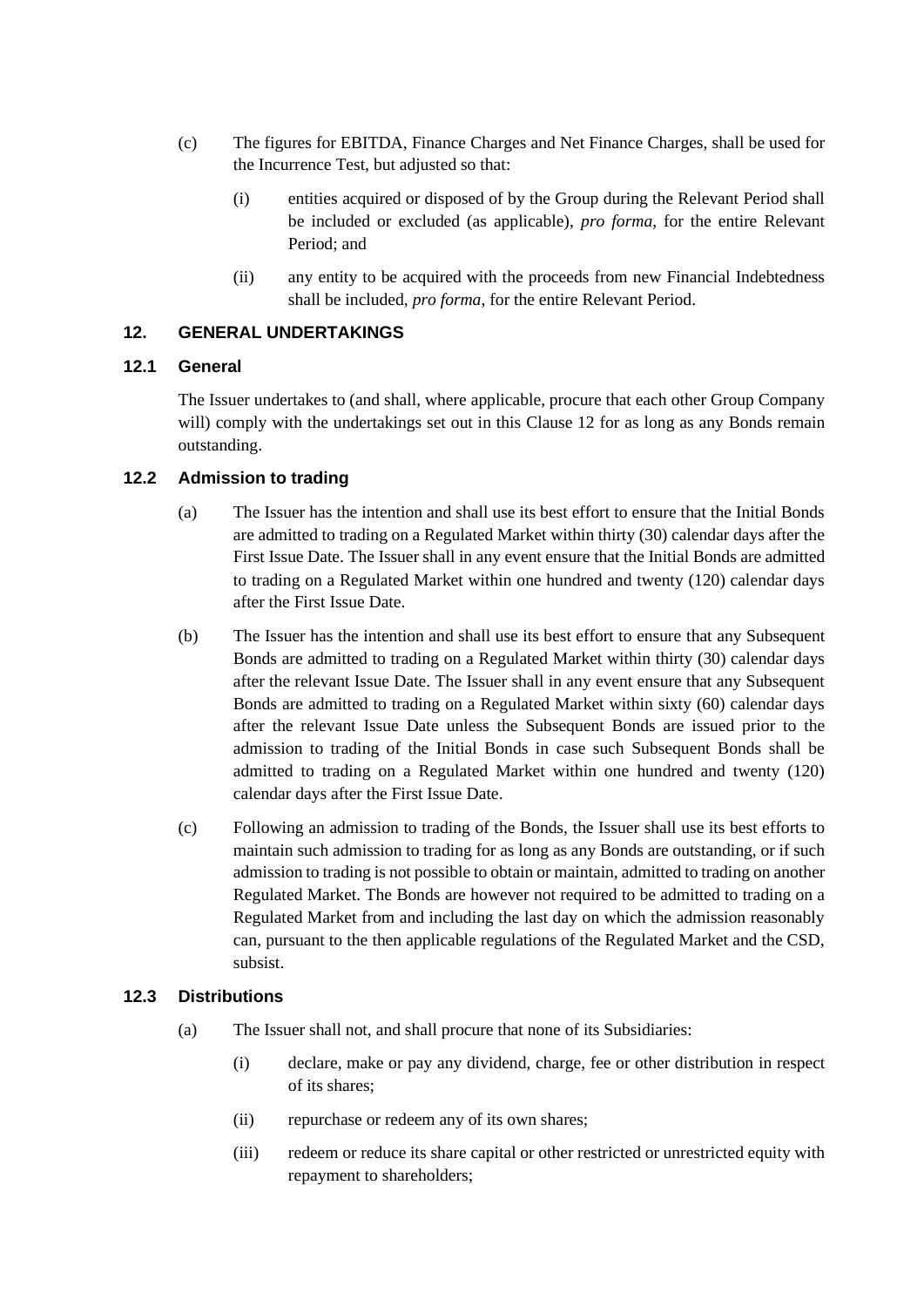- (iv) repay any loans granted by its direct or indirect shareholders or pay interest thereon;
- (v) make any prepayments or repayments under any long-term debt ranking junior or *pari passu* with the Bonds;
- (vi) grant any loans (other than credits with a maximum duration of four (4) months to partners of the Group granted in the ordinary course of business of the Group) except to Group Companies; or
- <span id="page-22-0"></span>(vii) make any other similar distribution or transfers of value to the Issuer's, or the Subsidiaries', direct and indirect shareholders or the Affiliates of such direct and indirect shareholders,

(items [\(i\)](#page-21-3)[–\(vii\)](#page-22-0) above are together and individually referred to as a "**Restricted Payment**"), provided however that any such Restricted Payment can be made, if such Restricted Payment is permitted by law and no Event of Default is continuing or would result from such Restricted Payment and is made by any Group Company to another Group Company and, if made by a Group Company which is not directly or indirectly wholly-owned by the Issuer, is made on a *pro rata* basis. For the avoidance of doubt, a payment under any Earn-Out Agreement shall not constitute a Restricted Payment.

- (b) Notwithstanding the above, a Restricted Payment may be made by the Issuer, if at the time of such Restricted Payment;
	- (i) such Restricted Payment is mandatory under the Swedish Companies Act (Sw. *aktiebolagslagen 2005:551*); or
	- (ii) (A) the Incurrence Test is fulfilled (calculated on a *pro forma* basis including the relevant Restricted Payment), (B) such Restricted Payment is permitted by law and (C) no Event of Default is continuing or would result from such Restricted Payment.

#### **12.4 Nature of business**

The Issuer shall procure that no change is made to the general nature of the business carried on by the Group as of the First Issue Date if such change would have a Material Adverse Effect.

#### **12.5 Financial indebtedness**

Unless the relevant Financial Indebtedness constitutes Permitted Debt, the Issuer shall not, and shall procure that none of its Subsidiaries, incur, maintain or prolong any Financial Indebtedness.

#### **12.6 Disposal of assets**

The Issuer shall not, and shall procure that no Subsidiary, sell or otherwise dispose of shares in any Subsidiary or of all or substantially all of its or that Subsidiary's assets, or operations to any Person not being the Issuer or any of its wholly-owned Subsidiaries, unless the transaction is carried out on market terms for such transaction and provided that it does not have a Material Adverse Effect.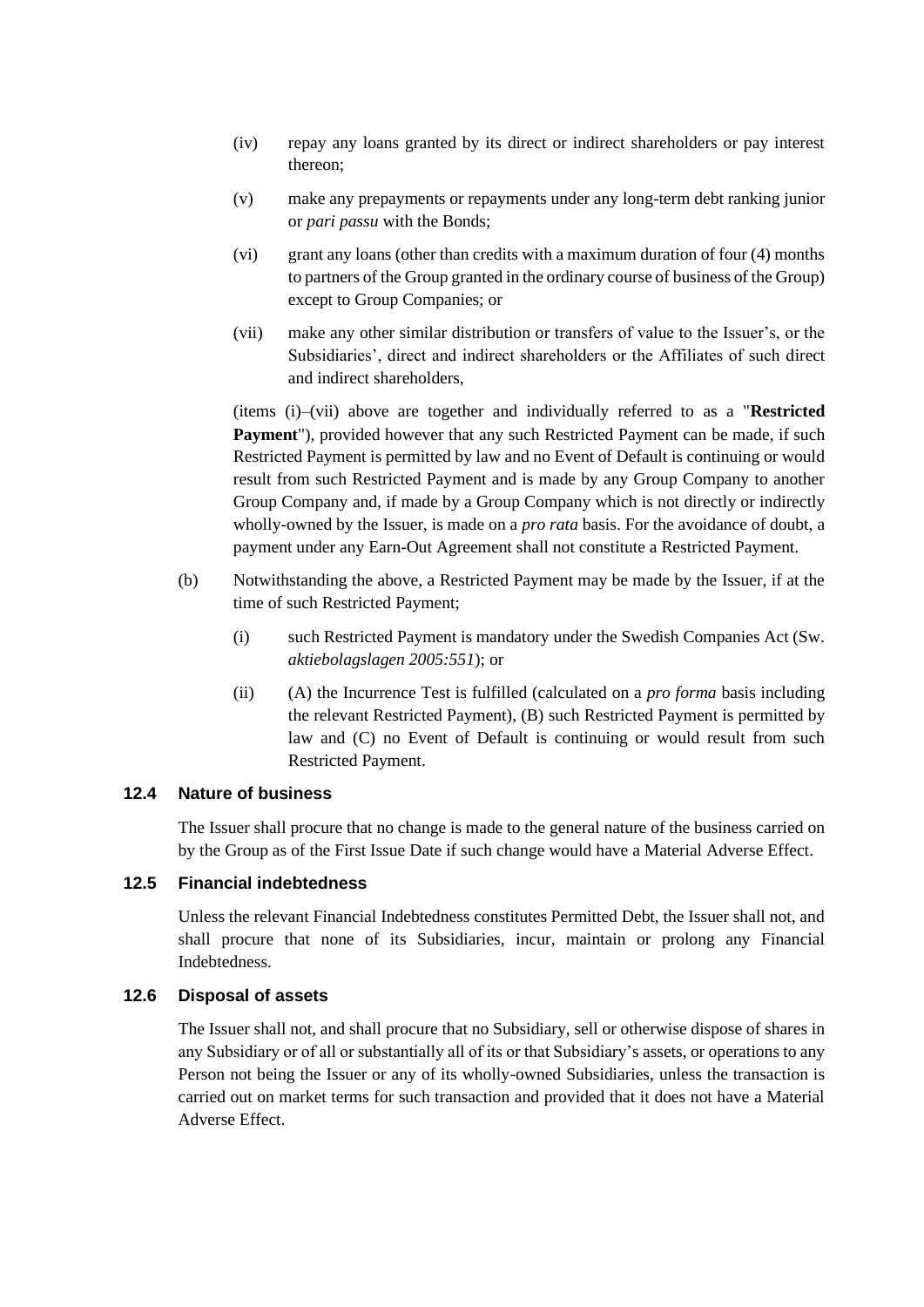## **12.7 Dealings with related parties**

The Issuer shall, and shall procure that its Subsidiaries, conduct all dealings with the direct and indirect shareholders of the Group Companies (excluding other Group Companies) and/or any Affiliates of such direct and indirect shareholders at arm's length terms.

## **12.8 Negative pledge**

The Issuer shall not, and shall procure that none of its Subsidiaries, provide, prolong or renew any security over any of its/their assets (present or future) to secure any Financial Indebtedness, provided however that the Group Companies have a right to provide, prolong and renew any Permitted Security.

## <span id="page-23-0"></span>**13. EVENTS OF DEFAULT AND ACCELERATION OF THE BONDS**

Each of the events or circumstances set out in this Clause [13](#page-23-0) (other than Clause [13.11](#page-24-1) (*[Acceleration of the Bonds](#page-24-1)*)) is an Event of Default.

## <span id="page-23-1"></span>**13.1 Non-payment**

The Issuer fails to pay an amount on the date it is due in accordance with the Finance Documents unless its failure to pay is caused by administrative or technical error and payment is made within five (5) Business Days of the due date.

## <span id="page-23-2"></span>**13.2 Maintenance Test**

The Issuer has failed to comply with the Maintenance Test as of any Reference Date.

## **13.3 Other obligations**

The Issuer does not comply with its obligations under the Finance Documents, in any other way than as set out under Clauses [13.1](#page-23-1) (*[Non-payment](#page-23-1)*) and [13.2](#page-23-2) (*[Maintenance Test](#page-23-2)*), unless the noncompliance is capable of remedy and the Issuer has remedied the failure within fifteen (15) Business Days of the earlier of (a) a request by the Agent and (b) the Issuer becoming aware of the non-compliance.

## <span id="page-23-3"></span>**13.4 Cross payment default and cross-acceleration**

Any Financial Indebtedness of a Group Company is not paid when due as extended by any originally applicable grace period, or is declared to be due and payable prior to its specified maturity as a result of an event of default (however described), provided that no Event of Default will occur under this Clause [13.4](#page-23-3) if the aggregate amount of Financial Indebtedness that has fallen due is less than SEK 10,000,000 and provided that it does not apply to any Financial Indebtedness owed to a Group Company.

## **13.5 Insolvency**

- (a) Any Group Company is unable or admits inability to pay its debts as they fall due or is declared to be unable to pay its debts under applicable law, suspends making payments on its debts generally or, by reason of actual or anticipated financial difficulties, commences negotiations with its creditors with a view to rescheduling its Financial Indebtedness; or
- (b) a moratorium is declared in respect of the Financial Indebtedness of any Group Company.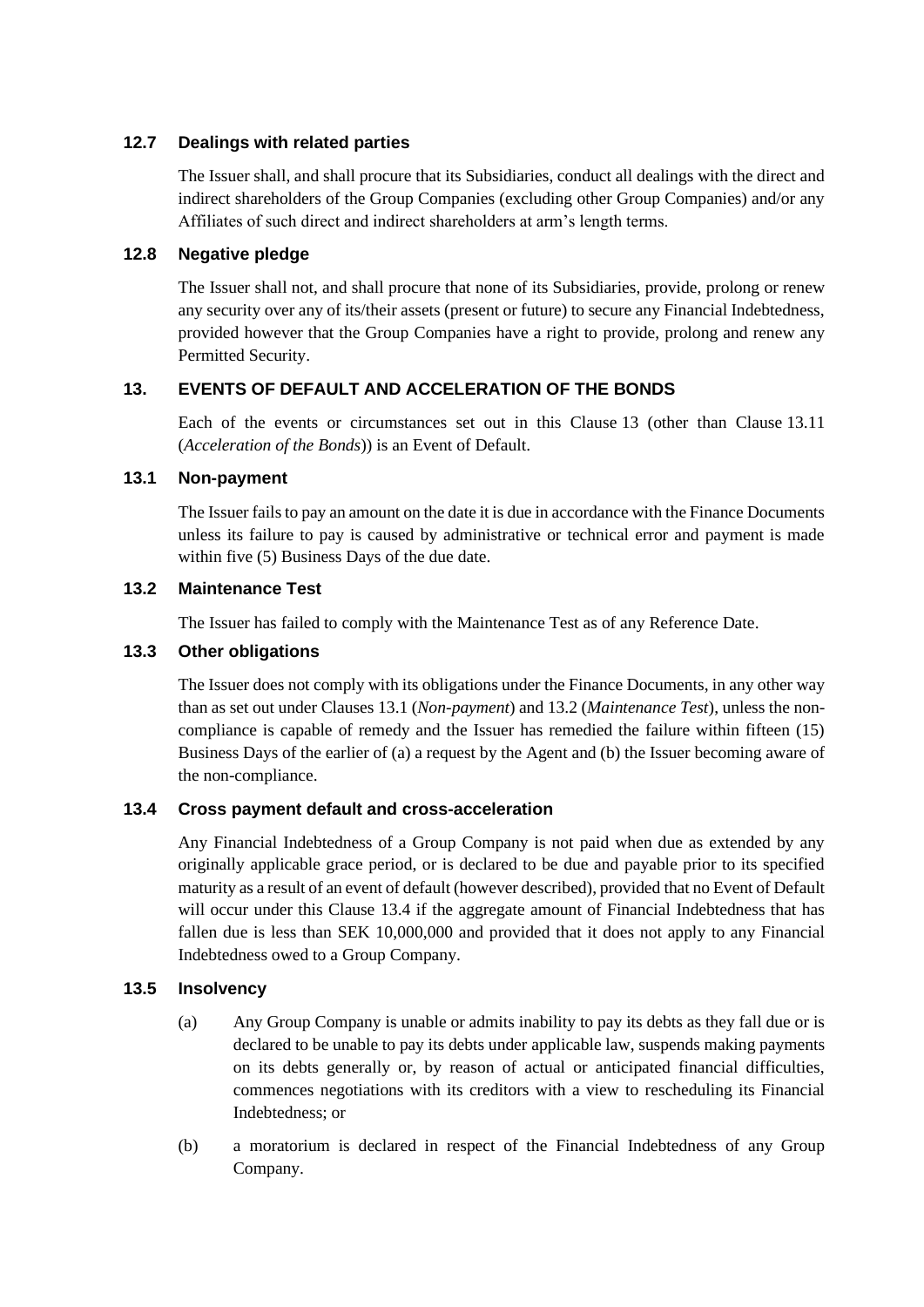## **13.6 Insolvency proceedings**

Any corporate action, legal proceedings or other procedures are taken (other than (i) proceedings or petitions which are being disputed in good faith and are discharged, stayed or dismissed within sixty (60) calendar days of commencement or, if earlier, the date on which it is advertised and (ii), in relation to Subsidiaries, solvent liquidations) in relation to:

- (a) the suspension of payments, winding-up, dissolution, administration or reorganisation (by way of voluntary agreement, scheme of arrangement or otherwise) of any Group Company; and
- (b) the appointment of a liquidator, receiver, administrator, administrative receiver, compulsory manager or other similar officer in respect of any Group Company or any of its assets or any analogous procedure or step is taken in any jurisdiction.

## <span id="page-24-2"></span>**13.7 Mergers and demergers**

A decision is made that any Group Company shall be merged or demerged if such merger or demerger is likely to have a Material Adverse Effect or a decision where the Issuer shall enter into a merger, where the Issuer is not the surviving entity, or a demerger.

#### **13.8 Creditors' process**

Any expropriation, attachment, sequestration, distress or execution or any analogous process in any jurisdiction affects any asset or assets of any Group Company having an aggregate value of an amount equal to or exceeding SEK 10,000,000 and is not discharged within sixty (60) calendar days.

## **13.9 Impossibility or illegality**

It is or becomes impossible or unlawful for the Issuer to fulfill or perform any of the provisions of the Finance Documents or if the obligations under the Finance Documents are not, or cease to be, legal, valid, binding and enforceable.

## <span id="page-24-0"></span>**13.10 Continuation of business**

The Issuer or any other Group Company ceases to carry on its business if such discontinuation is likely to have a Material Adverse Effect or in the case of a merger or demergers as stipulated in Clause [13.7](#page-24-2) (*[Mergers and demergers](#page-24-2)*) above.

## <span id="page-24-3"></span><span id="page-24-1"></span>**13.11 Acceleration of the Bonds**

- (a) If an Event of Default has occurred and is continuing, the Agent is entitled to, on behalf of the Bondholders (i) by notice to the Issuer, declare all, but not some only, of the outstanding Bonds due for payment together with any other amounts payable under the Finance Documents, immediately or at such later date as the Agent determines (but such date may not fall after the Final Maturity Date), and (ii) exercise any or all of its rights, remedies, powers and discretions under the Finance Documents.
- (b) The Agent may not accelerate the Bonds in accordance with Clause [13.11\(a\)](#page-24-3) by reference to a specific Event of Default if it is no longer continuing or if it has been decided, on a Bondholders' Meeting or by way of a Written Procedure, to waive such Event of Default (temporarily or permanently).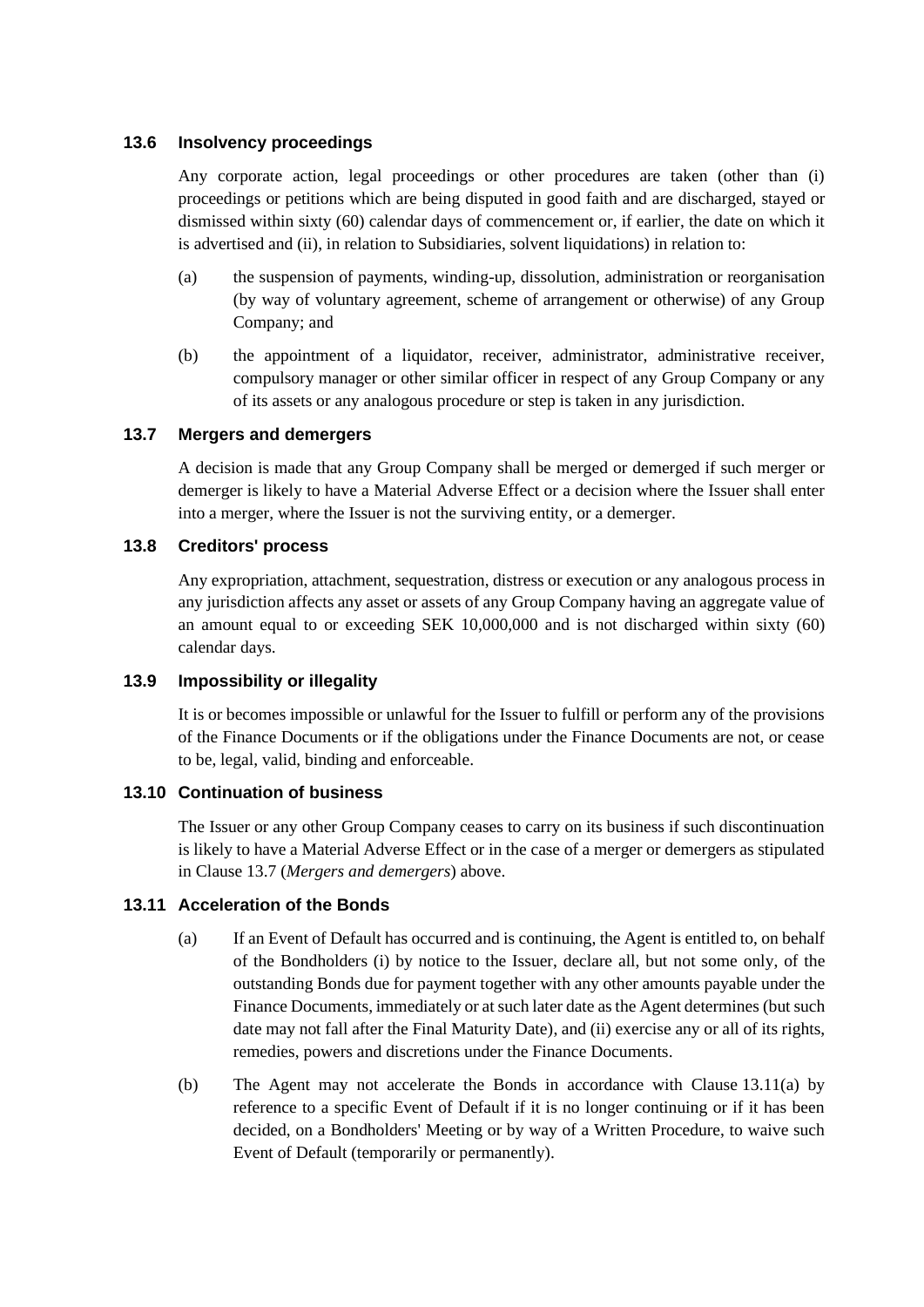- <span id="page-25-1"></span>(c) The Agent shall notify the Bondholders of an Event of Default within five (5) Business Days of the date on which the Agent received actual knowledge of that an Event of Default has occurred and is continuing. The Agent shall, within twenty (20) Business Days of the date on which the Agent received actual knowledge of that an Event of Default has occurred and is continuing, decide if the Bonds shall be accelerated. If the Agent decides not to accelerate the Bonds, the Agent shall promptly seek instructions from the Bondholders in accordance with Clause [15](#page-26-0) (*[Decisions by Bondholders](#page-26-0)*). The Agent shall always be entitled to take the time necessary to consider whether an occurred event constitutes an Event of Default.
- (d) If the Bondholders (in accordance with these Terms and Conditions) instruct the Agent to accelerate the Bonds, the Agent shall promptly declare the Bonds due and payable and take such actions as, in the opinion of the Agent, may be necessary or desirable to enforce the rights of the Bondholders under the Finance Documents, unless the relevant Event of Default is no longer continuing.
- (e) If the right to accelerate the Bonds is based upon a decision of a court of law, an arbitrational tribunal or a government authority, it is not necessary that the decision has become enforceable under law or that the period of appeal has expired in order for cause of acceleration to be deemed to exist.
- (f) In the event of an acceleration of the Bonds in accordance with this Clause [13.11,](#page-24-1) the Issuer shall redeem all Bonds with an amount per Bond equal to one hundred and one (101.00) per cent. of the Nominal Amount, together with accrued but unpaid Interest.

## <span id="page-25-0"></span>**14. DISTRIBUTION OF PROCEEDS**

- (a) All payments by the Issuer relating to the Bonds and the Finance Documents following an acceleration of the Bonds in accordance with Clause [13](#page-23-0) (*[Events of Default and](#page-23-0)  [Acceleration of the Bonds](#page-23-0)*) shall be applied in the following order of priority, in accordance with the instructions of the Agent:
	- (i) *first*, in or towards payment pro rata of (A) all unpaid fees, costs, expenses and indemnities payable by the Issuer to the Agent in accordance with the Agency Agreement (other than any indemnity given for liability against the Bondholders), (B) other costs, expenses and indemnities relating to the acceleration of the Bonds or the protection of the Bondholders' rights as may have been incurred by the Agent, (C) any costs incurred by the Agent for external experts that have not been reimbursed by the Issuer in accordance with Clause [19.2\(e\),](#page-31-0) and (D) any non-reimbursed costs and expenses incurred by the Agent in relation to a Bondholders' Meeting or a Written Procedure;
	- (ii) *secondly*, in or towards payment *pro rata* of accrued but unpaid Interest under the Bonds (Interest due on an earlier Interest Payment Date to be paid before any Interest due on a later Interest Payment Date);
	- (iii) *thirdly*, in or towards payment pro rata of any unpaid principal under the Bonds; and
	- (iv) *fourthly*, in or towards payment *pro rata* of any other costs or outstanding amounts unpaid under the Finance Documents, including default interest in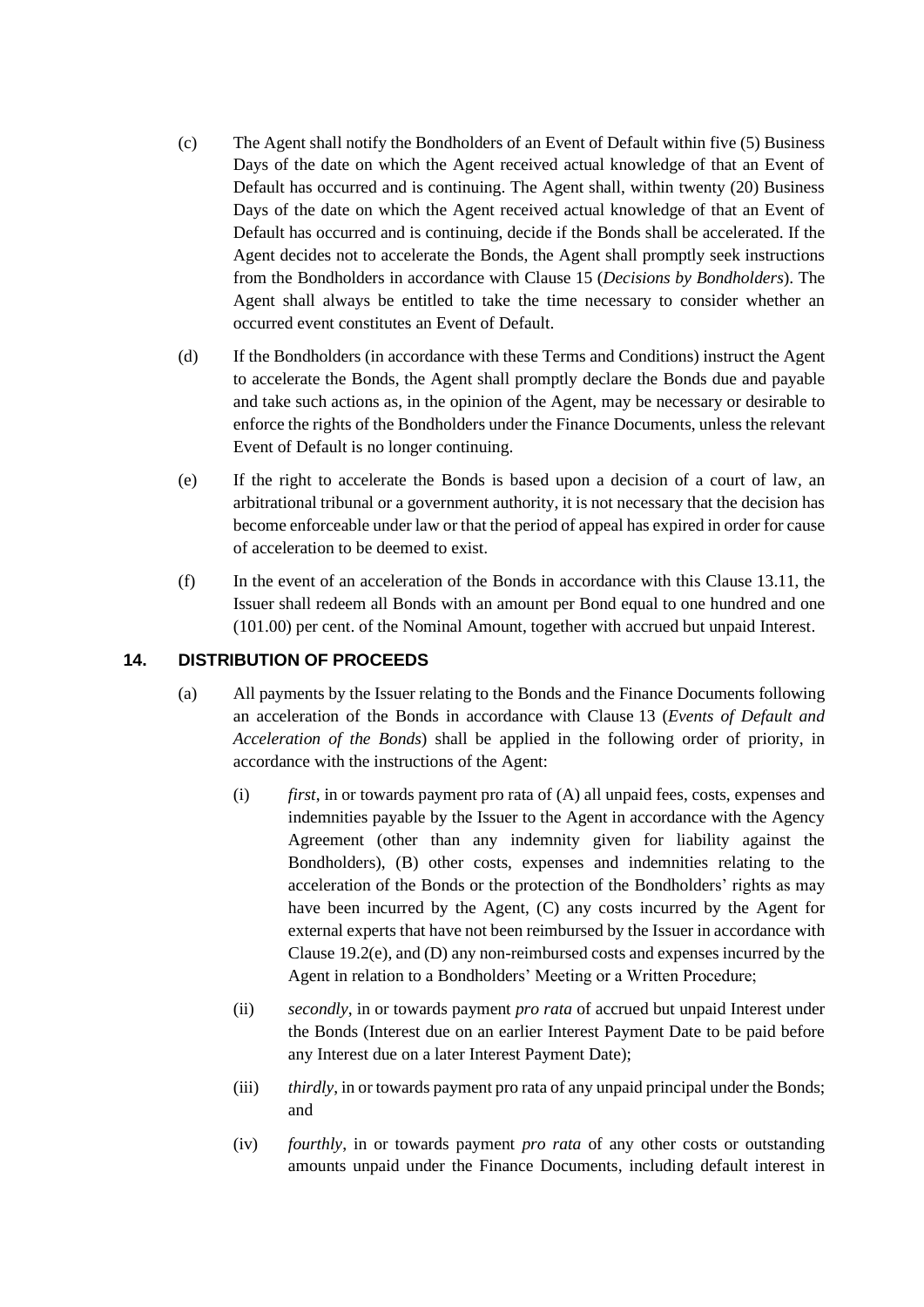accordance with Clause [8\(d\)](#page-16-3) on delayed payments of Interest and repayments of principal under the Bonds.

Any excess funds after the application of proceeds in accordance with items (i) to (iv) above shall be paid to the Issuer.

(b) Funds that a Bondholder receives (directly or indirectly) in connection with the acceleration of the Bonds constitute escrow funds (Sw. *redovisningsmedel*) and must promptly be turned over to the Agent to be applied in accordance with this Clause [14](#page-25-0) as soon as reasonably practicable.

## <span id="page-26-0"></span>**15. DECISIONS BY BONDHOLDERS**

- (a) Any decision by the Bondholders on a matter relating to the Finance Documents shall (at the option of the Agent) be dealt with at a Bondholders' Meeting or by way of a Written Procedure.
- (b) Any request from the Issuer or a Bondholder (or Bondholders) representing at least ten (10.00) per cent. of the Adjusted Nominal Amount (such request may only be validly made by a person who is a Bondholder on the Business Day immediately following the day on which the request is received by the Agent and shall, if made by several Bondholders, be made by them jointly) for a decision by the Bondholders on a matter relating to the Finance Documents shall be directed to the Agent and dealt with at a Bondholders' Meeting or by way a Written Procedure, as determined by the Agent. The person requesting the decision may suggest the form for decision making, but if it is in the Agent's opinion more appropriate that a matter is dealt with at a Bondholders' Meeting than by way of a Written Procedure, it shall be dealt with at a Bondholders' Meeting.
- <span id="page-26-1"></span>(c) The Agent may refrain from convening a Bondholders' Meeting or instigating a Written Procedure if (i) the suggested decision must be approved by any person in addition to the Bondholders and such person has informed the Agent that an approval will not be given, or (ii) the suggested decision is not in accordance with applicable laws.
- (d) Should the Agent not convene a Bondholders' Meeting or instigate a Written Procedure in accordance with these Terms and Conditions, without Clause [15\(c\)](#page-26-1) being applicable, the Issuer or the Bondholder(s) requesting a decision by the Bondholders may convene such Bondholders' Meeting or instigate such Written Procedure, as the case may be, instead. The Issuer or the Issuing Agent shall upon request provide the Issuer or the convening Bondholder(s) with the information available in the debt register (Sw. *skuldbok*) kept by the CSD in respect of the Bonds in order to convene and hold the Bondholders' Meeting or instigate and carry out the Written Procedure, as the case may be.
- (e) Should the Issuer want to replace the Agent, it may (i) convene a Bondholders' Meeting in accordance with Clause [16\(a\)](#page-29-2) or (ii) instigate a Written Procedure by sending communication in accordance with Claus[e 17\(a\),](#page-29-3) in both cases with a copy to the Agent. After a request from the Bondholders pursuant to Clause  $19.4(c)$ , the Issuer shall no later than ten (10) Business Days after receipt of such request (or such later date as may be necessary for technical or administrative reasons) convene a Bondholders' Meeting in accordance with Clause [16\(a\).](#page-29-2) The Issuer shall inform the Agent before a notice for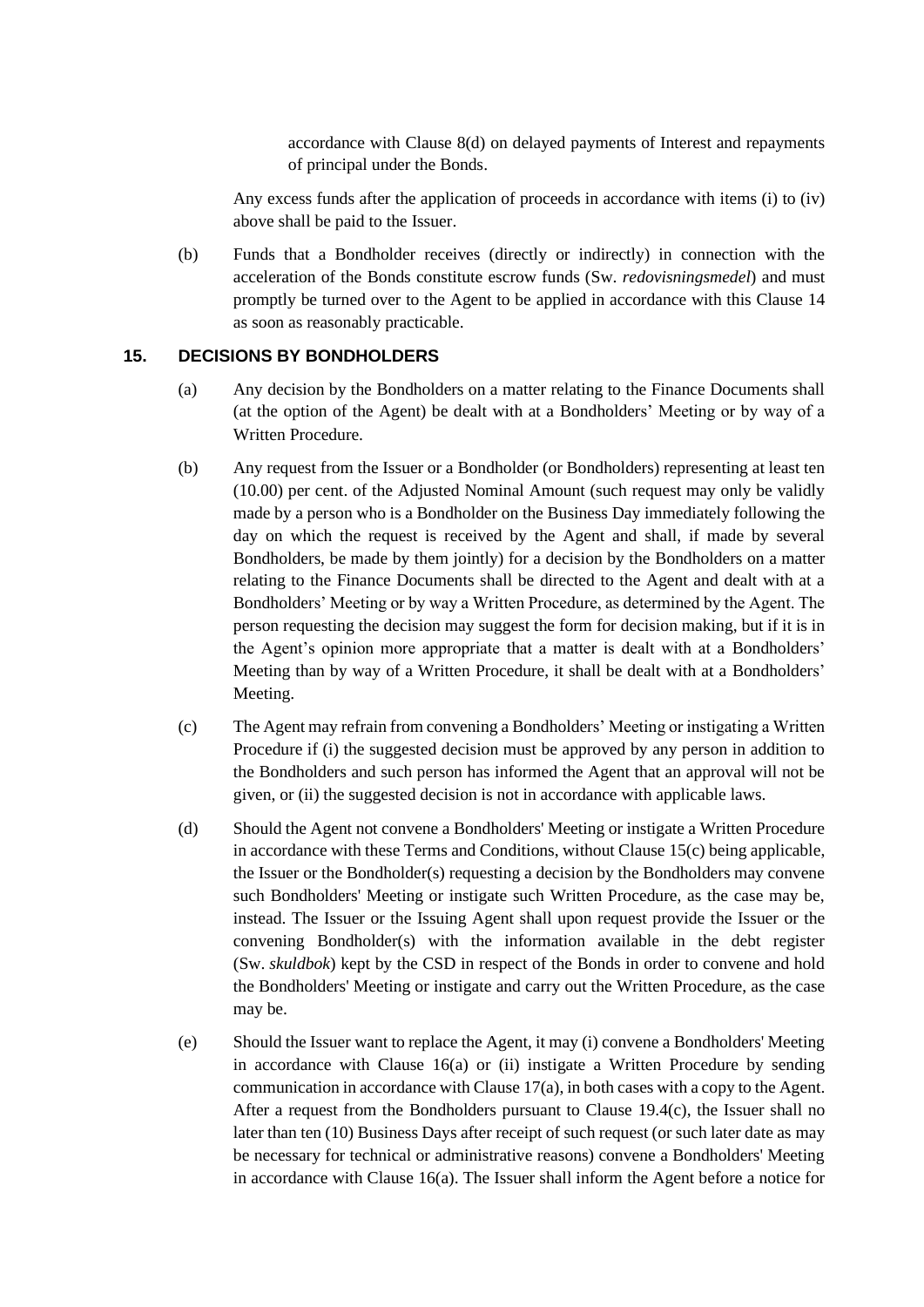a Bondholders' Meeting or communication relating to a Written Procedure where the Agent is proposed to be replaced is sent and shall, on the request of the Agent, append information from the Agent together with the a notice or the communication.

- <span id="page-27-1"></span>(f) Only a person who is, or who has been provided with a power of attorney pursuant to Clause [6](#page-15-0) (*[Right to Act on Behalf of a Bondholder](#page-15-0)*) from a person who is, registered as a Bondholder:
	- (i) on the Business Day specified in the notice pursuant to Clause [16\(b\),](#page-29-4) in respect of a Bondholders' Meeting, or
	- (ii) on the Business Day specified in the communication pursuant to Clause [17\(b\),](#page-30-2) in respect of a Written Procedure,

<span id="page-27-2"></span>may exercise voting rights as a Bondholder at such Bondholders' Meeting or in such Written Procedure, provided that the relevant Bonds are included in the definition of Adjusted Nominal Amount. Such Business Day specified pursuant to item (i) and (ii) above must fall no earlier than one (1) Business Day after the effective date of the notice or communication, as the case may be.

- <span id="page-27-0"></span>(g) The following matters shall require the consent of Bondholders representing at least sixty-six and two thirds (66 2/3) per cent. of the Adjusted Nominal Amount for which Bondholders are voting at a Bondholders' Meeting or for which Bondholders reply in a Written Procedure in accordance with the instructions given pursuant to Clause [17\(b\):](#page-30-2)
	- (i) a change to the terms of any of Clause [2\(a\),](#page-12-1) and Clauses [2\(e\)](#page-13-3) to  $2(g)$ ;
	- (ii) a reduction of the premium payable upon the redemption or repurchase of any Bond pursuant to Clause [9](#page-17-0) (*Redemption [and Repurchase of the Bonds](#page-17-0)*);
	- (iii) a change to the terms for the distribution of proceeds set out in Clause [14](#page-25-0) (*[Distribution of Proceeds](#page-25-0)*);
	- (iv) a change to the terms dealing with the requirements for Bondholders' consent set out in this Clause [15;](#page-26-0)
	- (v) a change to the definition "Interest Payment Date", the definition "Interest Rate" or the definition "Margin" set out in Clause [1.1](#page-3-1) (*[Definitions](#page-3-1)*).
	- (vi) a change of issuer, an extension of the tenor of the Bonds or any delay of the due date for payment of any principal or interest on the Bonds;
	- (vii) a mandatory exchange of the Bonds for other securities; and
	- (viii) early redemption of the Bonds, other than upon an acceleration of the Bonds pursuant to Clause [13](#page-23-0) (*[Events of Default and Acceleration of the Bonds](#page-23-0)*) or as otherwise permitted or required by these Terms and Conditions.
- <span id="page-27-3"></span>(h) Any matter not covered by Clause  $15(g)$  shall require the consent of Bondholders representing more than fifty (50.00) per cent. of the Adjusted Nominal Amount for which Bondholders are voting at a Bondholders' Meeting or for which Bondholders reply in a Written Procedure in accordance with the instructions given pursuant to Clause [17\(b\).](#page-30-2) This includes, but is not limited to, any amendment to, or waiver of, the terms of any Finance Document that does not require a higher majority (other than an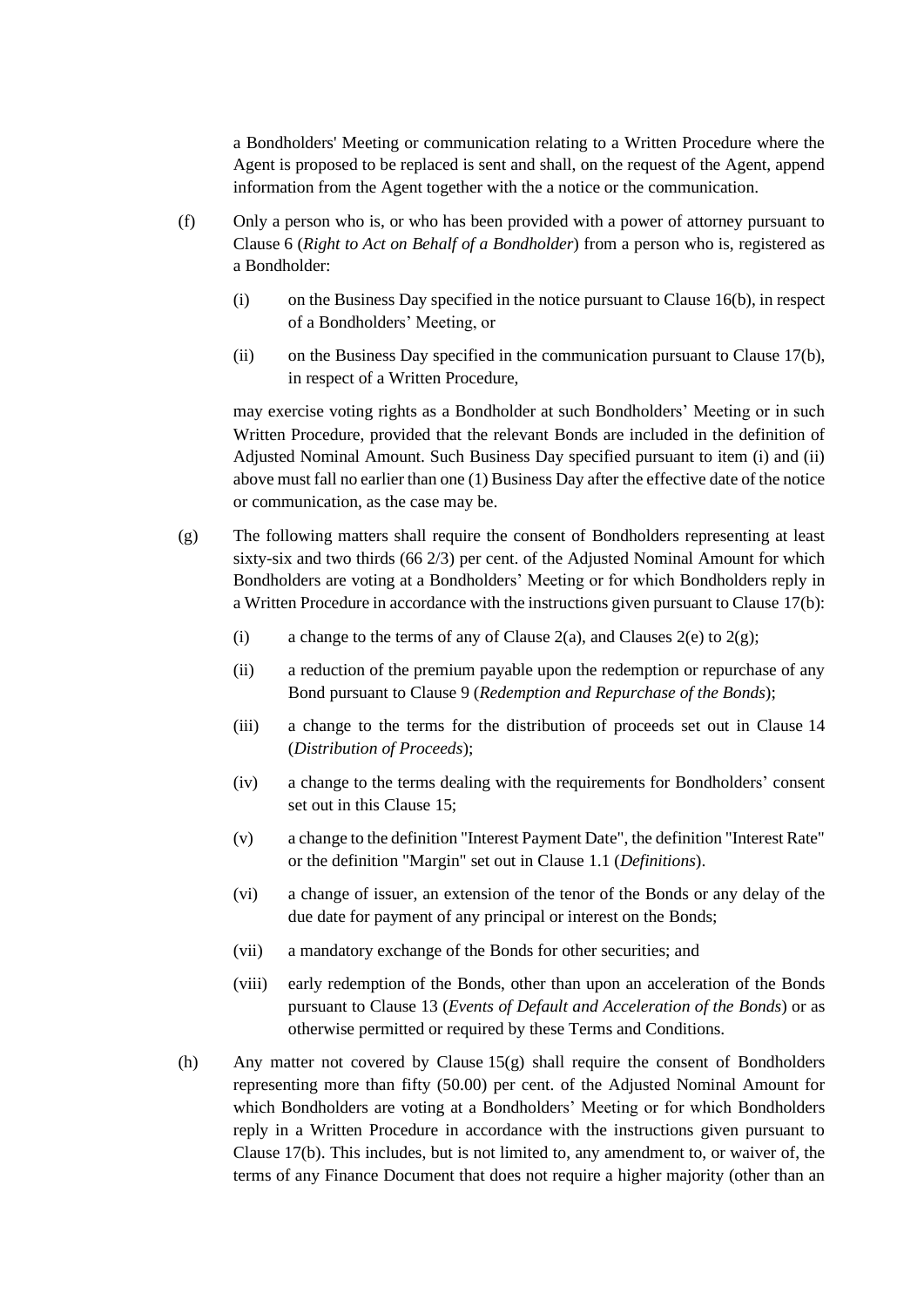amendment permitted pursuant to Clause  $18(a)(i)$  or  $18(a)(ii)$  or an acceleration of the Bonds.

- <span id="page-28-1"></span>(i) Quorum at a Bondholders' Meeting or in respect of a Written Procedure only exists if a Bondholder (or Bondholders) representing at least fifty (50.00) per cent. of the Adjusted Nominal Amount in case of a matter pursuant to Clause  $15(g)$ , and otherwise twenty (20.00) per cent. of the Adjusted Nominal Amount:
	- (i) if at a Bondholders' Meeting, attend the meeting in person or by telephone conference (or appear through duly authorised representatives); or
	- (ii) if in respect of a Written Procedure, reply to the request.

If a quorum exists for some but not all of the matters to be dealt with at a Bondholders' Meeting or by a Written Procedure, decisions may be taken in the matter for which a quorum exists.

- <span id="page-28-0"></span>(j) If a quorum does not exist at a Bondholders' Meeting or in respect of a Written Procedure, the Agent or the Issuer shall convene a second Bondholders' Meeting (in accordance with Clause  $16(a)$ ) or initiate a second Written Procedure (in accordance with Clause  $17(a)$ ), as the case may be, provided that the person(s) who initiated the procedure for Bondholders' consent has confirmed that the relevant proposal is not withdrawn. For the purposes of a second Bondholders' Meeting or second Written Procedure pursuant to this Claus[e 15\(j\),](#page-28-0) the date of request of the second Bondholders' Meeting pursuant to Claus[e 16\(a\)](#page-29-2) or second Written Procedure pursuant to Claus[e 17\(a\),](#page-29-3) as the case may be, shall be deemed to be the relevant date when the quorum did not exist. The quorum requirement in Clause [15\(i\)](#page-28-1) shall not apply to such second Bondholders' Meeting or Written Procedure.
- (k) Any decision which extends or increases the obligations of the Issuer or the Agent, or limits, reduces or extinguishes the rights or benefits of the Issuer or the Agent, under the Finance Documents shall be subject to the Issuer's or the Agent's consent, as applicable.
- (l) A Bondholder holding more than one Bond need not use all its votes or cast all the votes to which it is entitled in the same way and may in its discretion use or cast some of its votes only.
- (m) The Issuer may not, directly or indirectly, pay or cause to be paid any consideration to or for the benefit of any Bondholder for or as inducement to any consent under these Terms and Conditions, unless such consideration is offered to all Bondholders that consent at the relevant Bondholders' Meeting or in a Written Procedure within the time period stipulated for the consideration to be payable or the time period for replies in the Written Procedure, as the case may be.
- (n) A matter decided at a duly convened and held Bondholders' Meeting or by way of Written Procedure is binding on all Bondholders, irrespective of them being present or represented at the Bondholders' Meeting or responding in the Written Procedure. The Bondholders that have not adopted or voted for a decision shall not be liable for any damages that this may cause other Bondholders.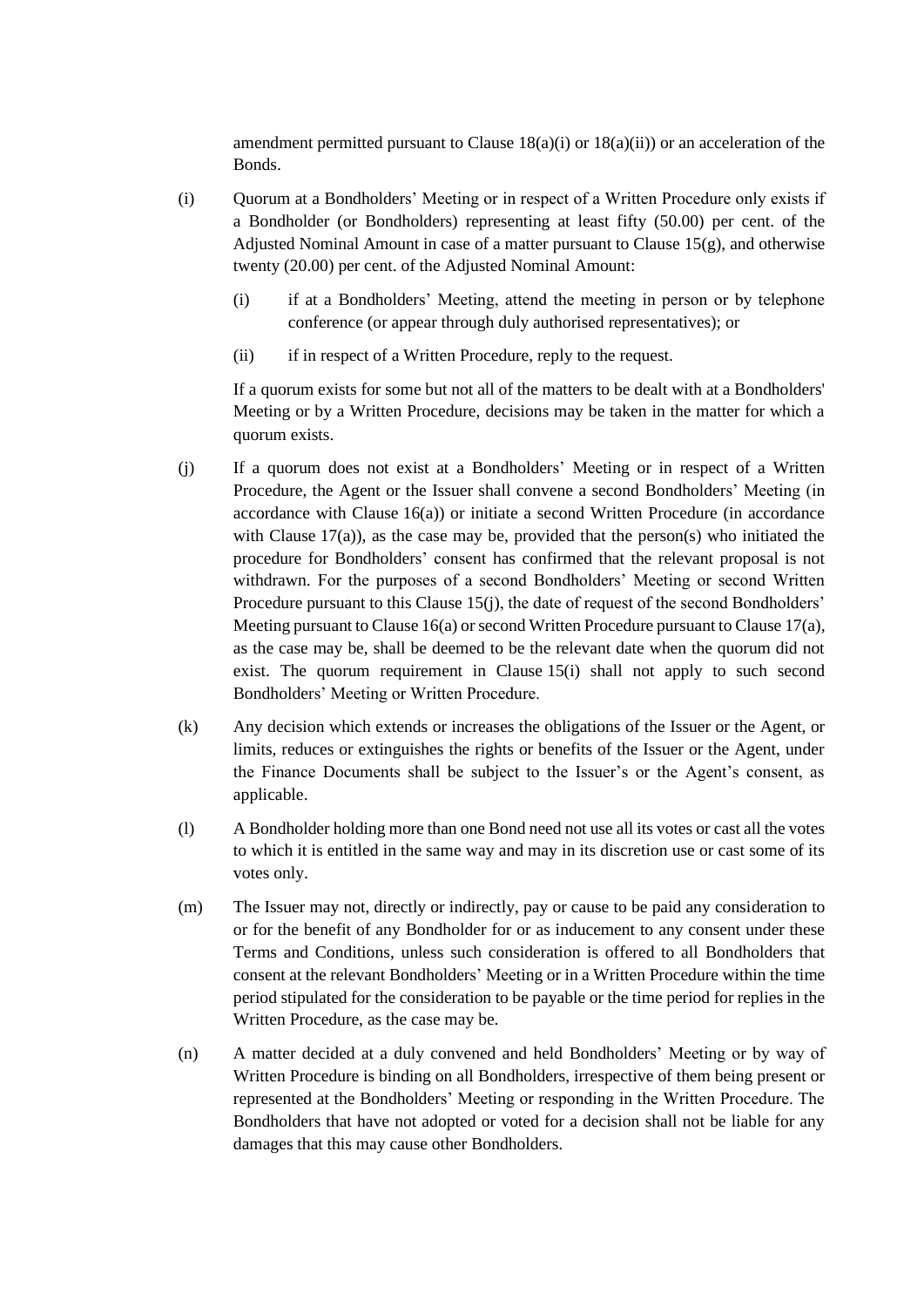- (o) All costs and expenses incurred by the Issuer or the Agent for the purpose of convening a Bondholders' Meeting or for the purpose of carrying out a Written Procedure, including reasonable fees to the Agent, shall be paid by the Issuer.
- (p) If a decision is to be taken by the Bondholders on a matter relating to the Finance Documents, the Issuer shall promptly at the request of the Agent provide the Agent with a certificate specifying the number of Bonds owned by Group Companies or (to the knowledge of the Issuer) an Affiliate of the Issuer, irrespective of whether such person is directly registered as owner of such Bonds. The Agent shall not be responsible for the accuracy of such certificate or otherwise be responsible for determining whether a Bond is owned by a Group Company or an Affiliate of the Issuer.
- <span id="page-29-5"></span>(q) Information about decisions taken at a Bondholders' Meeting or by way of a Written Procedure shall promptly be sent by notice to each person registered as a Bondholder on the date referred to in Clause  $15(f)(i)$  and  $15(f)(ii)$  and published on the websites of the Issuer and the Agent, provided that a failure to do so shall not invalidate any decision made or voting result achieved. The minutes from the relevant Bondholders' Meeting or Written Procedure shall at the request of a Bondholder be sent to it by the Issuer or the Agent, as applicable.

## <span id="page-29-2"></span><span id="page-29-0"></span>**16. BONDHOLDERS' MEETING**

- (a) The Agent shall convene a Bondholders' Meeting as soon as practicable and in any event no later than five (5) Business Days after receipt of a valid request from the Issuer or the Bondholder(s) (or such later date as may be necessary for technical or administrative reasons) by sending a notice thereof to each person who is registered as a Bondholder on a date selected by the Agent which falls no more than five (5) Business Days prior to the date on which the notice is sent.
- <span id="page-29-4"></span>(b) The notice pursuant to Clause [16\(a\)](#page-29-2) shall include (i) time for the meeting, (ii) place for the meeting, (iii) agenda for the meeting (including each request for a decision by the Bondholders), (iv) the day on which a person must be a Bondholder in order to exercise Bondholders' rights at a Bondholders' Meeting, and (v) a form of power of attorney. Only matters that have been included in the notice may be resolved upon at the Bondholders' Meeting. Should prior notification by the Bondholders be required in order to attend the Bondholders' Meeting, such requirement shall be included in the notice.
- (c) The Bondholders' Meeting shall be held no earlier than ten (10) Business Days and no later than thirty (30) Business Days after the effective date of the notice.
- (d) Without amending or varying these Terms and Conditions, the Agent may prescribe such further regulations regarding the convening and holding of a Bondholders' Meeting as the Agent may deem appropriate. Such regulations may include a possibility for Bondholders to vote without attending the meeting in person.

## <span id="page-29-3"></span><span id="page-29-1"></span>**17. WRITTEN PROCEDURE**

(a) The Agent shall instigate a Written Procedure as soon as practicable and in any event no later than five (5) Business Days after receipt of a valid request from the Issuer or the Bondholder(s) (or such later date as may be necessary for technical or administrative reasons) by sending a communication to each person who is registered as a Bondholder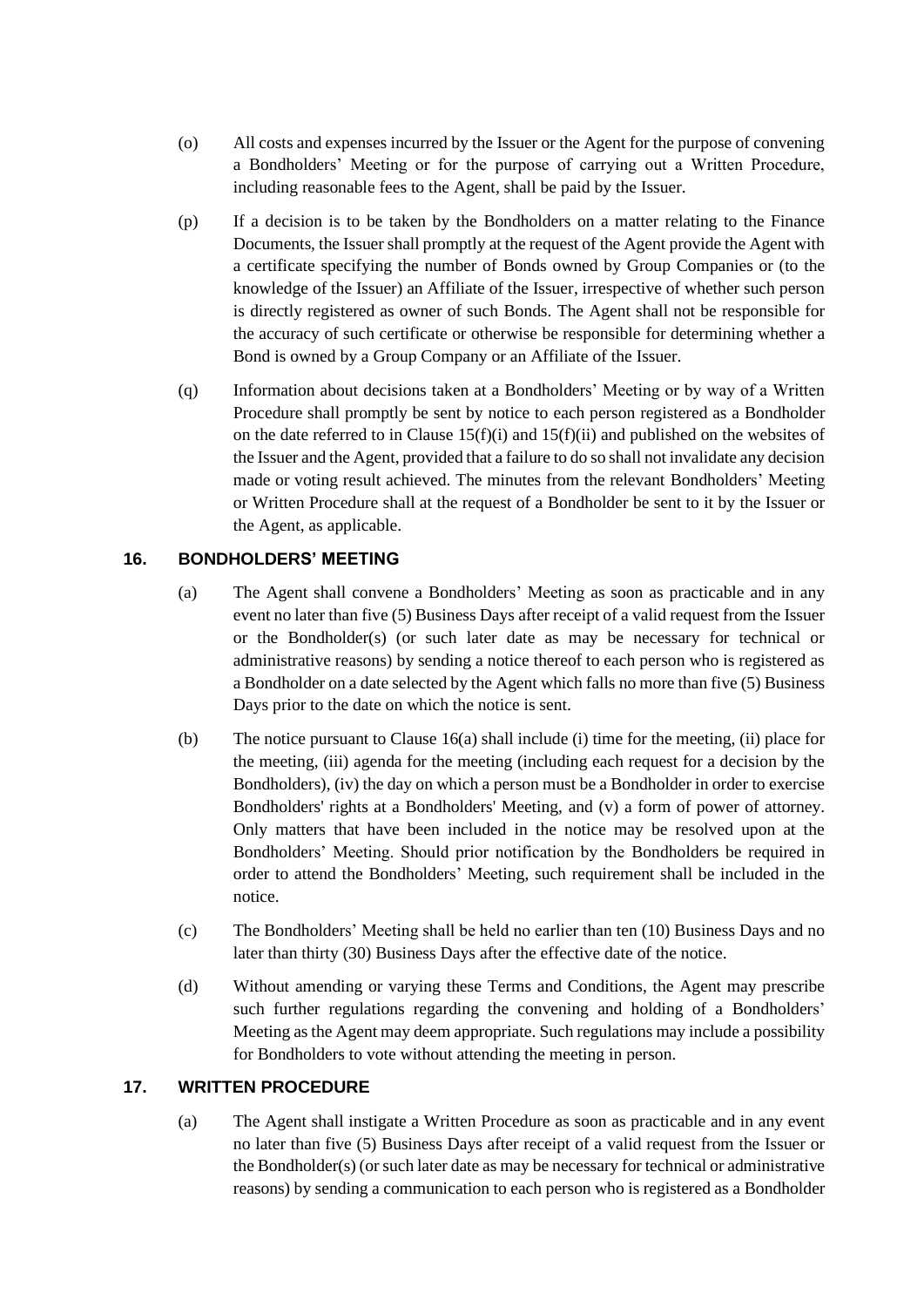on a date selected by the Agent which falls no more than 5 (five) Business Days prior to the date on which the communication is sent.

- <span id="page-30-2"></span>(b) A communication pursuant to Clause [17\(a\)](#page-29-3) shall include (i) each request for a decision by the Bondholders, (ii) a description of the reasons for each request, (iii) a specification of the Business Day on which a person must be registered as a Bondholder in order to be entitled to exercise voting rights, (iv) instructions and directions on where to receive a form for replying to the request (such form to include an option to vote yes or no for each request) as well as a form of power of attorney, and (v) the stipulated time period within which the Bondholder must reply to the request (such time period to last at least ten (10) Business Days and not longer than thirty (30) Business Days from the effective date of the communication pursuant to Clause  $17(a)$ ). If the voting is to be made electronically, instructions for such voting shall be included in the communication.
- (c) When consents from Bondholders representing the requisite majority of the total Adjusted Nominal Amount pursuant to Clauses  $15(g)$  and  $15(h)$  have been received in a Written Procedure, the relevant decision shall be deemed to be adopted pursuant to Clause  $15(g)$  or  $15(h)$ , as the case may be, even if the time period for replies in the Written Procedure has not yet expired.

## <span id="page-30-5"></span><span id="page-30-0"></span>**18. AMENDMENTS AND WAIVERS**

- <span id="page-30-4"></span><span id="page-30-3"></span>(a) The Issuer and the Agent (acting on behalf of the Bondholders) may agree to amend the Finance Documents or waive any provision in a Finance Document, provided that:
	- (i) such amendment or waiver is not detrimental to the interest of the Bondholders, or is made solely for the purpose of rectifying obvious errors and mistakes;
	- (ii) such amendment or waiver is required by applicable law, a court ruling or a decision by a relevant authority; or
	- (iii) such amendment or waiver has been duly approved by the Bondholders in accordance with Clause [15](#page-26-0) (*[Decisions by Bondholders](#page-26-0)*).
- <span id="page-30-7"></span>(b) The Agent shall promptly notify the Bondholders of any amendments or waivers made in accordance with Clause [18\(a\),](#page-30-5) setting out the date from which the amendment or waiver will be effective, and ensure that any amendments to the Finance Documents are published in the manner stipulated in Clause [10.4](#page-20-3) (*[Publication of Finance](#page-20-3)  [Documents](#page-20-3)*). The Issuer shall ensure that any amendments to the Finance Documents are duly registered with the CSD and each other relevant organisation or authority.
- (c) An amendment to the Finance Documents shall take effect on the date determined by the Bondholders Meeting, in the Written Procedure or by the Agent, as the case may be.

#### <span id="page-30-1"></span>**19. APPOINTMENT AND REPLACEMENT OF THE AGENT**

#### <span id="page-30-6"></span>**19.1 Appointment of Agent**

(a) By subscribing for Bonds, each initial Bondholder appoints the Agent to act as its agent in all matters relating to the Bonds and the Finance Documents, and authorises the Agent to act on its behalf (without first having to obtain its consent, unless such consent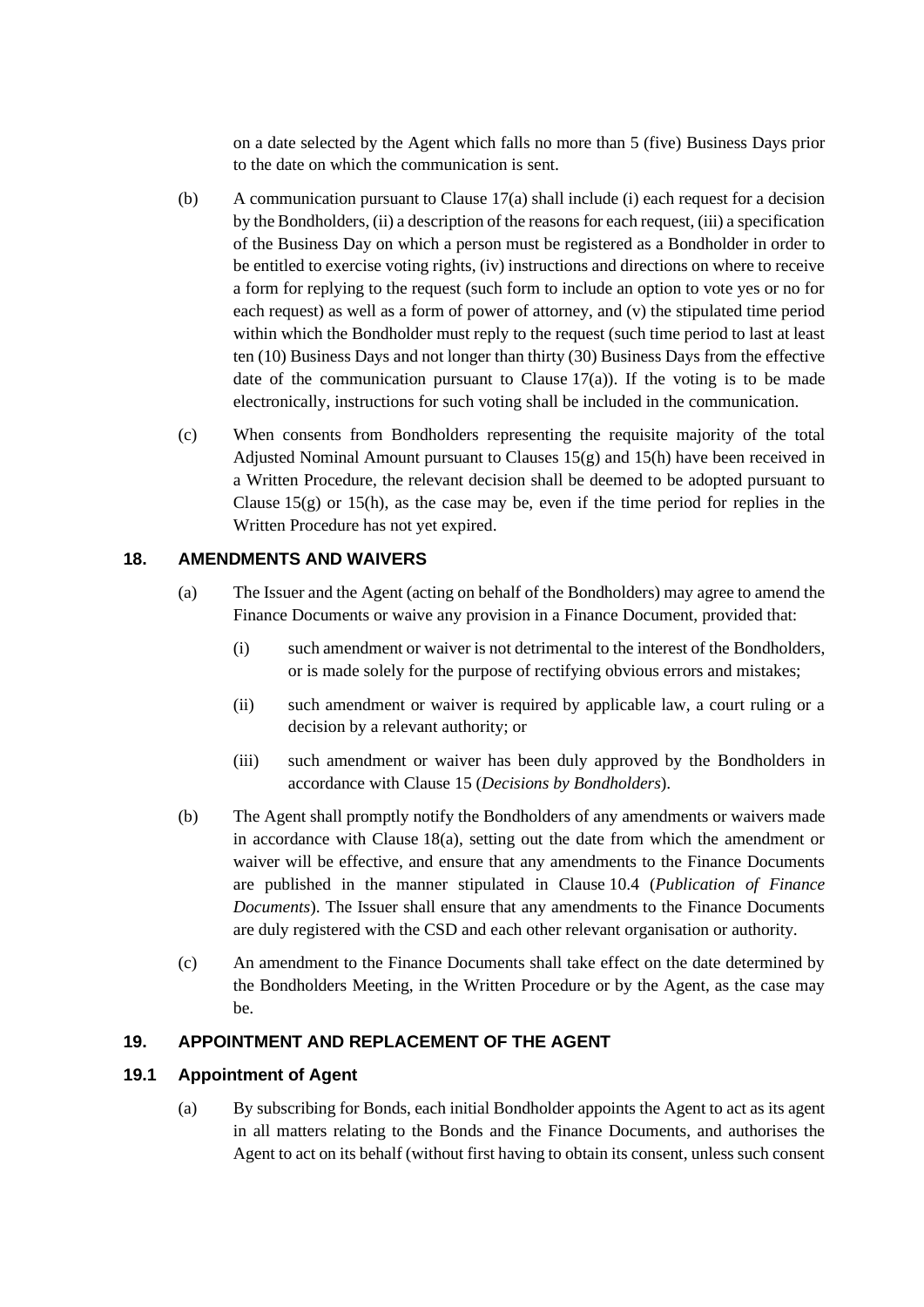is specifically required by these Terms and Conditions) in any legal or arbitration proceedings relating to the Bonds held by such Bondholder.

- (b) By acquiring Bonds, each subsequent Bondholder confirms the appointment and authorisation for the Agent to act on its behalf, as set out in Clause [19.1\(a\).](#page-30-6)
- <span id="page-31-1"></span>(c) Each Bondholder shall immediately upon request provide the Agent with any such documents, including a written power of attorney (in form and substance satisfactory to the Agent), that the Agent deems necessary for the purpose of exercising its rights and/or carrying out its duties under the Finance Documents. The Agent is under no obligation to represent a Bondholder which does not comply with such request.
- (d) The Issuer shall promptly upon request provide the Agent with any documents and other assistance (in form and substance satisfactory to the Agent) that the Agent deems necessary for the purpose of exercising its rights and/or carrying out its duties under the Finance Documents.
- (e) The Agent is entitled to fees for its work and to be indemnified for costs, losses and liabilities on the terms set out in the Finance Documents and the Agency Agreement and the Agent's obligations as Agent under the Finance Documents are conditioned upon the due payment of such fees and indemnifications.
- (f) The Agent may act as agent or trustee for several issues of securities issued by or relating to the Issuer and other Group Companies notwithstanding potential conflicts of interest.

## **19.2 Duties of the Agent**

- (a) The Agent shall represent the Bondholders in accordance with the Finance Documents. However, the Agent is not responsible for the execution or enforceability of the Finance Documents.
- (b) When acting pursuant to the Finance Documents, the Agent is always acting with binding effect on behalf of the Bondholders. The Agent is never acting as an advisor to the Bondholders or the Issuer. Any advice or opinion from the Agent does not bind the Bondholder or the Issuer. The Agent shall carry out its duties under the Finance Documents in a reasonable, proficient and professional manner, with reasonable care and skill.
- (c) The Agent is entitled to delegate its duties to other professional parties, but the Agent shall remain liable for the actions of such parties under the Finance Documents.
- (d) The Agent shall treat all Bondholders equally and, when acting pursuant to the Finance Documents, act with regard only to the interests of the Bondholders and shall not be required to have regard to the interests or to act upon or comply with any direction or request of any other person, other than as explicitly stated in the Finance Documents.
- <span id="page-31-0"></span>(e) The Agent is entitled to engage external experts when carrying out its duties under the Finance Documents. The Issuer shall on demand by the Agent pay all reasonable costs for external experts engaged after the occurrence of an Event of Default, or for the purpose of investigating or considering (i) an event which the Agent reasonably believes is or may lead to an Event of Default or (ii) a matter relating to the Issuer which the Agent reasonably believes may be detrimental to the interests of the Bondholders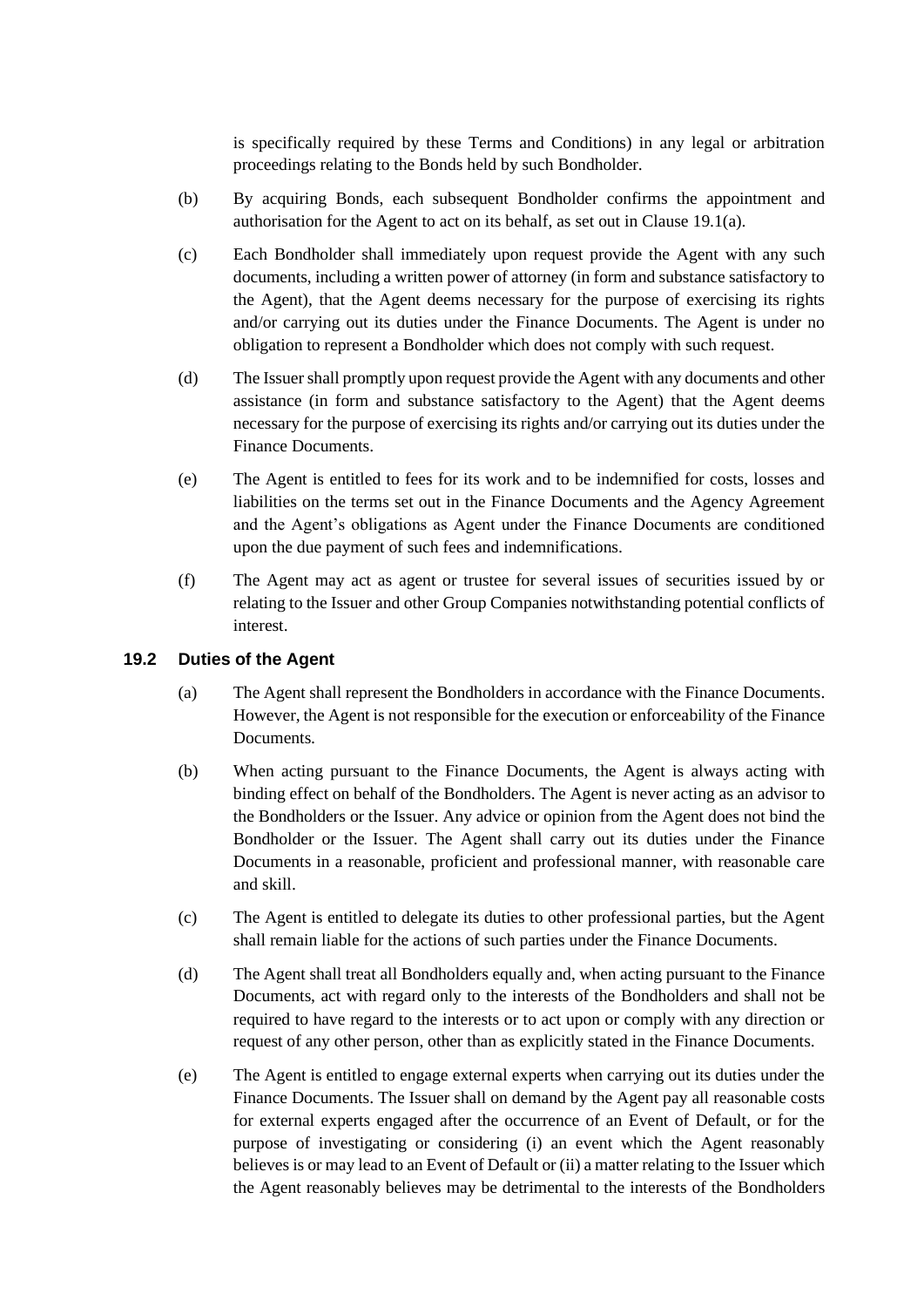under the Finance Documents. Any compensation for damages or other recoveries received by the Agent from external experts engaged by it for the purpose of carrying out its duties under the Finance Documents shall be distributed in accordance with Clause [14](#page-25-0) (*[Distribution of Proceeds](#page-25-0)*).

- (f) The Agent shall, as applicable, enter into agreements with the CSD, and comply with such agreement and the CSD Regulations applicable to the Agent, as may be necessary in order for the Agent to carry out its duties under the Finance Documents.
- (g) Notwithstanding any other provision of the Finance Documents to the contrary, the Agent is not obliged to do or omit to do anything if it would or might in its reasonable opinion constitute a breach of any law or regulation.
- <span id="page-32-0"></span>(h) If in the Agent's reasonable opinion the cost, loss or liability which it may incur (including reasonable fees to the Agent) in complying with instructions of the Bondholders, or taking any action at its own initiative, will not be covered by the Issuer, the Agent may refrain from acting in accordance with such instructions, or taking such action, until it has received such indemnities (or adequate Security has been provided therefore) as it may reasonably require.
- <span id="page-32-1"></span>(i) The Agent shall give a notice to the Bondholders (i) before it ceases to perform its obligations under the Finance Documents by reason of the non-payment by the Issuer of any fee or indemnity due to the Agent under the Finance Documents or (ii) if it refrains from acting for any reason described in Clause [19.2\(h\).](#page-32-0)

## **19.3 Limited liability for the Agent**

- (a) The Agent will not be liable to the Bondholders for damage or loss caused by any action taken or omitted by it under or in connection with any Finance Document, unless directly caused by its negligence or wilful misconduct. The Agent shall never be responsible for indirect loss.
- (b) The Agent shall not be considered to have acted negligently if it has acted in accordance with advice from or opinions of reputable external experts engaged by the Agent or if the Agent has acted with reasonable care in a situation when the Agent considers that it is detrimental to the interests of the Bondholders to delay the action in order to first obtain instructions from the Bondholders.
- (c) The Agent shall not be liable for any delay (or any related consequences) in crediting an account with an amount required pursuant to the Finance Documents to be paid by the Agent to the Bondholders, provided that the Agent has taken all necessary steps as soon as reasonably practicable to comply with the regulations or operating procedures of any recognised clearing or settlement system used by the Agent for that purpose.
- (d) The Agent shall have no liability to the Bondholders for damage caused by the Agent acting in accordance with instructions of the Bondholders given in accordance with Clause [15](#page-26-0) (*[Decisions by Bondholders](#page-26-0)*) or a demand by Bondholders given pursuant to Clause [13.11](#page-24-1) (*[Acceleration of the Bonds](#page-24-1)*).
- (e) Any liability towards the Issuer which is incurred by the Agent in acting under, or in relation to, the Finance Documents shall not be subject to set-off against the obligations of the Issuer to the Bondholders under the Finance Documents.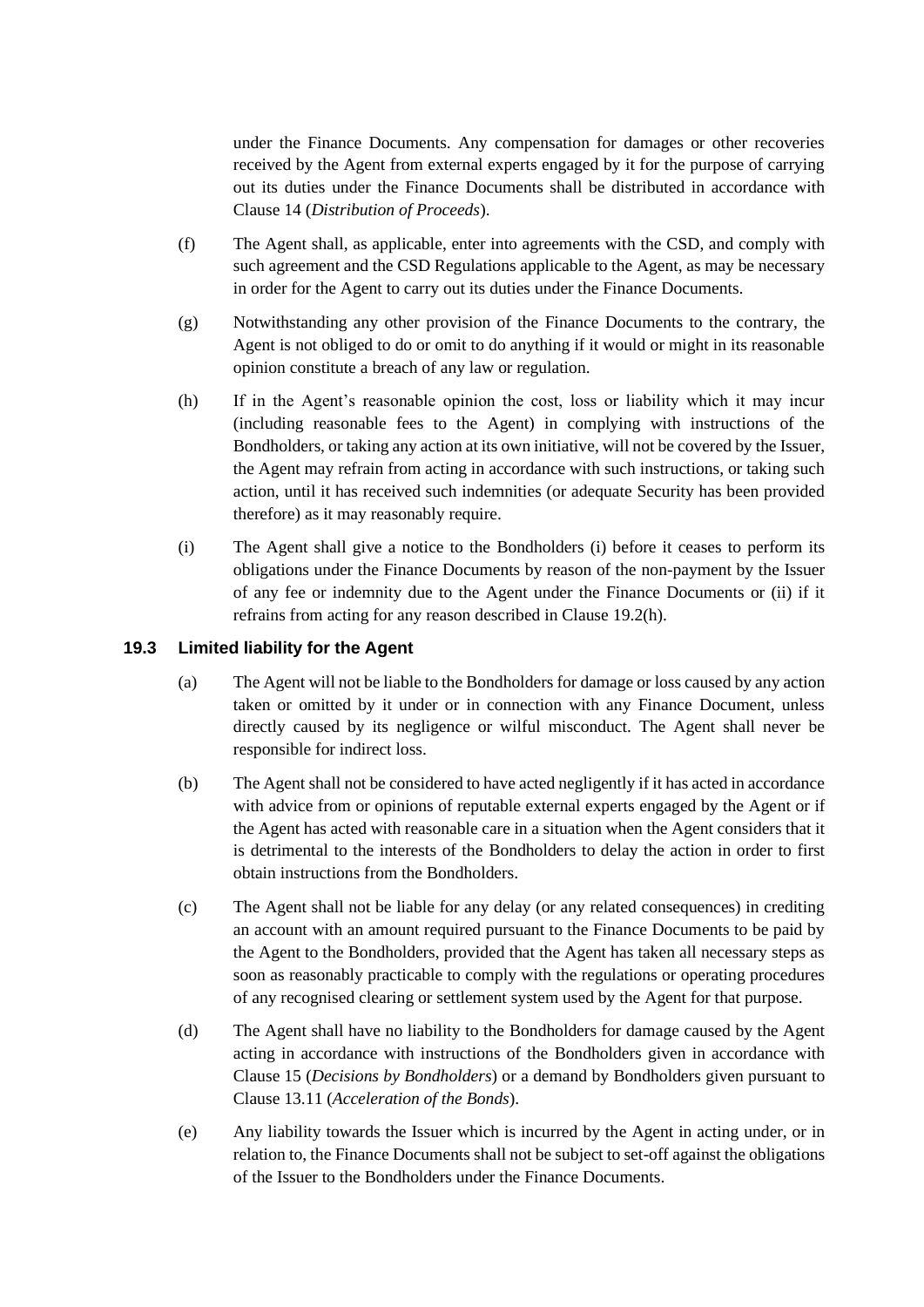## <span id="page-33-2"></span>**19.4 Replacement of the Agent**

- (a) Subject to Clause [19.4\(f\),](#page-33-1) the Agent may resign by giving notice to the Issuer and the Bondholders, in which case the Bondholders shall appoint a successor Agent at a Bondholders' Meeting convened by the retiring Agent or by way of Written Procedure initiated by the retiring Agent.
- (b) Subject to Clause [19.4\(f\),](#page-33-1) if the Agent is Insolvent, the Agent shall be deemed to resign as Agent with immediate effect and the Issuer shall within ten (10) Business Days appoint a successor Agent which shall be an independent financial institution or other reputable company which regularly acts as agent under debt issuances.
- <span id="page-33-0"></span>(c) A Bondholder (or Bondholders) representing at least ten (10.00) per cent. of the Adjusted Nominal Amount may, by notice to the Issuer (such notice may only be validly given by a person who is a Bondholder on the Business Day immediately following the day on which the notice is received by the Issuer and shall, if given by several Bondholders, be given by them jointly), require that a Bondholders' Meeting is held for the purpose of dismissing the Agent and appointing a new Agent. The Issuer may, at a Bondholders' Meeting convened by it or by way of Written Procedure initiated by it, propose to the Bondholders that the Agent be dismissed and a new Agent appointed.
- (d) If the Bondholders have not appointed a successor Agent within ninety (90) days after (i) the earlier of the notice of resignation was given or the resignation otherwise took place or (ii) the Agent was dismissed through a decision by the Bondholders, the Issuer shall appoint a successor Agent which shall be an independent financial institution or other reputable company which regularly acts as agent under debt issuances.
- (e) The retiring Agent shall, at its own cost, make available to the successor Agent such documents and records and provide such assistance as the successor Agent may reasonably request for the purposes of performing its functions as Agent under the Finance Documents.
- <span id="page-33-1"></span>(f) The Agent's resignation or dismissal shall only take effect upon the appointment of a successor Agent and acceptance by such successor Agent of such appointment and the execution of all necessary documentation to effectively substitute the retiring Agent.
- (g) Upon the appointment of a successor, the retiring Agent shall be discharged from any further obligation in respect of the Finance Documents but shall remain entitled to the benefit of the Finance Documents and remain liable under the Finance Documents in respect of any action which it took or failed to take whilst acting as Agent. Its successor, the Issuer and each of the Bondholders shall have the same rights and obligations amongst themselves under the Finance Documents as they would have had if such successor had been the original Agent.
- (h) In the event that there is a change of the Agent in accordance with this Clause [19.4,](#page-33-2) the Issuer shall execute such documents and take such actions as the new Agent may reasonably require for the purpose of vesting in such new Agent the rights, powers and obligation of the Agent and releasing the retiring Agent from its further obligations under the Finance Documents. Unless the Issuer and the new Agent agrees otherwise, the new Agent shall be entitled to the same fees and the same indemnities as the retiring Agent.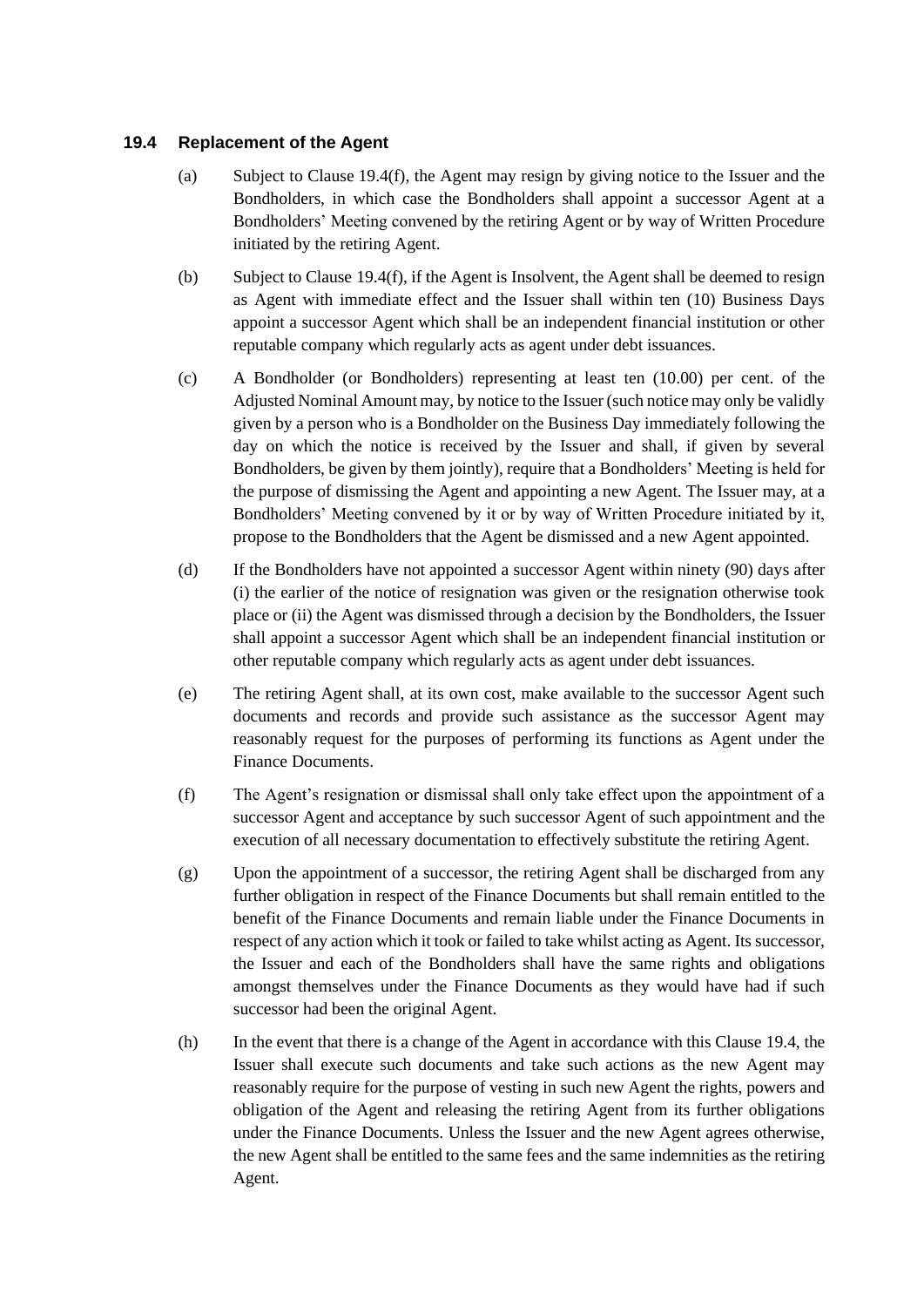## <span id="page-34-0"></span>**20. APPOINTMENT AND REPLACEMENT OF THE ISSUING AGENT**

- (a) The Issuer appoints the Issuing Agent to manage certain specified tasks under these Terms and Conditions and in accordance with the legislation, rules and regulations applicable to and/or issued by the CSD and relating to the Bonds.
- (b) The Issuing Agent may retire from its assignment or be dismissed by the Issuer, provided that the Issuer has approved that a commercial bank or securities institution approved by the CSD accedes as new Issuing Agent at the same time as the old Issuing Agent retires or is dismissed. If the Issuing Agent is Insolvent, the Issuer shall immediately appoint a new Issuing Agent, which shall replace the old Issuing Agent as issuing agent in accordance with these Terms and Conditions.
- (c) The Issuing Agent shall enter into agreements with the CSD, and comply with such agreement and the CSD Regulations applicable to the Issuing Agent, as may be necessary in order for the Issuing Agent to carry out its duties under these Terms and Conditions.
- (d) The Issuing Agent will not be liable to the Bondholders for damage or loss caused by any action taken or omitted by it under or in connection with any Finance Document, unless directly caused by its gross negligence or wilful misconduct. The Issuing Agent shall never be responsible for indirect or consequential loss.

## <span id="page-34-1"></span>**21. APPOINTMENT AND REPLACEMENT OF THE CSD**

- (a) The Issuer has appointed the CSD to manage certain tasks under these Terms and Conditions and in accordance with the CSD Regulations and the other regulations applicable to the Bonds.
- (b) The CSD may retire from its assignment or be dismissed by the Issuer, provided that the Issuer has effectively appointed a replacement CSD that accedes as CSD at the same time as the old CSD retires or is dismissed and provided also that the replacement does not have a negative effect on any Bondholder or the admission to trading of the Bonds. The replacing CSD must be authorised to professionally conduct clearing operations pursuant to the Securities Markets Act (Sw. *lag (2007:528) om värdepappersmarknaden*) and be authorised as a central securities depository in accordance with the Central Securities Depositories and Financial Instruments Accounts Act.

## <span id="page-34-3"></span><span id="page-34-2"></span>**22. NO DIRECT ACTIONS BY BONDHOLDERS**

- (a) A Bondholder may not take any steps whatsoever against the Issuer to enforce or recover any amount due or owing to it pursuant to the Finance Documents, or to initiate, support or procure the winding-up, dissolution, liquidation, company reorganisation (Sw. *företagsrekonstruktion*) or bankruptcy (Sw. *konkurs*) (or its equivalent in any other jurisdiction) of the Issuer in relation to any of the obligations and liabilities of the Issuer under the Finance Documents. Such steps may only be taken by the Agent.
- (b) Clause [22\(a\)](#page-34-3) shall not apply if the Agent has been instructed by the Bondholders in accordance with the Finance Documents to take certain actions but fails for any reason to take, or is unable to take (for any reason other than a failure by a Bondholder to provide documents in accordance with Clause [19.1\(c\)\)](#page-31-1), such actions within a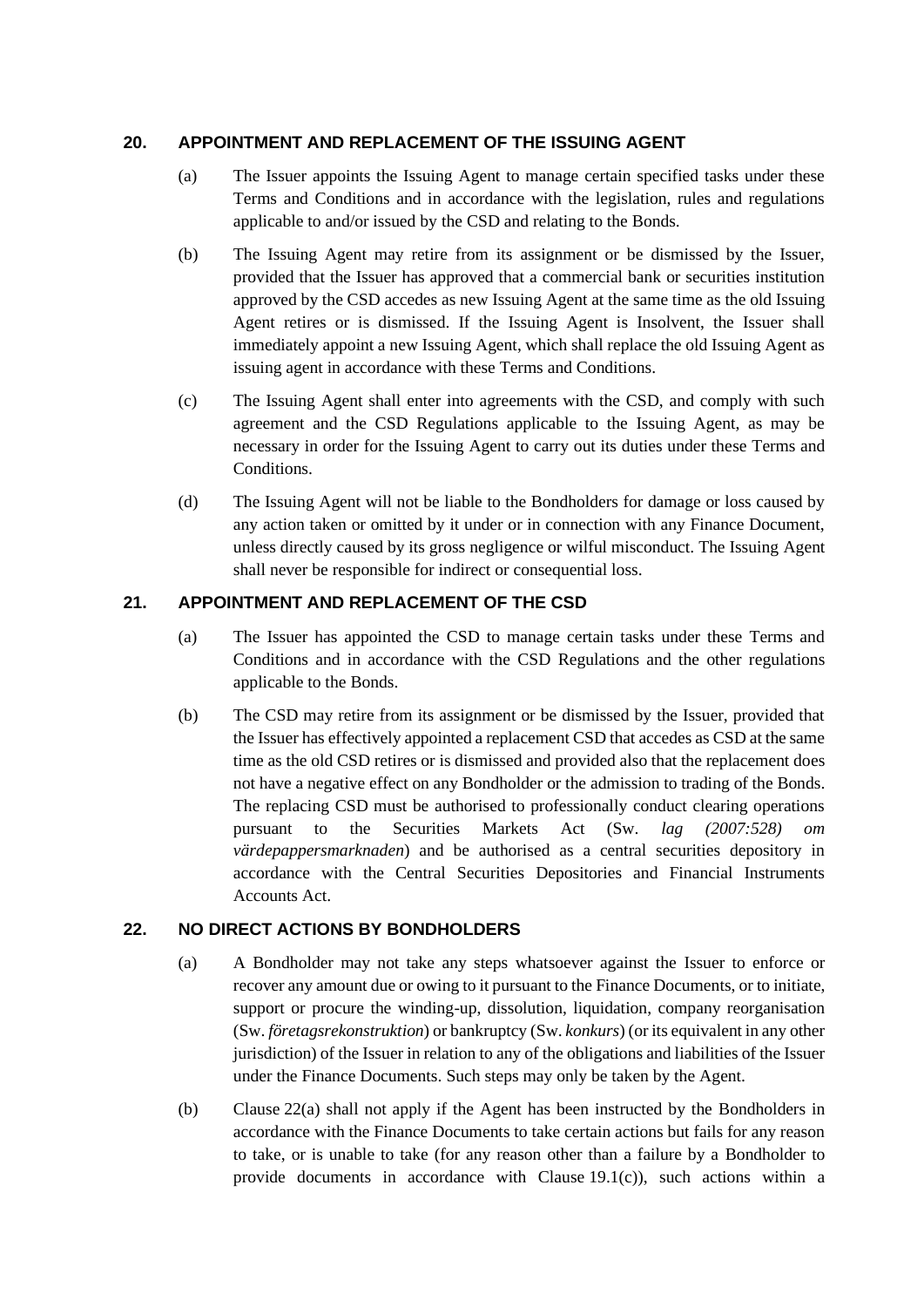reasonable period of time and such failure or inability is continuing. However, if the failure to take certain actions is caused by the non-payment by the Issuer of any fee or indemnity due to the Agent under the Finance Documents or by any reason described in Clause [19.2\(h\),](#page-32-0) such failure must continue for at least forty (40) Business Days after notice pursuant to Clause [19.2\(i\)](#page-32-1) before a Bondholder may take any action referred to in Clause [22\(a\).](#page-34-3)

(c) The provisions of Clause [22\(a\)](#page-34-3) shall not in any way limit an individual Bondholder's right to claim and enforce payments which are due to it under Clause [9.4](#page-17-4) (*[Mandatory](#page-17-4)  [repurchase due to a Change of Control Event or Listing Failure Event \(put option](#page-17-4)*)) or other payments which are due by the Issuer to some but not all Bondholders.

## <span id="page-35-0"></span>**23. TIME-BAR**

- (a) The right to receive repayment of the principal of the Bonds shall be prescribed and become void ten (10) years from the Redemption Date. The right to receive payment of interest (excluding any capitalised interest) shall be prescribed and become void three (3) years from the relevant due date for payment. The Issuer is entitled to any funds set aside for payments in respect of which the Bondholders' right to receive payment has been prescribed and has become void.
- (b) If a limitation period is duly interrupted in accordance with the Swedish Act on Limitations (Sw. *preskriptionslag (1981:130)*), a new limitation period of ten (10) years with respect to the right to receive repayment of the principal of the Bonds, and of three (3) years with respect to receive payment of interest (excluding capitalised interest) will commence, in both cases calculated from the date of interruption of the limitation period, as such date is determined pursuant to the provisions of the Swedish Act on Limitations.

## <span id="page-35-1"></span>**24. NOTICES AND PRESS RELEASES**

## <span id="page-35-2"></span>**24.1 Notices**

- (a) Any notice or other communication to be made under or in connection with the Finance Documents:
	- (i) if to the Agent, shall be given at the address registered with the Swedish Companies Registration Office (Sw. *Bolagsverket*) on the Business Day prior to dispatch or, if sent by email by the Issuer, to the email address notified by the Agent to the Issuer from time to time;
	- (ii) if to the Issuer, shall be given at the address registered with the Swedish Companies Registration Office (Sw. *Bolagsverket*) on the Business Day prior to dispatch or, if sent by email by the Agent, to the email address notified by the Issuer to the Agent from time to time; and
	- (iii) if to the Bondholders, shall be given at their addresses as registered with the CSD (or in relation to courier or personal delivery, if such address is a box address, the addressee reasonably assumed to be associated with such box address), on the date such person shall be a Bondholder in order to receive the communication, and by either courier delivery or letter for all Bondholders. A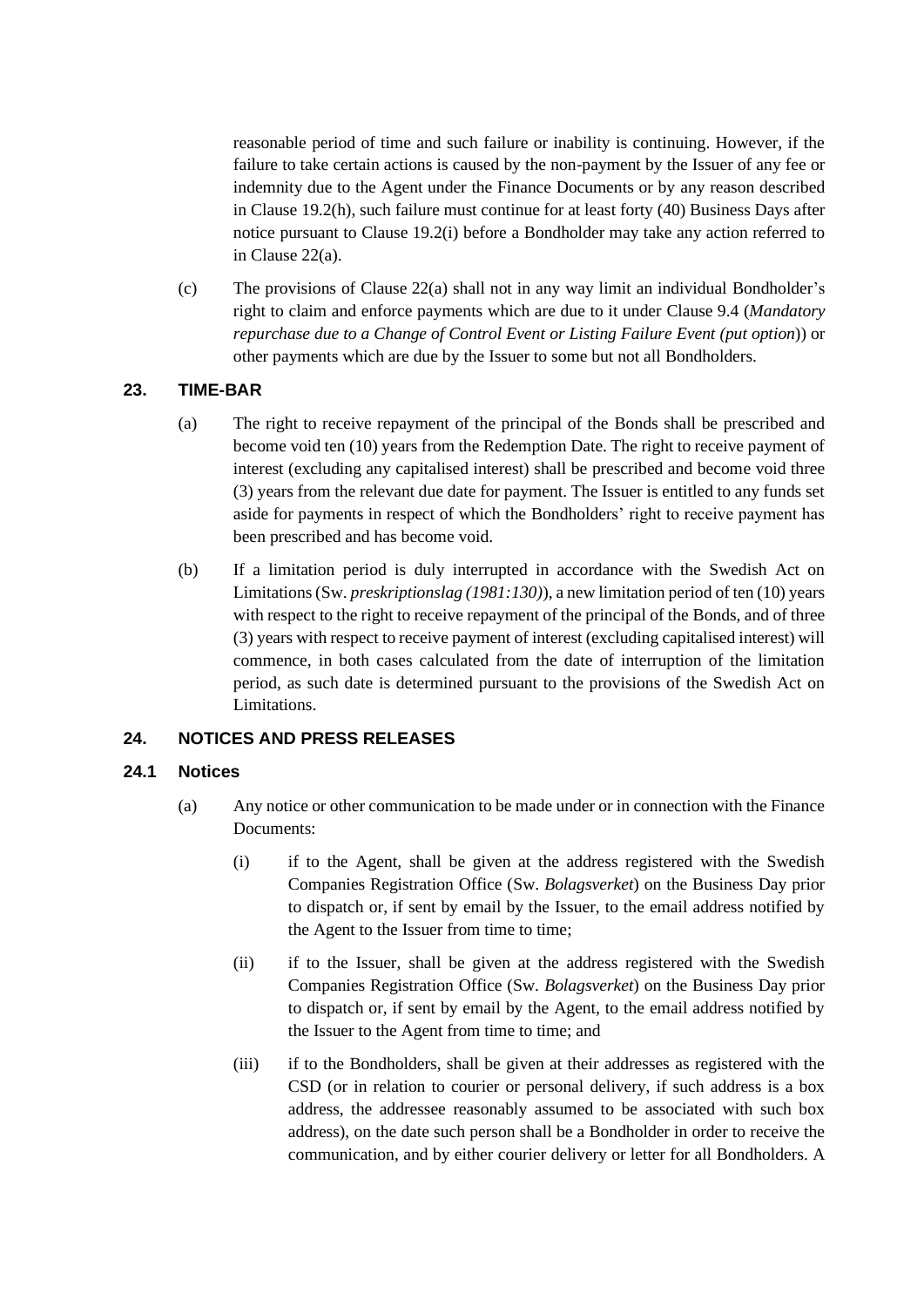notice to the Bondholders shall also be published on the websites of the Issuer and the Agent.

- (b) Subject to Clause [24.1\(e\)](#page-36-2) below, any notice or other communication made by one person to another under or in connection with the Finance Documents shall be sent by way of courier, personal delivery or letter and will only be effective, in case of courier or personal delivery, when it has been left at the address specified in Clause [24.1\(a\)](#page-35-2) or, in case of letter, three (3) Business Days after being deposited postage prepaid in an envelope addressed to the address specified in Clause [24.1\(a\).](#page-35-2)
- (c) Any notice pursuant to the Finance Documents shall be in English.
- (d) Failure to send a notice or other communication to a Bondholder or any defect in it shall not affect its sufficiency with respect to other Bondholders.
- <span id="page-36-2"></span>(e) If any notice or other communication made by the Agent to the Issuer or the Issuer to the Agent under or in connection with the Finance Documents is sent by email, it will be effective on the day of dispatch (unless a delivery failure message was received by the Agent or the Issuer), save that any notice or other communication sent by email that is sent after 5.00 pm in the place of receipt shall be deemed only to become effective on the following day.

## <span id="page-36-3"></span>**24.2 Press releases**

- (a) Any notice that the Issuer or the Agent shall send to the Bondholders pursuant to Clauses [9.4](#page-17-4) [10.1\(b\),](#page-19-0) [13.11\(c\),](#page-25-1) [15\(q\),](#page-29-5) [16\(a\),](#page-29-2) [17\(a\)](#page-29-3) and [18\(b\)](#page-30-7) shall also be published by way of press release by the Issuer or the Agent, as applicable.
- (b) In addition to Clause [24.2\(a\),](#page-36-3) if any information relating to the Bonds or the Group contained in a notice the Agent may send to the Bondholders under these Terms and Conditions has not already been made public by way of a press release, the Agent shall before it sends such information to the Bondholders give the Issuer the opportunity to issue a press release containing such information. If the Issuer does not promptly issue a press release and the Agent considers it necessary to issue a press release containing such information before it can lawfully send a notice containing such information to the Bondholders, the Agent shall be entitled to issue such press release.

## <span id="page-36-1"></span><span id="page-36-0"></span>**25. FORCE MAJEURE AND LIMITATION OF LIABILITY**

- (a) Neither the Agent nor the Issuing Agent shall be held responsible for any damage arising out of any legal enactment, or any measure taken by a public authority, or war, strike, lockout, boycott, blockade, natural disaster, insurrection, civil commotion, terrorism or any other similar circumstance (a "**Force Majeure Event**"). The reservation in respect of strikes, lockouts, boycotts and blockades applies even if the Agent or the Issuing Agent itself takes such measures, or is subject to such measures.
- (b) Should a Force Majeure Event arise which prevents the Agent or the Issuing Agent from taking any action required to comply with these Terms and Conditions, such action may be postponed until the obstacle has been removed.
- (c) The provisions in this Clause [25](#page-36-0) apply unless they are inconsistent with the provisions of the Central Securities Depositories and Financial Instruments Accounts Act which provisions shall take precedence.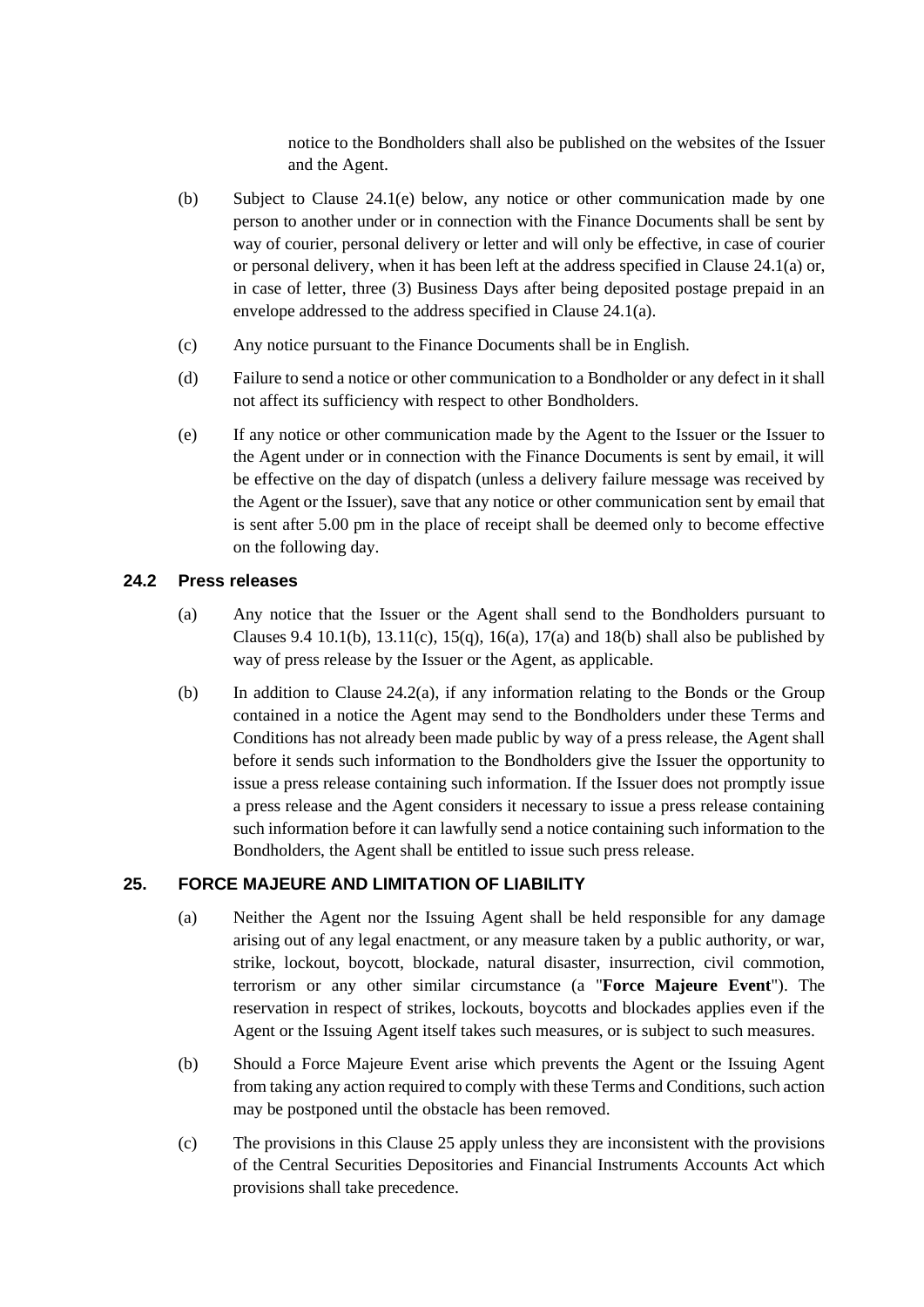## <span id="page-37-0"></span>**26. GOVERNING LAW AND JURISDICTION**

- (a) These Terms and Conditions, and any non-contractual obligations arising out of or in connection therewith, shall be governed by and construed in accordance with the laws of Sweden.
- (b) The Issuer submits to the non-exclusive jurisdiction of the City Court of Stockholm (Sw. *Stockholms tingsrätt*).
- (c) Items (a) and (b) above shall not limit the right of the Agent (or the Bondholders, as applicable) to take proceedings against the Issuer in any court which may otherwise exercise jurisdiction over the Issuer or any of its assets.